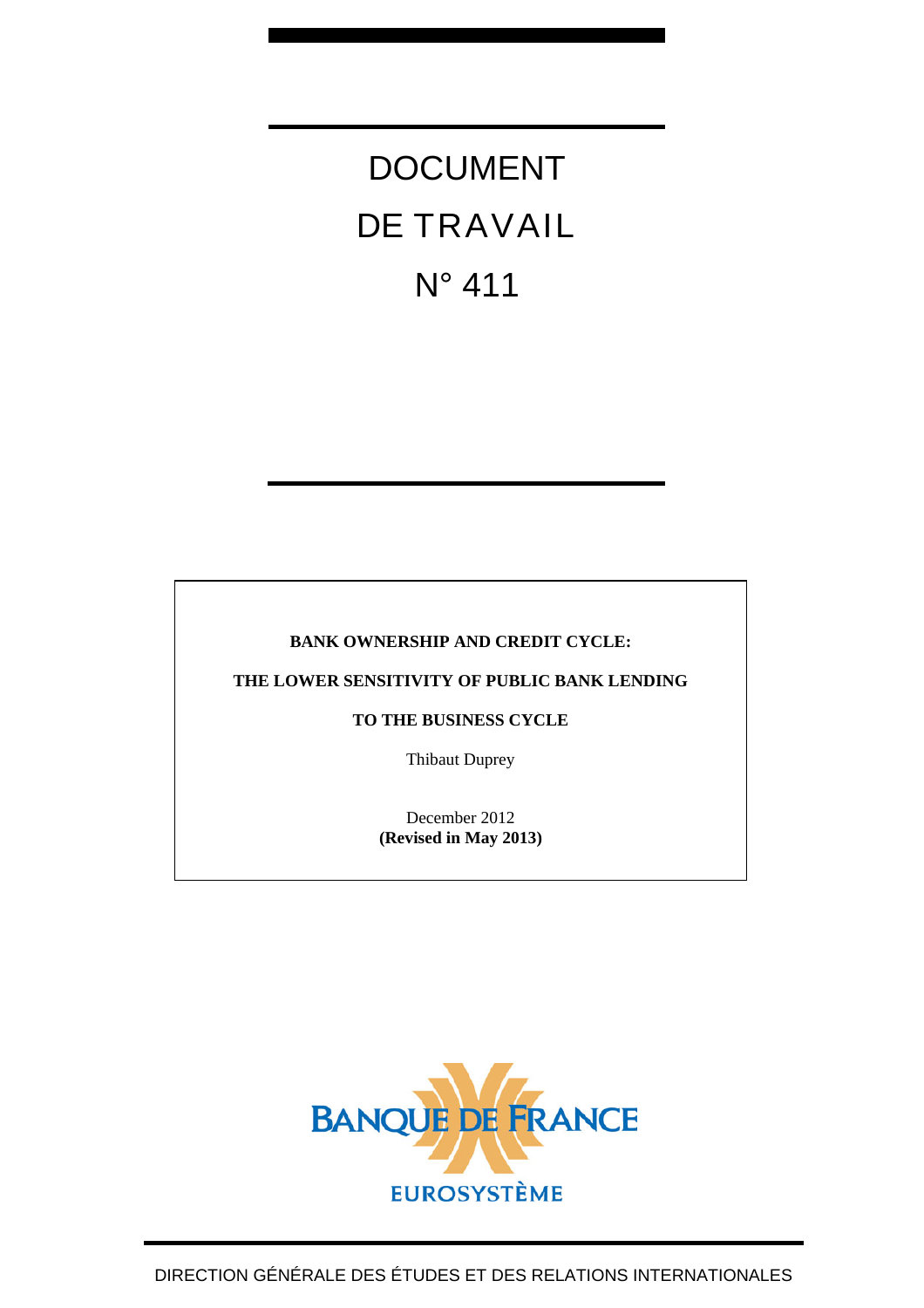# DIRECTION GÉNÉRALE DES ÉTUDES ET DES RELATIONS INTERNATIONALES

### **BANK OWNERSHIP AND CREDIT CYCLE:**

### **THE LOWER SENSITIVITY OF PUBLIC BANK LENDING**

#### **TO THE BUSINESS CYCLE**

Thibaut Duprey

December 2012 **(Revised in May 2013)** 

Les Documents de travail reflètent les idées personnelles de leurs auteurs et n'expriment pas nécessairement la position de la Banque de France. Ce document est disponible sur le site internet de la Banque de France « [www.banque-france.fr](http://www.banque-france.fr/) ».

Working Papers reflect the opinions of the authors and do not necessarily express the views of the Banque de France. This document is available on the Banque de France Website "[www.banque-france.fr](http://www.banque-france.fr/)".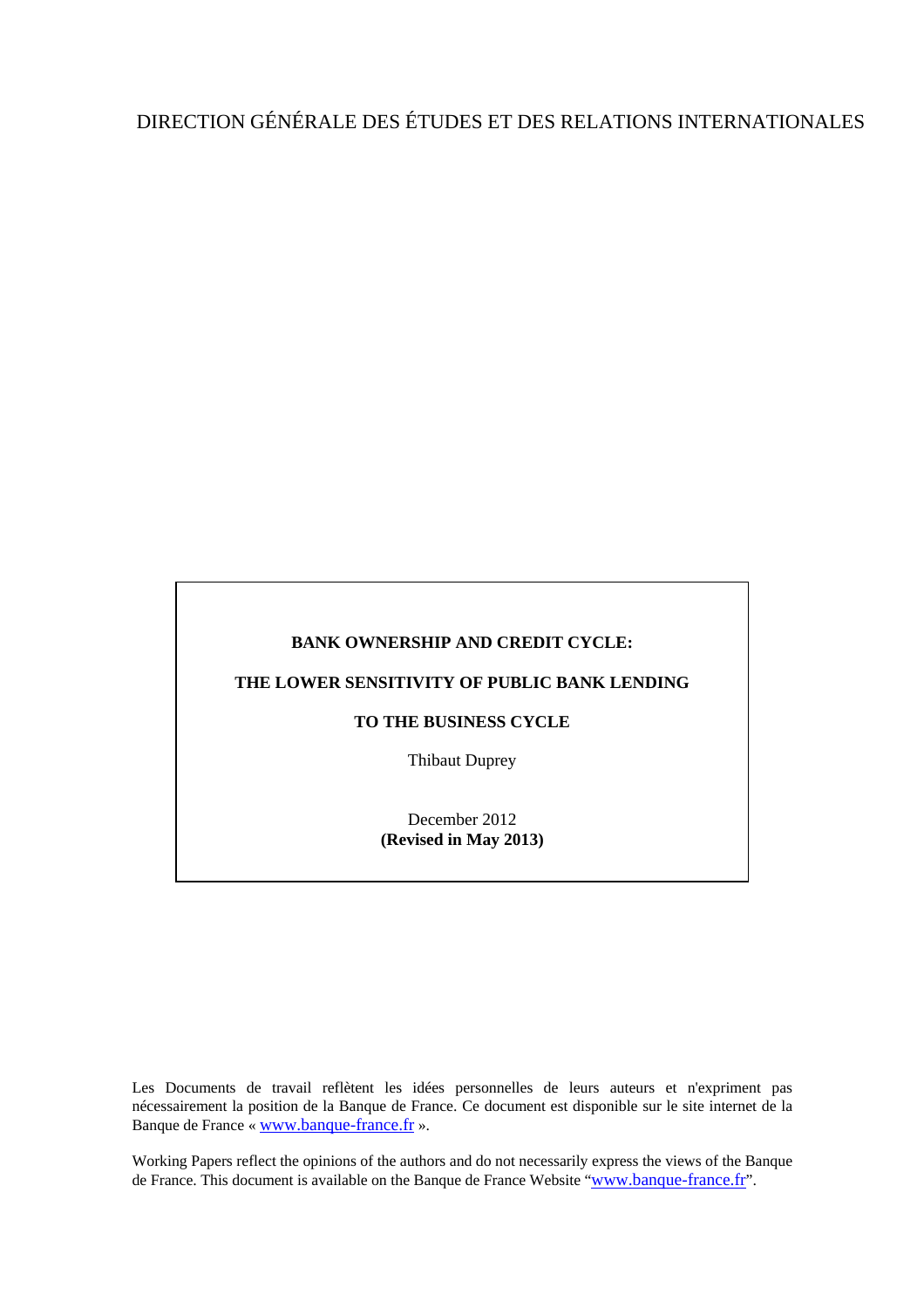# Bank Ownership and Credit Cycle :

the lower sensitivity of public bank lending to the business cycle <sup>∗</sup>

Duprey Thibaut†

<sup>∗</sup> I am grateful to Jean Imbs, Xavier Ragot and Romain Rancière for guidance, as well as Vincent Bouvatier, Régis Breton, Balazs Egert, Benjamin Klaus, Mathias Le, Thomas Piketty and seminar participants at the Bank of France, the Paris School of Economics, the CSAEM (London), the days "Risks in Finance" (Orléans University), the ADRES-AFSE (Strasbourg University) and the Conference on International Macroeconomics and Financial Econometrics (Nanterre University) for helpful comments on previous drafts. This paper builds on my master dissertation defended in June 2011. I gratefully acknowledge financial support from the Bank of France. The opinion expressed herein may not reflect the position of the Bank of France. Any remaining errors are mine.

<sup>†</sup>Paris School of Economics and Bank of France. Campus Paris-Jourdan, 48 boulevard Jourdan, 75014 Paris. E-mail: thibaut.duprey@gmail.com. Tel:  $+33(0)142924091$ .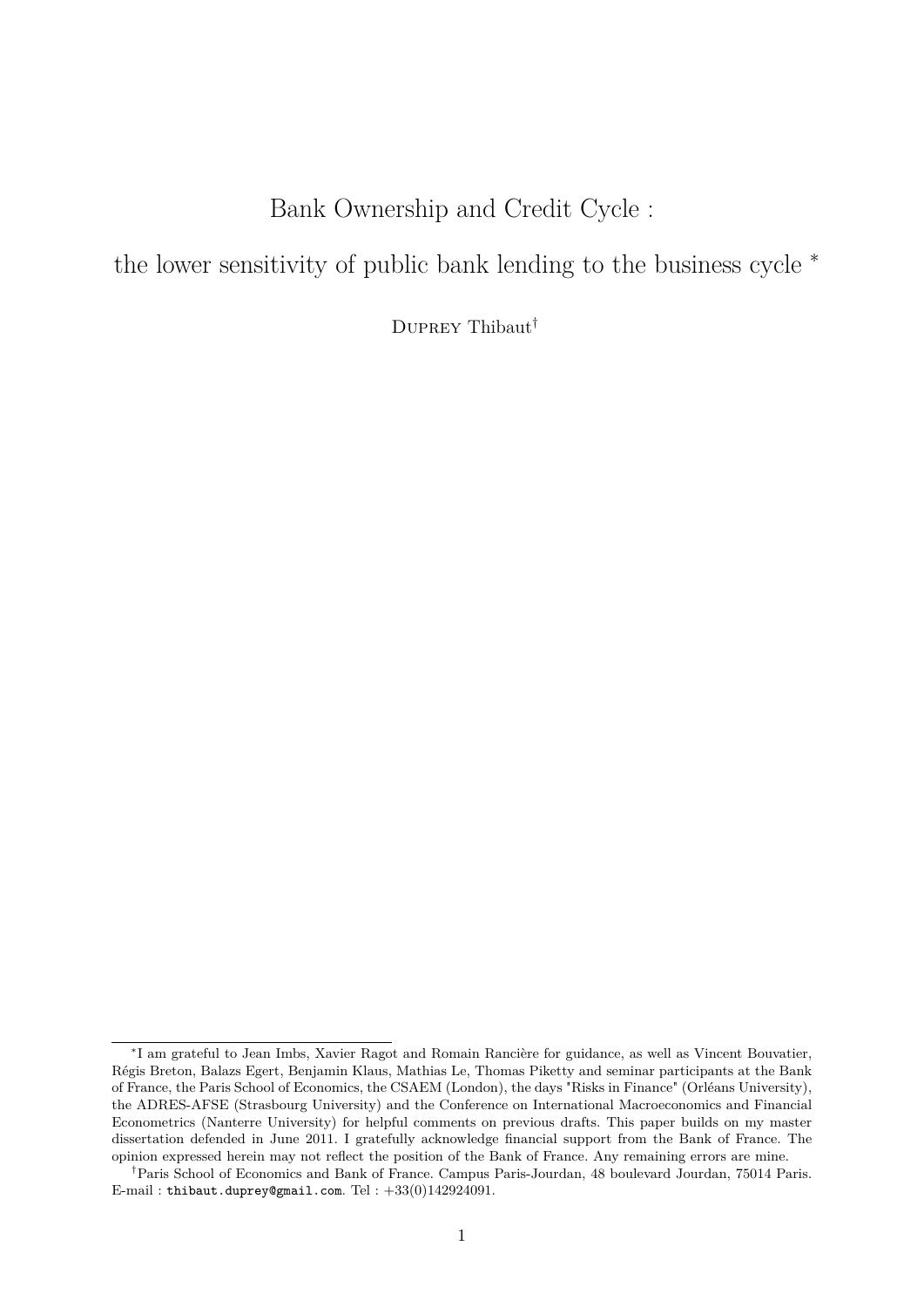#### **Résumé**

Le présent article analyse le comportement des banques publiques au long du cycle économique. Grâce à une base de donnée unique, de 1990 à 2010, incluant au plus 459 banques publiques dans 93 pays, il est possible de prendre en considération les changements de propriété avec les privatisations et nationalisations en temps de crise, lesquelles tendraient à diminuer les différences entre banques publiques et privées. Je trouve que (i) les prêts des banques publiques sont significativement moins cycliques que ceux des banques privées, (ii) les banques publiques diminuent moins leurs prêts en cas de retournement économique, avec une relation positive entre développement économique et capacité d'absorption des chocs macroéconomiques par les banques publiques, et (iii) les banques privatisées passent d'un régime de faible cyclicité des prêts à une cyclicité proche de celle des banques privées. Ce co-mouvement plus faible des prêts des banques publiques avec les fluctuations économiques révèle à la fois (a) une moindre vulnérabilité du bilan et un financement plus stable des banques publiques, ce qui est cohérent avec un modèle bancaire favorisant les relations avec le client, (b) mais aussi un provisionnement pour pertes décalé dans le temps, symptôme de mauvaise gestion des actifs ; la combinaison des deux explications est liée au niveau de développement économique : si les pays développées peuvent être caractérisés par une cyclicité efficiente des prêts des banques publiques, pour les pays moins développés cela risque de retranscrire davantage une allocation inefficace du crédit.

**Mots-clefs** : cycle du crédit, procyclicité, banques publiques, privatisations, nationalisations, dépréciations différées.

**Code JEL** : G21, G28, G32, H44.

#### **Abstract**

This paper examines empirically to which extent public banks feature a different pattern in their lending behaviour over macroeconomic fluctuations. Based on a unique dataset from 1990 to 2010, including at most 459 public banks in 93 countries, I can handle ownership change by including records on privatisations as well as nationalisations during banking crisis, which would otherwise blur the picture. I find that (i) public bank lending is significantly less cyclical than that of private banks, (ii) public banks cut less on their loans during economic downturns, with a positive relation between economic development and their ability to absorb macro shocks, and (iii) privatised banks switch from a regime of low to high lending cyclicality. Then, the lower co-movement of public bank loans with macroeconomic fluctuations reveals both (a) a less vulnerable balance sheet structure and more stable financing sources, which is consistent with a lending relationship business model, (b) as well as delayed loan deterioration, which is a symptom of forbearance and inefficient loan management; the actual combination of the two is not orthogonal to economic development, with high income countries more likely to feature efficient public bank lending cyclicality, while evidences suggest it may reveal an inefficient credit allocation for less developed countries.

**Keywords** : lending cycle, procyclicality, public banking, privatisations, nationalisations, forbearance.

**JEL Classification** : G21, G28, G32, H44.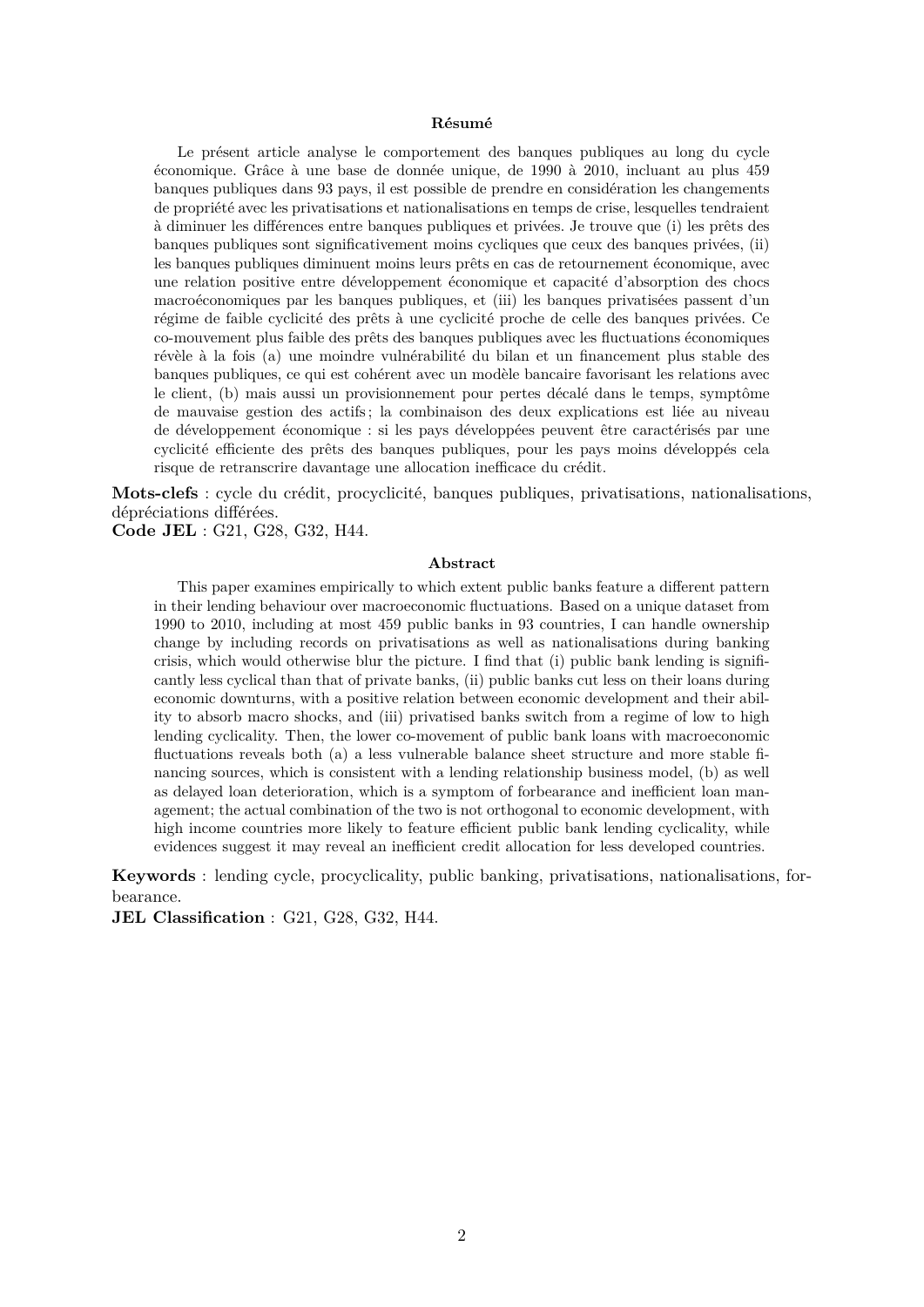## <span id="page-4-2"></span>**1 Introduction**

After the recent turmoil in the world economy, direct public interventions in the banking sector are at the heart of current policy debates. Indeed, several countries decided either to nationalize ailing financial institutions or to strengthen the public banking sector in order to prevent credit constraints from negatively affecting the recovery and foster lending against the wind policies. These interventions led to an increase in the weight of the public banking sector, which was still significant even before the outbreak of the crisis, with the share of public banks' asset among the 20 largest banks being 12.9% and 25.3% in 2007 in my dataset, respectively for developed and developing countries. Nevertheless, since the seminal paper by [La Porta et al.](#page-30-0)  $(2002)^1$  $(2002)^1$  $(2002)^1$ , which accompanied the wave of privatisations in the 1990s, it is widely accepted that public banks are a source of long term inefficiency. A few papers suggest however that inefficient banking systems, among which those with strong public involvement, weathered the crisis better [\(Giannone et al.,](#page-30-1) [2011\)](#page-30-1). But so far, while most efforts are now devoted to understanding the sources of the pro-cyclicality of the financial system, there has been very little focus on the short term impact of public banking along the business cycle, especially its ability to smooth out the lending cycle and extend its loan book in case of economic downturn. More precisely it could have important policy implications to disentangle the evolution of loan volumes whether the bank was already public at the dawn of the crisis of if national authorities took control afterwards.

Against this backdrop, the present paper analyses whether bank ownership can be an important feature in determining the evolution of bank lending over macroeconomic fluctuations, and thus whether public banking can indeed be considered as a tool to ease credit in case of economic downturn. Indeed, it could be considered that the continuous tightening of credit standards since [2](#page-4-1)007Q3<sup>2</sup>, despite very accommodating monetary policies, would call for more direct involvement of the public authorities in order to re-open the credit tap; that is to say public banks could help restore the transmission of the monetary policy [\(Morck et al.,](#page-31-0) [2013\)](#page-31-0) and allow for more lending against the wind thanks to their different business model, thus coping with what would be deemed as "insufficient" lending by private banks.

<span id="page-4-0"></span>Using individual bank balance sheet data over 1990-2010 for 93 countries covering at most

<sup>1.</sup> As well as [Barth et al.](#page-29-0) [\(2004\)](#page-29-0) or [Galindo and Micco](#page-29-1) [\(2004\)](#page-29-1); partly because public banks fail to screen out good projects, which squeezes interest margins [\(Allen et al.,](#page-29-2) [2005;](#page-29-2) [Sapienza,](#page-31-1) [2004;](#page-31-1) [Mian,](#page-30-2) [2006;](#page-30-2) [Micco and](#page-30-3) [Panizza,](#page-30-3) [2006;](#page-30-3) [Iannotta et al.,](#page-30-4) [2007\)](#page-30-4) and implies that they fail to allocate credit efficiently [\(Megginson,](#page-30-5) [2005\)](#page-30-5).

<span id="page-4-1"></span><sup>2.</sup> As revealed by the Bank Lending Survey realised in the Euro Area.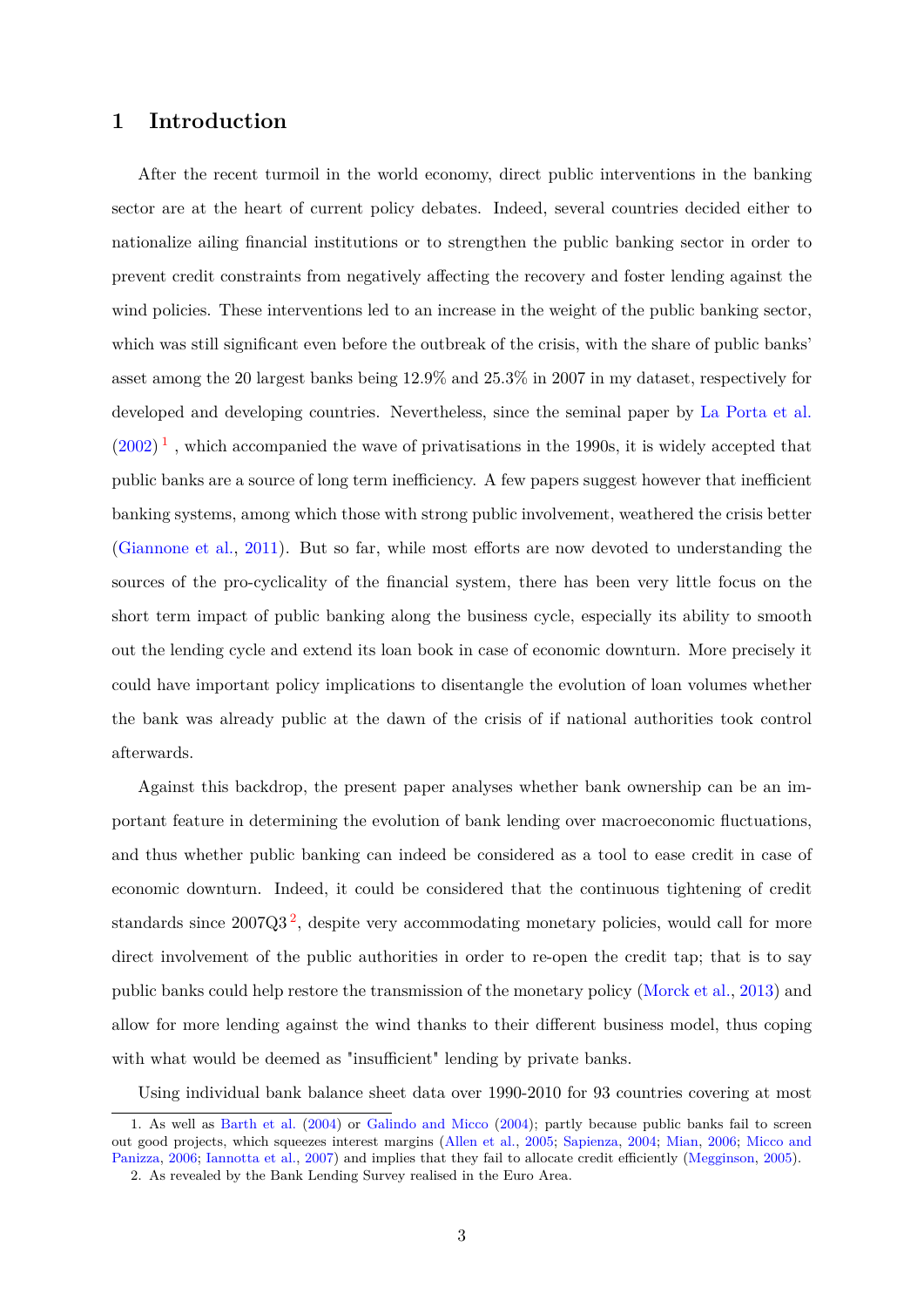459 public banks, I look at the comparative fluctuations of public bank versus private bank lending over the business cycle. I show that public bank lending is less cyclical than private bank counterparts; more interestingly, public banks decrease significantly less their loans during periods of economic downturn. I investigate to which extent this feature relates to more relationship lending [\(Delgado et al.,](#page-29-3) [2007\)](#page-29-3) as well as less efficient credit allocation but more stable (guaranteed) financing sources, which would be consistent with [Iannotta et al.](#page-30-6) [\(2013\)](#page-30-6) providing evidences on larger operational risks without translating into default risks.

Only a handful of papers focused on this issue by analysing short term variations in loan supply to the economy. First, using a cross-country dataset over the period 1995-2002, [Micco](#page-30-3) [and Panizza](#page-30-3) [\(2006\)](#page-30-3) study whether state-ownership of banks is correlated with lending behaviour over the business cycle and find that their lending is less responsive to macroeconomic fluctuations than the lending of private banks. Two case studies provide similar results (Germany from 1987 to 2005: [Foos,](#page-29-4) [2009;](#page-29-4) South Korea around the 2008 recession: [Leonya and Romeub,](#page-30-7) [2011\)](#page-30-7). Two contemporaneous papers focus on the same issue; [Bertay et al.](#page-29-5) [\(2012\)](#page-29-5) take a cross-country approach, while using GMM estimation on log-levels, and conclude that lending by state banks is less pro-cyclical than lending by private banks, especially in countries with good governance. Likewise, [Cull and Martinez Peria](#page-29-6) [\(2012\)](#page-29-6) present a before/after 2008 analysis and find that banks reacted in a countercyclical fashion in Latin America, but not in Europe.

This paper contributes to the literature in three ways. First I use a unique dataset which combines the public bank ownership dummy with records of individual bank privatisation events, as well as an indicator on bank nationalisations during crises, which allows me not only to capture ownership at one point in time, but also to proxy the evolution of the ownership structure over time. This enables me to tackle the endogeneity of public banking; indeed, the real impact of public ownership may be blurred by inadvertently capturing the negative effect of banks newly rescued or bailed out which appear as being publicly owned. Likewise, newly privatised banks appear as private but may still have a different (and inefficient) organization inherited from their former public feature. Thus, by comparing banks before and after their privatisations, I should capture a move towards more sensitivity to the business cycle.

A second novelty is the focus on asymmetric reactions both over economic development as well as the phase of the business cycle (I include the Great Recession in my sample). To that extent I distinguish between periods with positive or negative macroeconomic shocks by computing the deviation from output trend or from potential output. Overall, public bank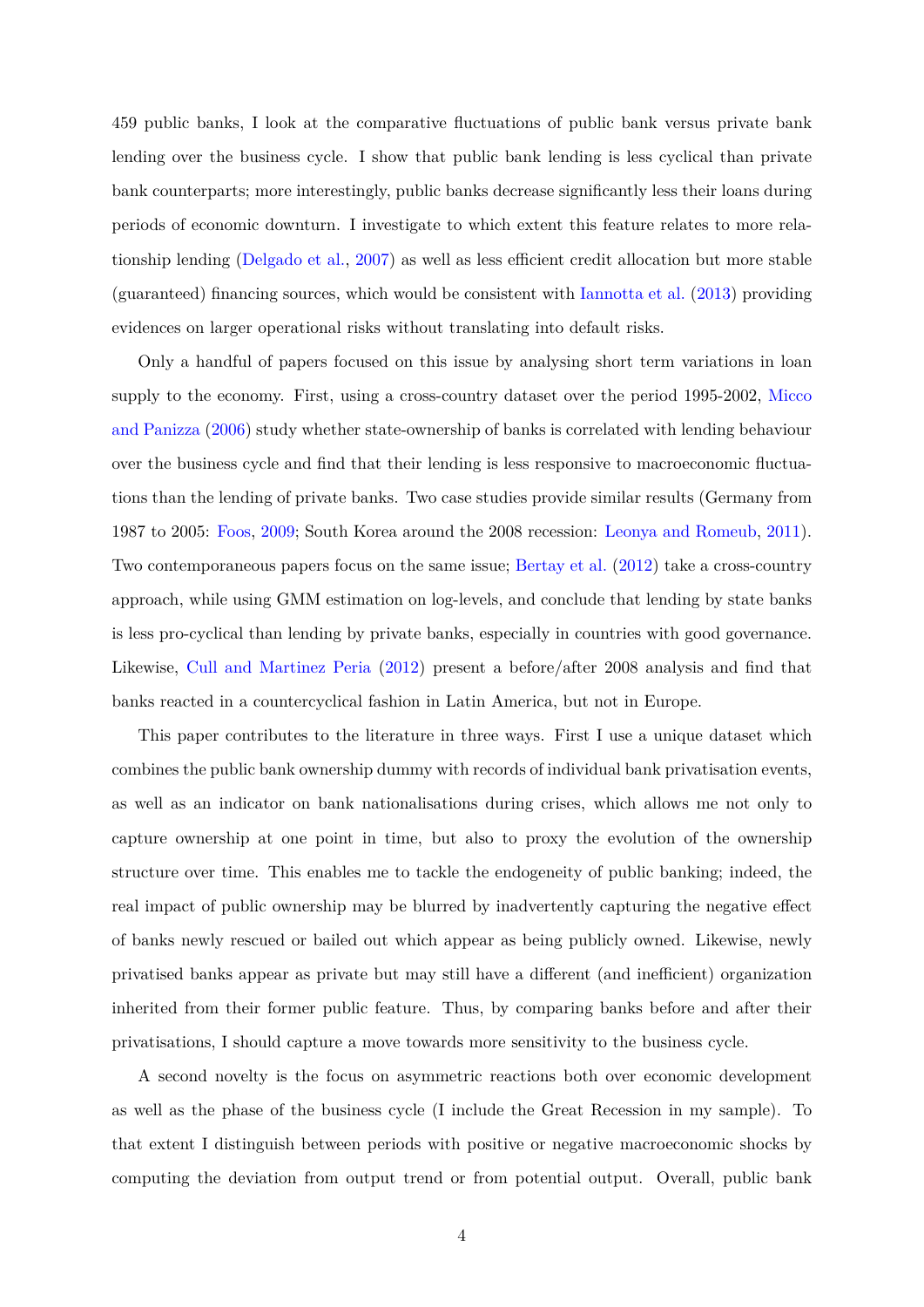lending appears to be less pro-cyclical and tend to cut less on aggregate (or corporate) lending volumes during economic downturns. This is especially true for more developed countries, while it is sometimes even more pro-cyclical in low income countries, so that my results feature a positive relation between economic development and public banks' ability to absorb shocks; a higher level of economic development is associated with a smaller lending cyclicality of public banks relative to their private bank counterparts for a given GDP growth.

This finding may appear at odds with both the development [\(Gerschenkron,](#page-30-8) [1962;](#page-30-8) [Barth](#page-29-7) [et al.,](#page-29-7) [2000\)](#page-29-7) as well as the political view of public banking [\(Shleifer and Vishny,](#page-31-2) [1994;](#page-31-2) [Sapienza,](#page-31-1) [2004;](#page-31-1) [Khwaja and Mian,](#page-30-9) [2005;](#page-30-9) [Dinc,](#page-29-8) [2005;](#page-29-8) [Micco et al.,](#page-31-3) [2007;](#page-31-3) [Iannotta et al.,](#page-30-6) [2013\)](#page-30-6), which suggests a negative relation between the level of economic and institutional development and the gap between public and private bank behaviour. But then, those studies often conclude that the gap is less significant when banks are more efficient, without considering that alternative business models may as well explain this gap; moreover those approaches to public banking rather focus on long term development or short term fluctuations over the political cycle.

The third contribution is that I try to relate this public bank lending behaviour to the structure of its balance sheet in order to get an idea of the efficiency or not of loan growth variation. I find that public banks have a less vulnerable balance sheet structure, access to more stable financing sources, and are more prone to extending loan maturities. This is consistent with more lending relationship practices, whereby public banks provide smaller loans to new customers even in the up-swing phase and cut less on their loans in case of economic downturns thanks to a lower reliability on short term finance and explicit public support. Thus the lower cyclicality of public bank lending can simply signal an alternative business model allowing them to be more focused on long term profitability.

Nevertheless, this attractive picture of public bank lending is not orthogonal to economic development; public banks in developing countries have a less liquid portfolio and tend to delay loss-provisioning and loan write-off, which signals inefficient forbearance beyond the mere maturity extensions associated with closer lending relationships in case of temporary shocks. In fact, the combination of efficiency and business model is here the key distinction line along the phase of economic development: developed countries would feature an efficient lower cyclicality of public bank lending, steaming from a more lending relationship model, thanks to a lower vulnerability and a stronger funding stability, while the efficiency of public bank lending throughout macroeconomic fluctuations in less developed countries is subject to caution.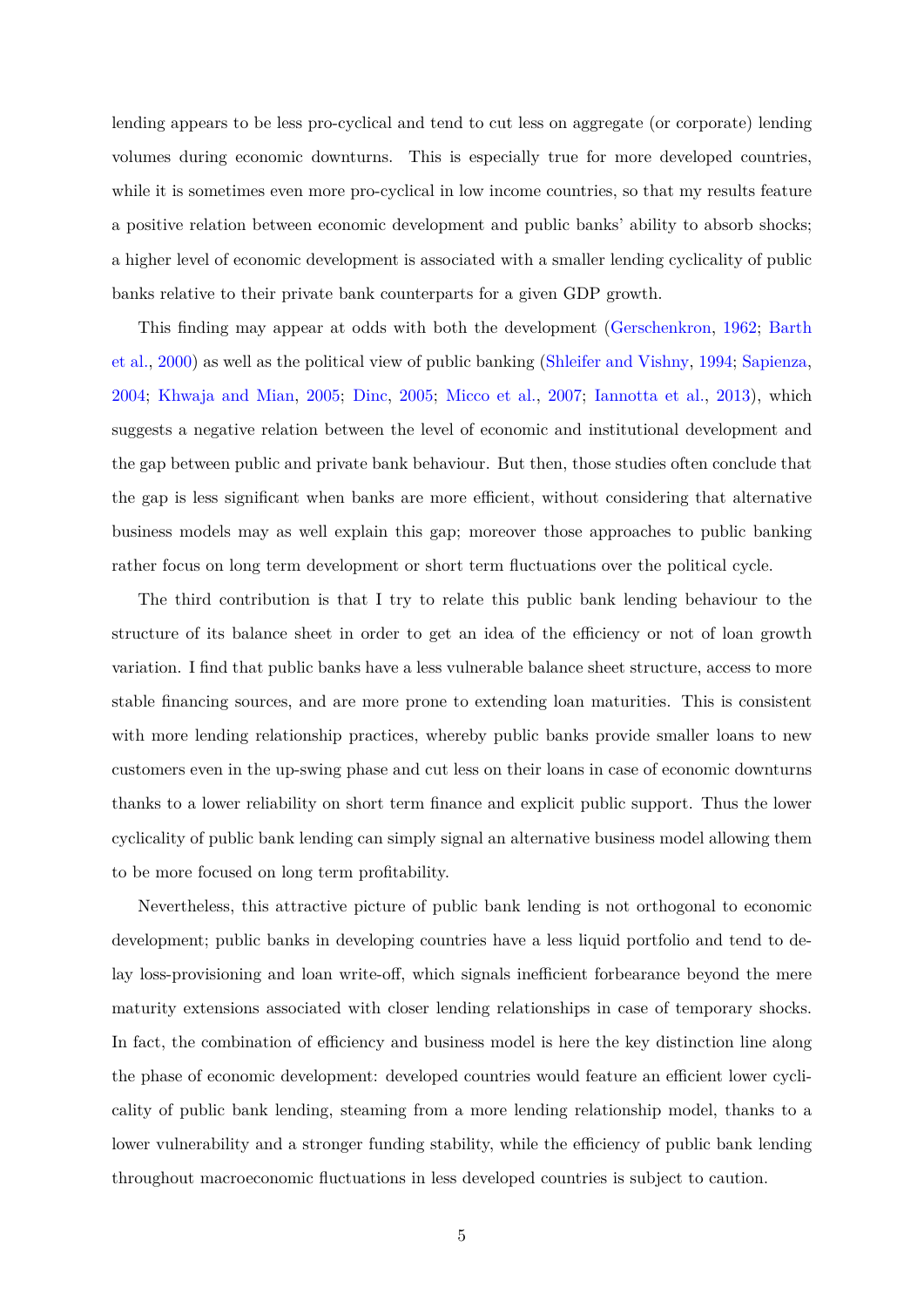The next section describes the dataset and exposes the methodology, especially the way public banking is handled. Section 3 presents the key results of the paper about public bank lending along economic fluctuations, depending on the sign of the macroeconomic shock. Section 4 tries to put forward several complementary explanations depending on the level of economic development. Finally, section 5 concludes.

### **2 Dataset and methodology**

#### <span id="page-7-5"></span>**2.1 Public ownership definition**

I use three variables of Public ownership based on Bankscope<sup>[3](#page-7-0)</sup> ranging from 2007 to 2010. CSH50 is a dummy variable that takes 1 if the bank is directly owned at more than  $50\%$ by a national [4](#page-7-1) public authority ; GOB50 and GOB25 are banks that are ultimately publicly owned by the home country, potentially through an indirect ownership structure, at a threshold respectively above 50% and 25%.

In addition, I add banks before their privatisation to account for the evolution of public ownership of banks from 1990 until 2008<sup>[5](#page-7-2)</sup>. When I do not distinguish for the specific privatised banks, or if my dataset was not capturing all privatised banks, the bias should be towards a lower difference in lending cycle between public and private banks. Indeed, newly privatised banks, coded as private, still retain some specific features inherited from their former public ownership.

Observations from the privatisation database of the World Bank  $6$  are matched with the Bankscope database using either the current or previous name of the bank; out of 703 privati-sation episodes for financial institutions<sup>[7](#page-7-4)</sup> over the 1988-2008 period, I obtain 195 individual

<span id="page-7-0"></span><sup>3.</sup> After including banks defined as Specialized Governmental Credit Institutions in the "special" variable of Bankscope.

<span id="page-7-1"></span><sup>4.</sup> I do not consider banks publicly owned by a foreign government, as it is unlikely to respond differently to the national economic cycle.

<span id="page-7-2"></span><sup>5.</sup> When several privatisation programs took place for one bank, I use both the privatisation with the largest proceeds and the latest one as a threshold for public ownership.

<span id="page-7-3"></span><sup>6.</sup> Reports privatisation events of at least 1 million USD which encompass different deal types : trade sale, competition sale, strategic sale, private sale, direct sale, block sale, share sales, GDR, IPO, public offering, employee offer, bid, auction, capital increase, tender, greenfield project, joint-venture, concession, liquidation, divestiture.

<span id="page-7-4"></span><sup>7.</sup> The sector defined as Financial encompasses different types of institutions which are not necessarily the focus of the Bankscope Database; the following are listed for the 1988-1999 period: banking, consumer credit, financial, financial intermediaries, financial services, insurance, industrial complex, pension funds, real estate, social security.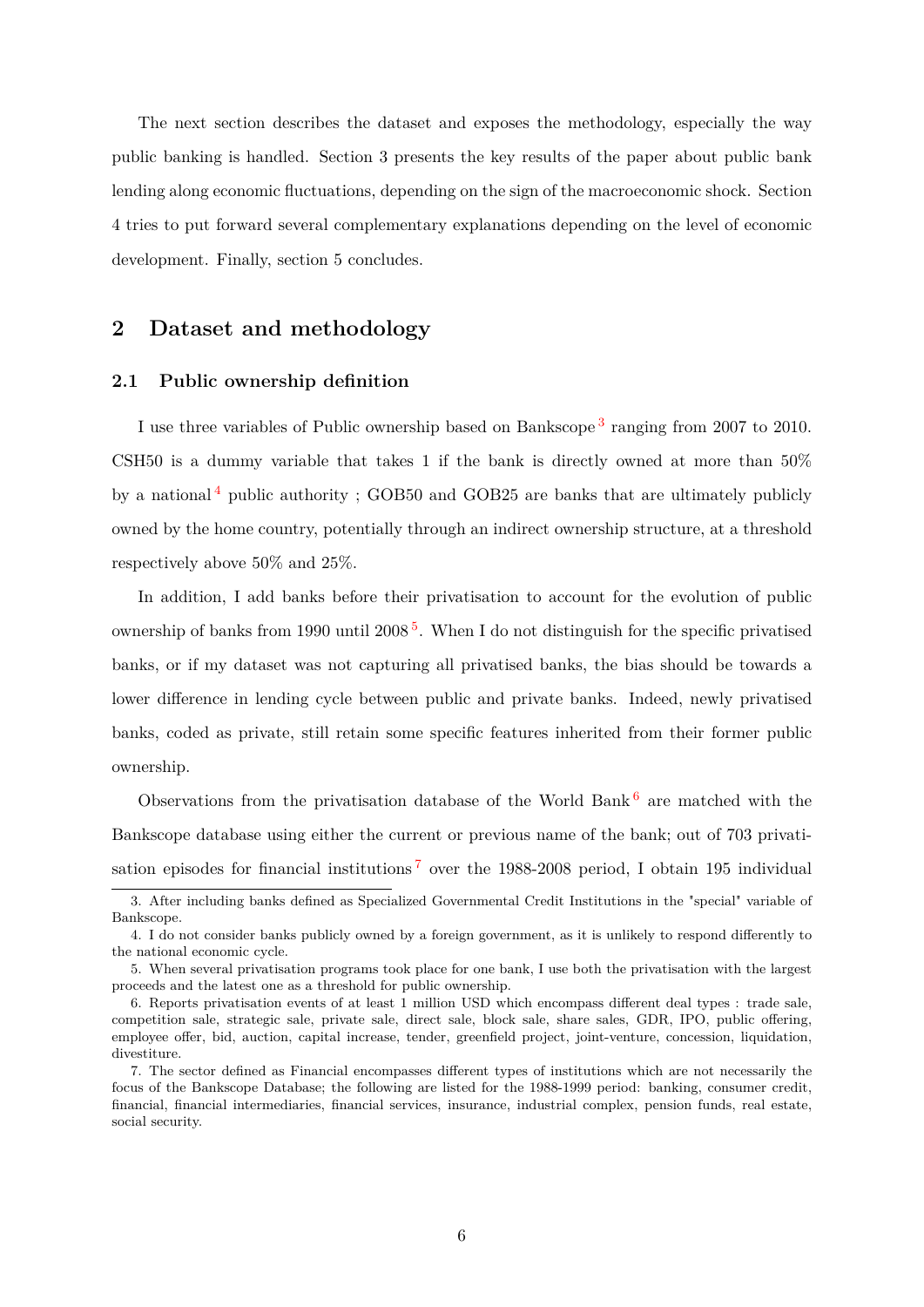matches  $\frac{8}{3}$  $\frac{8}{3}$  $\frac{8}{3}$  (i.e. 30%) which occurred during or after each bank time span  $\frac{9}{3}$  $\frac{9}{3}$  $\frac{9}{3}$ . There is no reason to believe that this creates a selection bias in terms of lending cyclical properties of the privatised institutions, all the more since some privatisation types (liquidation or divestiture) *de facto* cannot be matched and as far as a large number of privatisations concerns real estate firms or insurance companies.

Bank nationalizations are accounted for using both the World Bank database on banking crisis, which reports countries where the state took over troubled financial institutions over the period 1980-2003<sup>[10](#page-8-2)</sup>, and the nationalization during crisis dummy used by [La Porta et al.](#page-30-0) [\(2002\)](#page-30-0). Banks nationalized after the outbreak of the 2008 crisis, some of which are listed in the IMF database on systemic banking crisis, are alternatively coded as public for the last two years or simply dropped out. See table [5.](#page-38-0) Banks rescued but without transfer of ownership are not considered as nationalized; hence if they were able to lend more or cut less on their lending activities over the crisis, it would make those banks coded as private less pro-cyclical and henceforth reduce the private-public difference in lending growth. So the bias would go against the results presented here. As detailed below, this effect is still likely captured when controlling for country ratings' change.

As a benchmark, I want to relate my dataset on public ownership with the one of [La Porta](#page-30-0) [et al.](#page-30-0)  $(2002)$ . I compute the share of public banks asset in the top  $^{11}$  $^{11}$  $^{11}$  largest banks and compare it with the measures GB50 and GB20 defined as the share of asset held by banks controlled by public authorities (minimal ownership of respectively 50% and 20%) in the top 10 largest financial institutions. Figure [1](#page-9-0) displays the shares for  $1995^{12}$  $1995^{12}$  $1995^{12}$  over 81 countries included in both datasets. The perimeter of public banking in the two studies appears to be quite similar, despite a somewhat smaller share of public banking assets in developing countries due to the

<span id="page-8-0"></span><sup>8.</sup> The same institution can undergo several waves of privatisation over time, in which case each episode is recorded separately.

<span id="page-8-1"></span><sup>9.</sup> I only matched privatisation episodes of a bank that occurred after the year of the first observation that enters the dataset, so that previous years can be recoded as public. Privatisation events which took place before the first observation is captured by bank fixed effects.

<span id="page-8-2"></span><sup>10.</sup> To that extent, I recoded the "Comments" column if the description of the banking crisis mentionned governmental interventions via nationalisations.

<span id="page-8-3"></span><sup>11.</sup> Up to a maximum of 20 per country per year, to account for the fact that I work on a non-consolidated dataset with potentially more small public bank units. A maximum of 10 banks ranked by assets does not sensibly modify the picture. Moreover, for many developing countries, I only have a few observations for the year 1995, so that when censoring the dataset which overlaps with [La Porta et al.](#page-30-0) [\(2002\)](#page-30-0) to countries for which I have e.g. more than 5 observations in 1995, the under-coverage of public banking assets in developing countries is reduced.

<span id="page-8-4"></span><sup>12.</sup> The latest date available in [La Porta et al.](#page-30-0) [\(2002\)](#page-30-0). In 1995, I have 263 public banks in 63 countries; also, I have 2779 bank-year observations over 93 countries in 1995 versus at the most 3715 in 2004 and on average 3456 during the years 2000, which means in 1995 I have roughly 80% of the number of observations per year over the years 2000s. In the meantime, I have less than 1000 bank-year observations before 1993.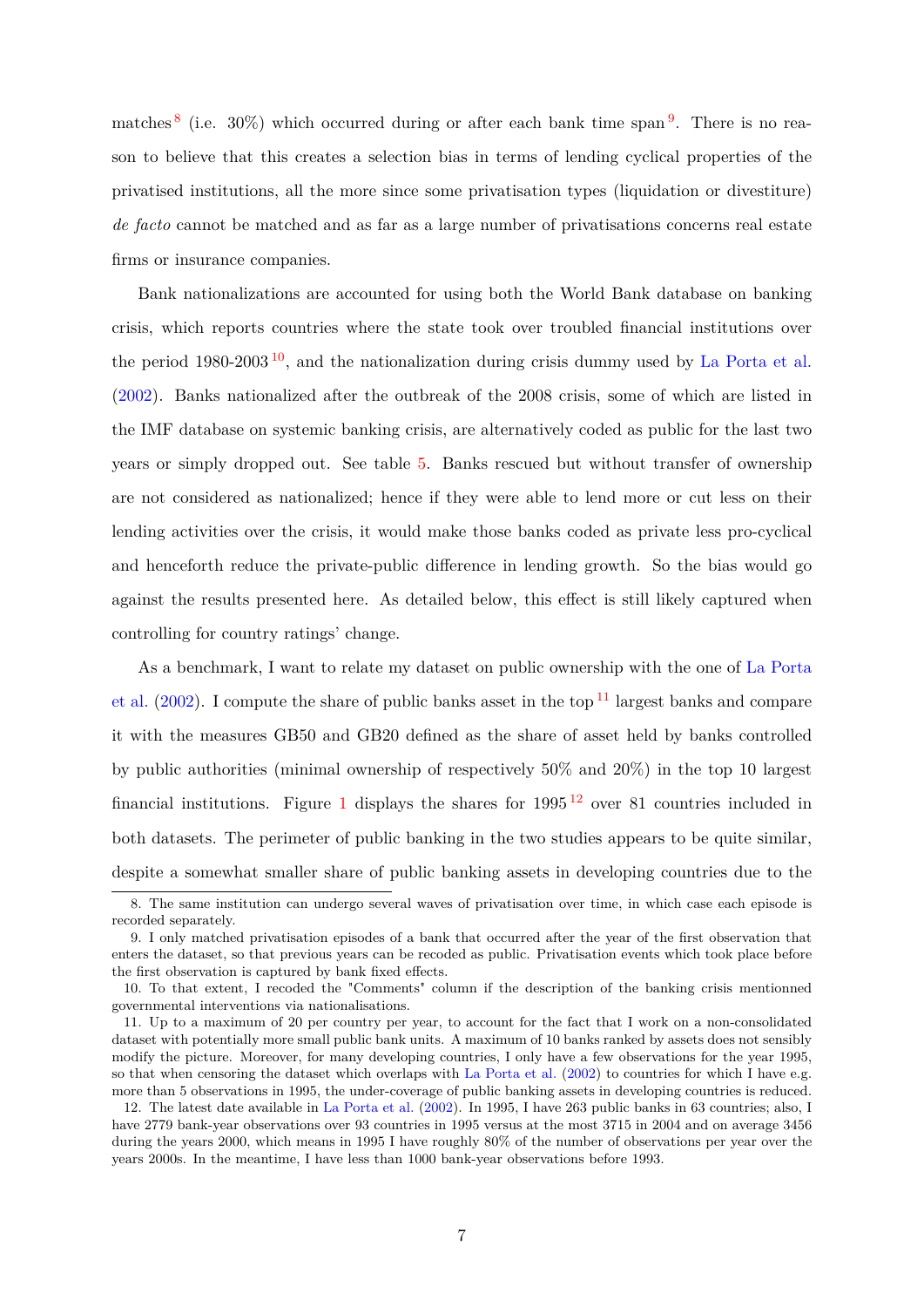

<span id="page-9-0"></span>Figure 1: **Share of the banking assets publicly owned**

bad coverage of Bankscope for the early years.

#### <span id="page-9-2"></span>**2.2 Dataset construction**

I use mainly Bankscope as well as the World Bank database on privatisations, the World Bank database on banking crisis and the IMF database on systemic banking crisis. Tables [1,](#page-32-0) [2](#page-33-0) and [3](#page-34-0) describe the variables used and report the pairwise correlations. For the precise handling of the Bankscope database and the codes associated with it, see [Duprey and Lé](#page-29-9) [\(2012\)](#page-29-9).

I keep unconsolidated statements and the consolidated ones that do not include unconsol-idated companies so that a single entity appears only once. Duplicated assets <sup>[13](#page-9-1)</sup> potentially remain if included in different balance sheets, for instance after a merger. If this is a common issue in the Bankscope database, this is not so much a problem here as I weight each country equally and I keep only consolidated publications to compute aggregated assets at the country level or limit the construction of aggregates to the top 20 banks in each country. To solve this issue further, I ran all regressions by excluding all banks that did not appear in my dataset in 2008, which almost completely removes the risk of a bank merged in the 90s or early 2000

<span id="page-9-1"></span><sup>13.</sup> Duplicated assets may arise as well due to the presence of multiple balance sheet statements being reported within a year. Likewise, some countries (Canada, Japan,...) usually report their financial statement in March and have to be recoded as belonging to the year n-1. Then I keep financial statements that are closest to the end of the year, but discard releases made from May to August which cannot really be attributed to either year t or year t-1.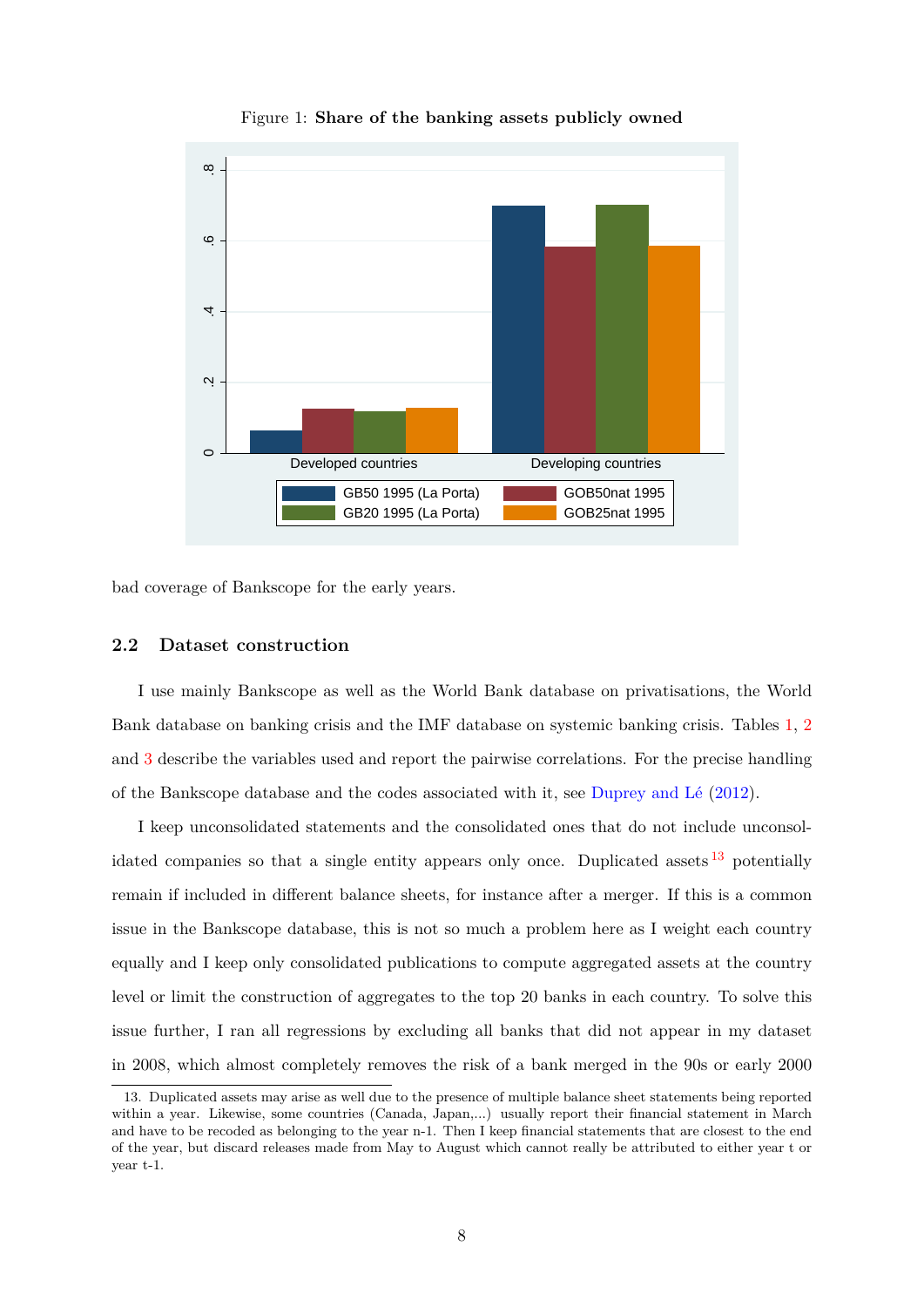of being still recorded as a separate entity in 2008. All results remain, but I do not use this reduced sample as my baseline result in order to keep the banks that disappeared during the years I cover (these banks may not have the same cyclical properties) and to make sure my dataset encompasses most privatisations that occurred before 2008.

I focus only on countries with at least two banks, since I sometimes have only a single couple public/private bank for the same year. Additionally I restrict to banks which are among the largest 100 banks ranked yearly by country  $^{14}$  $^{14}$  $^{14}$  and drop banks with less than 5 observations over the period 1990-2010<sup>[15](#page-10-1)</sup>.

Eventually, the sample size is further reduced as I use growth rates  $^{16}$  $^{16}$  $^{16}$ . I set growth rates above  $|100|\%$  equal to missing  $^{17}$  $^{17}$  $^{17}$ . In the meantime, I keep observations that could be considered as outliers for two variables, namely the growth of relative bank size as well as the growth of relative market size, as it is most likely to capture breaks in the reporting of banks by Bankscope or breaks driven by mergers and acquisitions. Dropping them would create holes in the timeseries of bank balance sheet variables of interest.

I am left with a panel-stationary [18](#page-10-4) dataset including 93 countries over the 1990-2010 period, 73 of them which did not experience nationalisations during a crisis before 2008, including at most 459 public banks among which 91 privatised banks in 32 countries, which amounts to 32969 bank-year observations for 3511 distinct banks (see table [4](#page-36-0) for a break down by country).

### **2.3 Methodology**

I focus on the role of GDP and ownership status in determining the evolution of the credit distributed by banks by estimating the following model as a benchmark:

<span id="page-10-0"></span><sup>14.</sup> This is not very restrictive as I want to keep most public and privatised bank observations. Results are not sensitive to this threshold and remain for instance if I only focus on the top 20 banks.

<span id="page-10-1"></span><sup>15.</sup> I stop in 2011 Q1, since I recode financial statement published during the first quarter of each year as capturing mainly t-1 data. This is the last year for which my dataset provides complete coverage of financial institutions. Also, I do not have ownership change records for the period after 2008-9.

<span id="page-10-3"></span><span id="page-10-2"></span><sup>16.</sup> Using log-transformations would not enhance the coverage of my sample since I use as well lagged variables. 17. If this increase in lending was driven by mergers and acquisitions, it would be captured when I control for

the growth of relative asset size.

<span id="page-10-4"></span><sup>18.</sup> The Fisher stationarity statistic for panel data tests for the hypothesis that at least one series is stationary against the null of all series being non-stationary.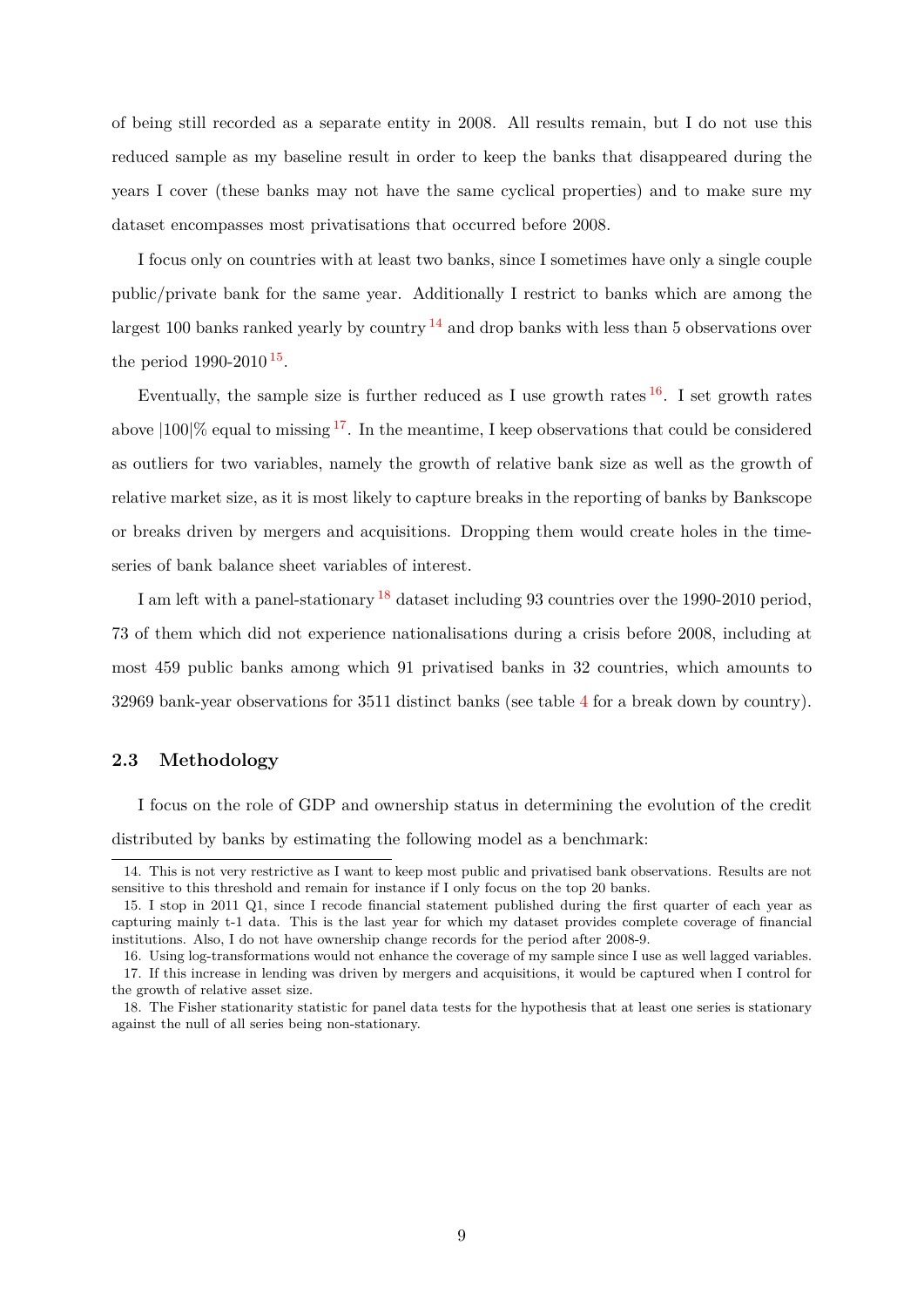<span id="page-11-3"></span>
$$
gLoan_{i,t} = \beta_1 * MacroShock_{c,t}
$$
  
+  $\beta_2 * MacroShock_{c,t} * Public_i + \beta_3 * Public_i$   
+  $\beta_4 * MacroShock_{c,t} * Foreign_i + \beta_5 * Foreign_i$   
+  $\beta_6 * X_{i/c,t-1} + v_{i,t}$  (1)

where *i* stands for bank, *t* for year and *c* for country. *Public* (resp. *Foreign*) is a dummy variable which takes 1 if the bank is considered as public (resp. foreign).

The results are indifferent to choosing gross or net loan growth as explained variable  $^{19}$  $^{19}$  $^{19}$ . I use several alternative variables to proxy for the cycle in the economic activities, what I called here *M acorShock* ; as a benchmark, I used GDP growth, but also the deviation from the H-P filtered output trend or the output gap between actual and potential GDP. <sup>[20](#page-11-1)</sup>. Hence  $\beta_1$  represents the systematic relationship between *private* bank loan growth and the cycle when the proxy for macro shocks increases by one percentage point, while  $\beta_1 + \beta_2$  is the specific co-movement of *public* bank loans with macroeconomic fluctuations. I am interested in the sign and significance of  $\beta_2$ , which gives me the additional effect on lending growth due to the public ownership.

Moreover, in order to make sure that the cyclicality of public bank lending indeed captures the difference driven by the public/private ownership but not the distinction along the national/foreign dimension, I need to include the foreign dummy  $21$  with its interaction with GDP growth. Failing to capture the larger volatility of foreign bank lending would artificially increase aggregate lending cyclicality of private banks and widen the gap with public bank lending fluctuations.

<span id="page-11-0"></span>I control for macroeconomic country-wide variables, banking sector specificities as well as

<sup>19.</sup> Also, I ran robustness checks on a subset of business and corporate loans in order to make sure the cyclical pattern of public bank lending is not driven by forced loans to the government in case of hardship; but the sample is reduced by one third and the number of public banks by about 20%. Similar statistically significant results as the benchmark case are obtained for direct ownership (CSH50).

<span id="page-11-1"></span><sup>20.</sup> I use GDP growth rather than the growth rate of GDP per capita; the latter is useful if one is focused on development issues related to public banking, but I prefer using the former as I want the evolution along the cycle, in response to shocks: what matters is the aggregate size of bank lending in relation to the expansion of GDP, rather than the actual availability of loans to each individual and its interaction to individual wealth.

<span id="page-11-2"></span><sup>21.</sup> Foreign ownership dummy is limited to the extent that it reflects only end of period ownership, as of 2008-10. But it is likely that a foreign-owned bank at the beginning of my sample period remained owned by a foreign entity until today. Then I might capture banks which were sold to a foreign institution and as a result was not foreign at an earlier date, but this would only dilute the specific lending cyclicality properties of foreign banks; what really matters here is to capture away the foreign banks to avoid misinterpreting the impact of public banking.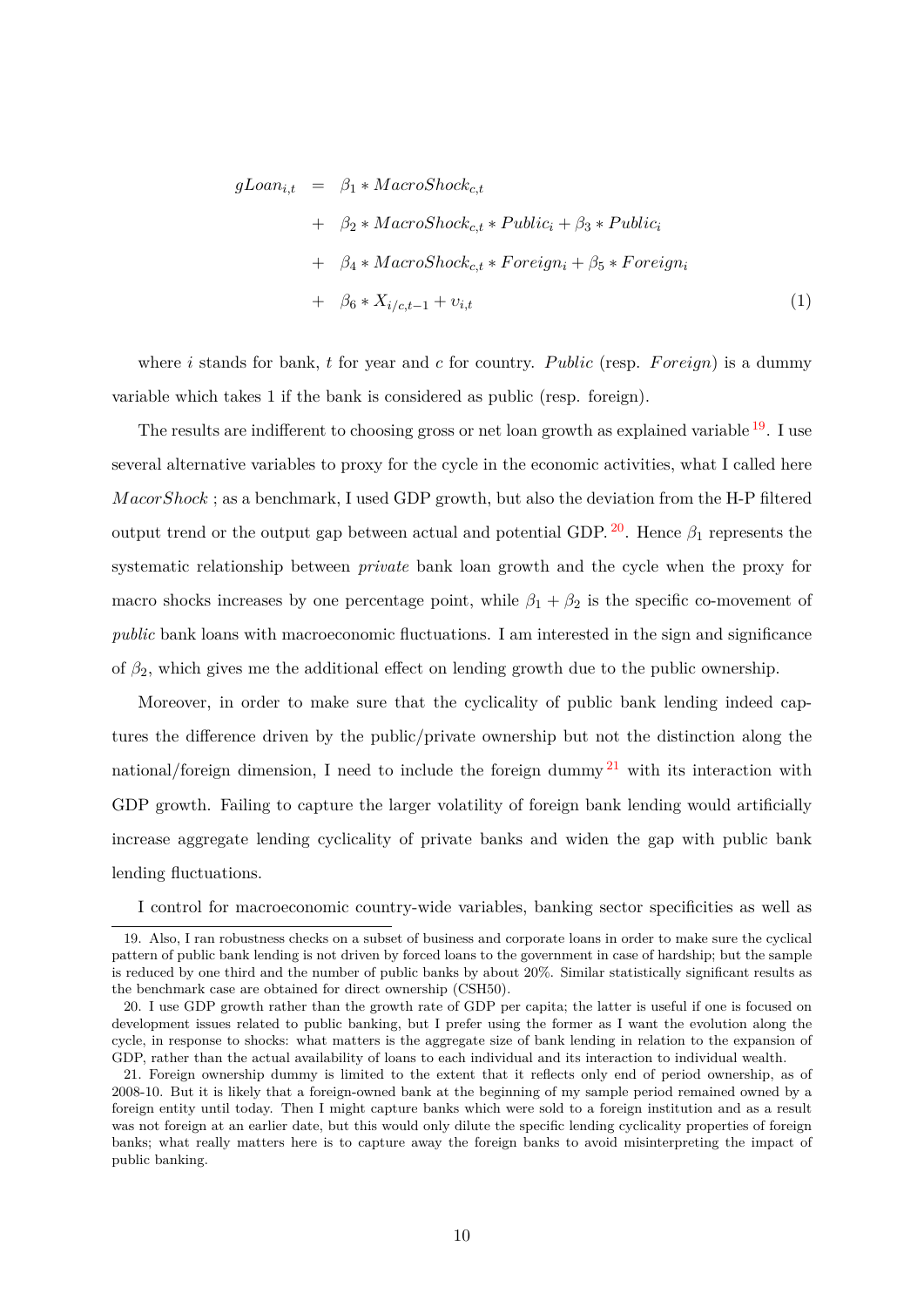individual bank features. First I control for lagged inflation but more importantly for country rating changes  $22$  over the previous year. Indeed I am worried that the interaction between public bailout and implicit guarantees may blur the picture: an increase in the support by public authorities to ailing banks is likely to boost their lending but as it increases the fiscal burden on the government, it may reduce the implicit guarantees enjoyed by private banks and thus limit their lending abilities next period. I also control for the lagged logarithm of GDP per capita in order to proxy for economic development, which might not be orthogonal to the use of public banking as a way to boost lending, if one takes a development view approach to public banking. The alternative would be to consider indexes of financial and institutional development, which is unlikely to be time-varying and available for all countries  $^{23}$  $^{23}$  $^{23}$ . I also consider crisis years and nationalisation in crisis dummies.

Second, I control for banking sector specificities, namely lagged banking concentration (Concentration ratio in the top 4 banks or Hirschman-Herfindahl index)  $^{24}$  $^{24}$  $^{24}$  as well as previous period market size and its evolution over time. Indeed, the level of competition within a banking sector matters, as banks tend to increase their leverage when the intensity of competition increases, and deeper markets can have access to easier and cheaper financing sources, while, also, smaller markets have a stronger growth potential. In addition, by including the growth rate of market size, I can to some extent capture breaks in the reporting of bank balance sheet by Bankscope.

Third, I control for bank-specific balance sheet variables. I focus mainly on size variables <sup>[25](#page-12-3)</sup> (the absolute size with the log of assets and the relative size with the business share of each bank) without retaining liquidity, capital positions nor profitability in the baseline as those variables actually reflect the difference between public and private banks. Including those controls would reduce the number of public banks in the dataset which may not be subject to the same public disclosure rules, and would restrict cyclical differences in lending growth to banks having similar balance sheet composition and similar profitability. Conversely, I prefer to investigate in a second step to which extent balance sheet composition impacts lending cyclicality differently for public

<span id="page-12-0"></span><sup>22.</sup> S&P ratings as well as outlooks of long term rating in foreign currency are converted to a numerical scale ranging from 1 ("D" negative outlook) to 69 ("AAA" and positive outlook), so that a downgrade decreases the rating from several notches while a mere change in the outlook is equivalent to a one notch decrease.

<span id="page-12-1"></span><sup>23.</sup> Some of those indexes include government intervention in the banking sector as an input, which *de facto* makes them of no use here. See [Bertay et al.](#page-29-5) [\(2012\)](#page-29-5) for a similar paper taking this route.

<span id="page-12-2"></span><sup>24.</sup> To be sure to match the actual size of the banking sector, I use aggregate figures of the banking sector based on the same Bankscope dataset but with only consolidated data, so that I am sure I avoid double counting assets when working with the larger, unconsolidated, dataset.

<span id="page-12-3"></span><sup>25.</sup> There is some evidence that smaller banks invest more in the collection of 'soft' information [Berger et al.,](#page-29-10) [2005,](#page-29-10) which may induce more stable credit policies and less cyclical long-term relationships.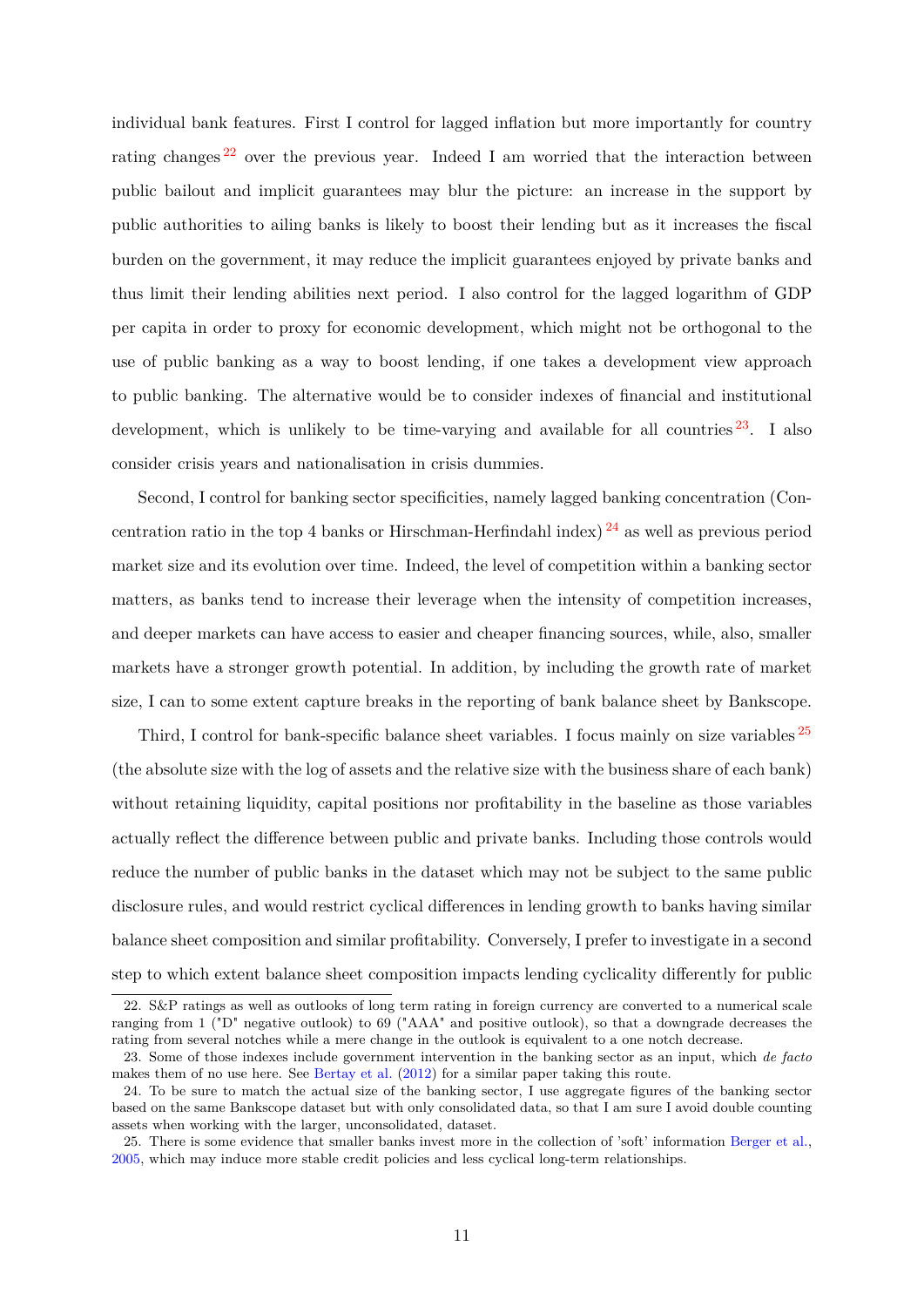or private banks. In addition, by controlling for the growth rate of the relative size of the bank, I try to capture post-merger situations which are characterized by spikes in bank relative size. Indeed, if mergers and acquisitions are pro-cyclical, it would tend to increase private bank loan cyclicality relatively more than public banks. When required, I include dummies for privatised banks (possibly before/after) and/or 2008-9 bank bailout packages.

Then, in order to be able to analyse the behaviour of public banks during the upswing or the downturn, I run the same baseline regression but now distinguishing for expansionary phases versus recessionary phases. First, I cannot use the same reference point (e.g. positive or negative growth rates) across countries; else I would mingle the effects in a cross-country analysis that includes fast growing developing countries and slow growing developed countries. I can instead consider observations above or below the mean growth rate of GDP by country over the whole period, so that I have roughly the same number of observation above or below. But then I would implicitly assume that the correct country-specific reference point is time invariant, and the interpretation of the coefficient would be difficult. Indeed, I would only observe the cyclicality of bank lending clustered by above/below mean GDP growth, but would not be able to say, for instance, that public banks reduced less their loans in case of bad economic conditions; above/below country average growth rates could possible mingle both positive and negative growth rates so that sign interpretation would not be possible  $26$ .

Ideally, one would rather want to focus on the positive or negative deviation from the country specific potential output  $27$ . But this output gap is only available for OECD member states. Instead, to keep the largest cross-section, I use the deviation from the H-P filtered output trend  $28$ , so that the expansionary phase corresponds to GDP growing faster than its trend. Thus, I estimate the following model in order to outline potential asymmetric behaviour along the business cycle, where *P ositiveShock* (resp. *NegativeShock*) is a dummy variable which takes 1 if the variable *M acroShock* is positive (resp. negative) :

<span id="page-13-0"></span><sup>26.</sup> Henceforth, results are not reported but support the results presented thereafter, with government-owned banks featuring countercyclical lending both in the above and below average cluster.

<span id="page-13-1"></span><sup>27.</sup> Potential output is defined as the level of output that an economy can in principle produce at a constant inflation rate, absent temporary shocks.

<span id="page-13-2"></span><sup>28.</sup> The output trend is calculated using a Hodrick-Prescott filter with smoothing parameter of 6.25 on the dataset of yearly GDP from 1970 to 2010, as suggested by [Ravn and Uhlig](#page-31-4) [\(2002\)](#page-31-4).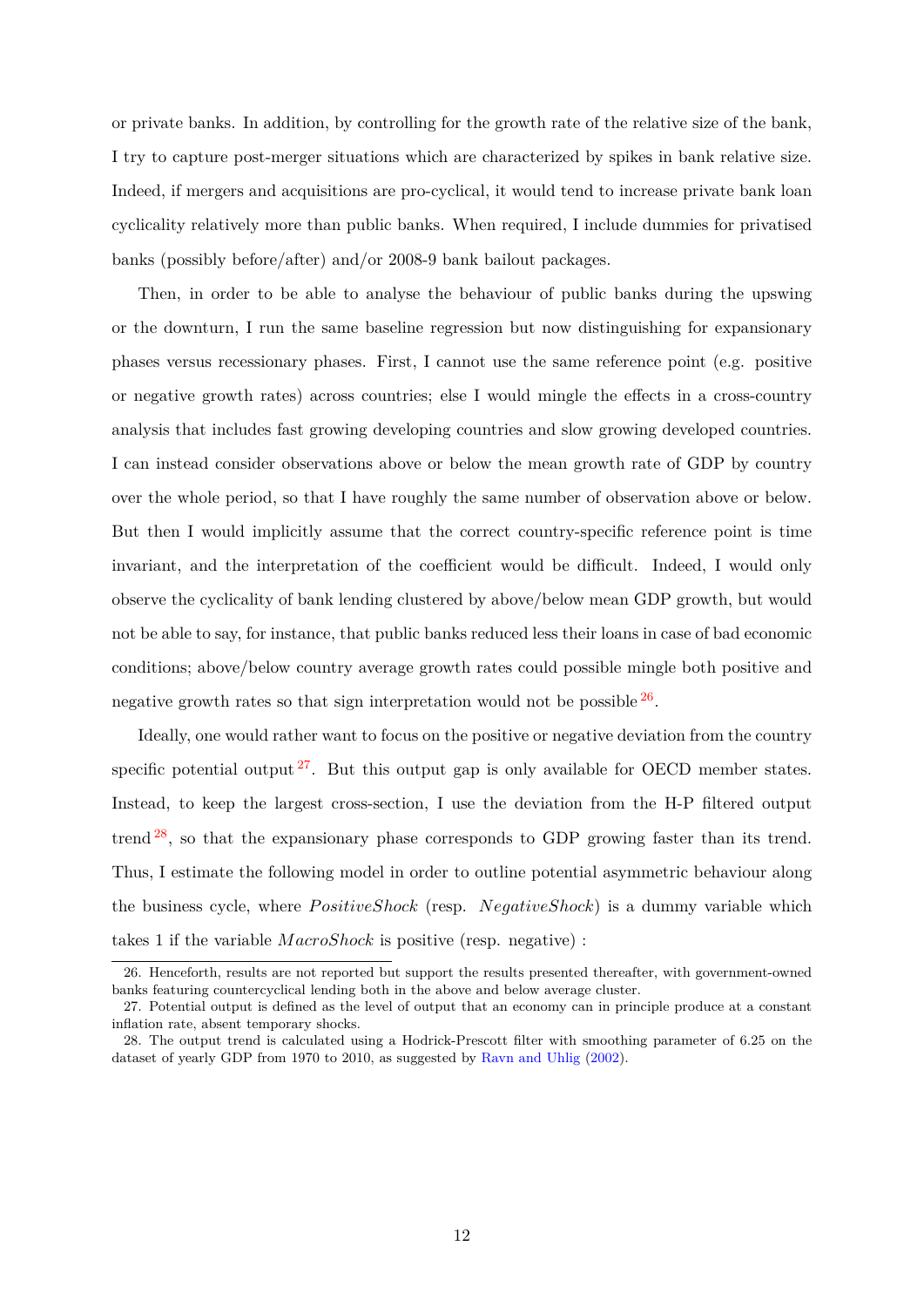$$
gLoani_{,t} = \alpha_1 * MacroShock_{c,t}
$$
  
+  $\alpha_2 * MacroShock_{c,t} * Public_i * PositiveShock_{c,t}$   
+  $\alpha_3 * MacroShock_{c,t} * Public_i * NegativeShock_{c,t}$   
+  $\alpha_4 * MacroShock_{c,t} * Foreign_i + \alpha_5 * Foreign_i$   
+  $\alpha_6 * Public_i + \alpha_7 * PositiveShock_{c,t} + \alpha_8 * X_{i/c,t-1} + v_{i,t}$  (2)

As a baseline, I consider the following structure for the error term:

$$
v_{i,t} = \alpha_i + \alpha_{c,t} + \epsilon_{i,t}
$$

which includes bank fixed effects –as the result of Haussman tests suggest, which reject the hypothesis of uncorrelated individual effect– as well as country-year fixed effects. For the latter, it implies that I reduce the coverage of my sample to get a more balanced panel  $29$ . To get the largest coverage and as a result include most privatisation events  $30$ , I replace the countryyear FE by year dummies to go back to 1990. As a result of my specification, I discard all institutional arrangements which are likely to be country specific and time invariant  $31$ .

Eventually, in order to make sure the results are not driven by the over-representation of some countries, which is a common problem in Bankscope, I re-weight the observations at the country level.

# **3 Results on public bank lending cyclicality**

#### **3.1 Stylized facts on public bank lending along economic fluctuations**

Figure [2](#page-15-0) shows that at the aggregate, public banks decrease less their loans than private banks in periods of lower economic growth  $3^2$  $3^2$ . Graph 3 displays the same type of analysis focused

<span id="page-14-0"></span><sup>29.</sup> Only over the period 1999-2010; not reported here.

<span id="page-14-2"></span><span id="page-14-1"></span><sup>30.</sup> More than half of the privatisation events took place in the 1990s.

<sup>31.</sup> If not time invariant, they would be captured by country-year fixed effects; but such OLS regressions require a more balanced sample over the years 1999-2010. These similar results are not reported.

<span id="page-14-3"></span><sup>32.</sup> This effect does not seem to be driven by forced loans to the government; the raw data on Corporate Loans patterns the same features, although the number of observations is reduced by one fourth. Further disaggregation using Bloomberg data over the 2004-2010 period for the few listed public banks with available data (HRVATSKA POSTANSKA BANKA DD, Croatia; OLDENBURGISCHE LANDESBANK AG, Germany; AGRICULTURAL BANK OF GREECE, Greece; STATE BANK OF INDIA, India; ABU DHABI COMMERCIAL BANK, Abu Dhabi; and others) suggests that Consumer and Commercial or Industrial Loans move the same way as Total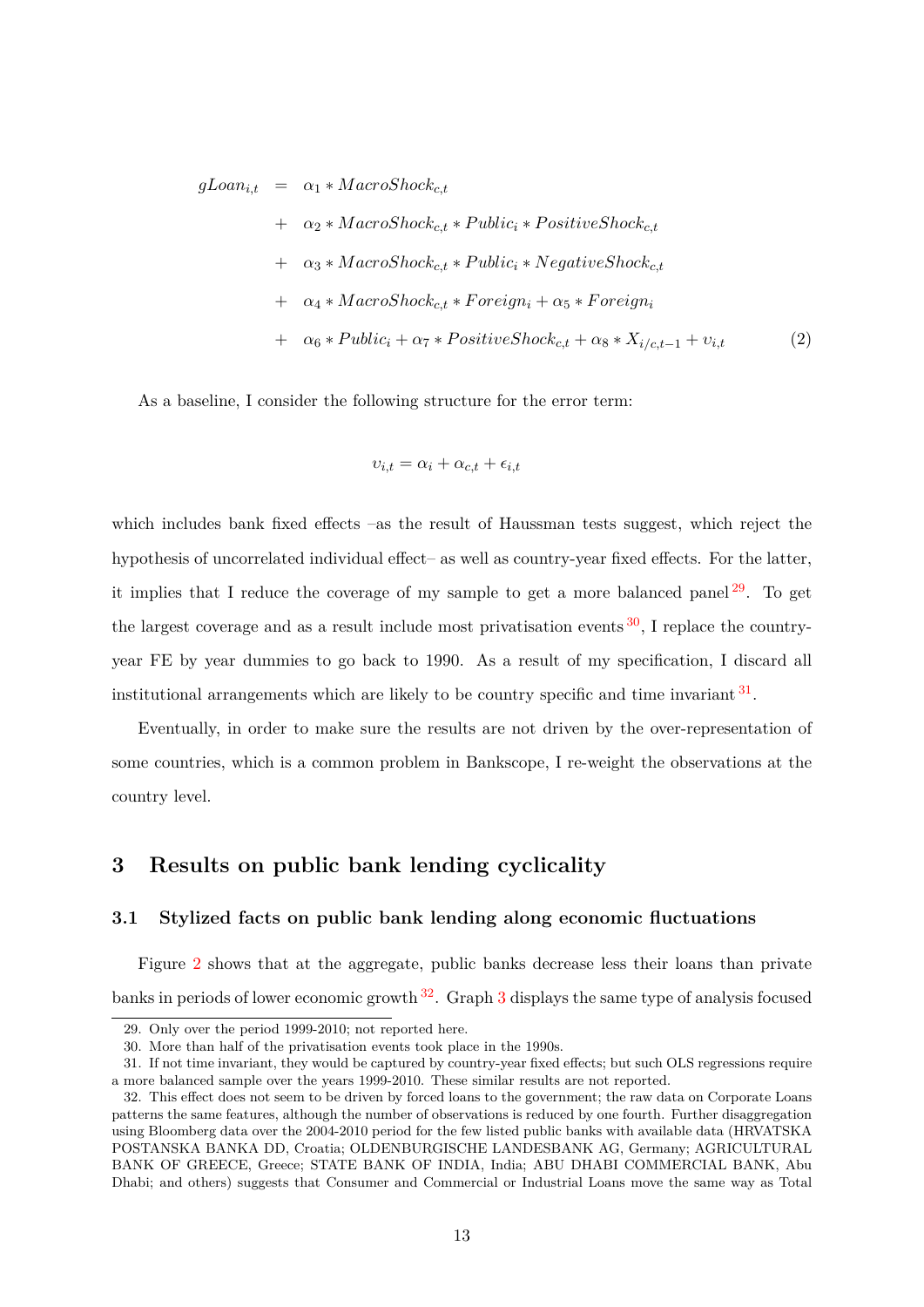

<span id="page-15-0"></span>Figure 2: **Average Total Lending Growth over the Cycle**

Cross-country GDP growth taken as an average on countries with existing public banking sector weighted by GDP.

on a few countries, that is to say the average difference in lending growth over the business cycle between public and private banks, excluding privatizations. In the German case, the larger drop of public bank loans relative to private bank loans is driven by a few LandesBank which invested heavily in low quality assets. Else restricting to commercial banks only, German public banks decreased much less their lending relative to private banks throughout the 2008-10 crisis.

loans.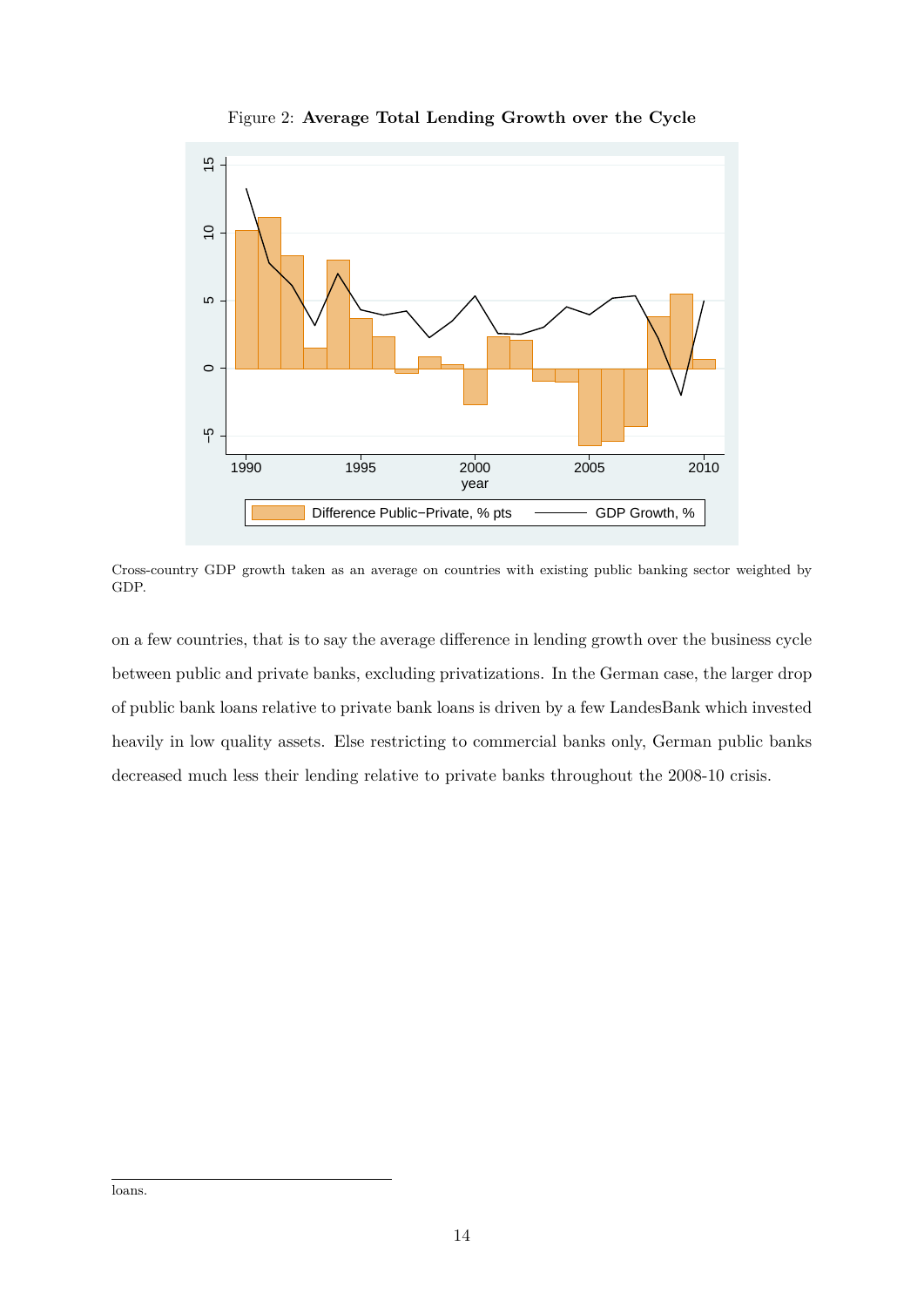

<span id="page-16-0"></span>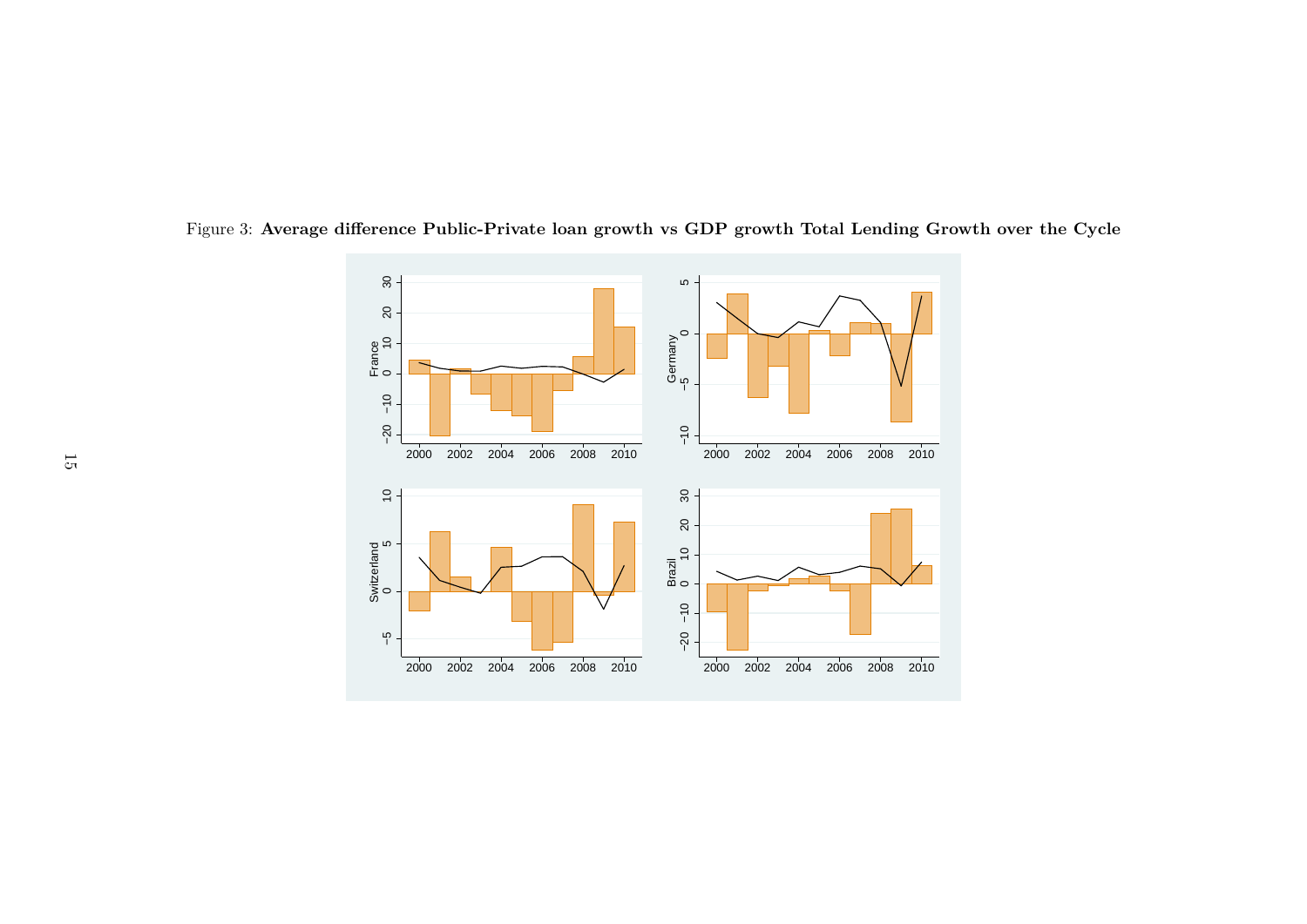Since the 1990s, the growing role of banks outside their traditional line of business as well as the policy changes towards a more flexible banking regulation in some countries would suggest that the co-movement of bank finance with the cycle increased. Figure [4](#page-18-0) displays the evolution of the change in bank loan growth in percentage points associated to a 1% change in GDP, using an 8-years rolling window [33](#page-17-0).

The overall co-movement for private banks seems to be in accordance with the evidences on increased financial instability: the upper-left graph pictures a lending boom by private banks where each additional percentage points of GDP was associated with more than a 1% growth in gross loans. For developed countries (upper-middle graph), the co-movement remained around one for one until 2008 before dropping below one, which means that loan growth by private banks decreased at a slower pace than GDP since the outbreak of the crisis. But for other non-OECD countries (upper-right graph), the picture more strongly suggests a build-up of financial fragility with an upward trend; this increased reaction of private bank lending to GDP growth likely reflects the movement of liberalisation and privatisation of the 1990s.

As far as public banks are concerned, loan growth is acyclical, with a deviation associated to a 1% increase in GDP not significantly different from zero, at least until the 2008 crisis; after 2008, public bank loan growth was significantly countercyclical for OECD countries, which likely reflects policies aiming at fostering the recovery during years of recessions and the ability of public banks to expand credit during the burst. Conversely, for other countries, public bank lending started to be pro-cyclical as well, even if less pro-cyclical than private banks, suggesting that public banks were hit as well by the crisis and had to readjust their lending policy and balance sheet size.

<span id="page-17-0"></span><sup>33.</sup> The results are identical whether I keep or drop countries with nationalisations during a crisis and banks nationalised over the 2008-9 financial crisis.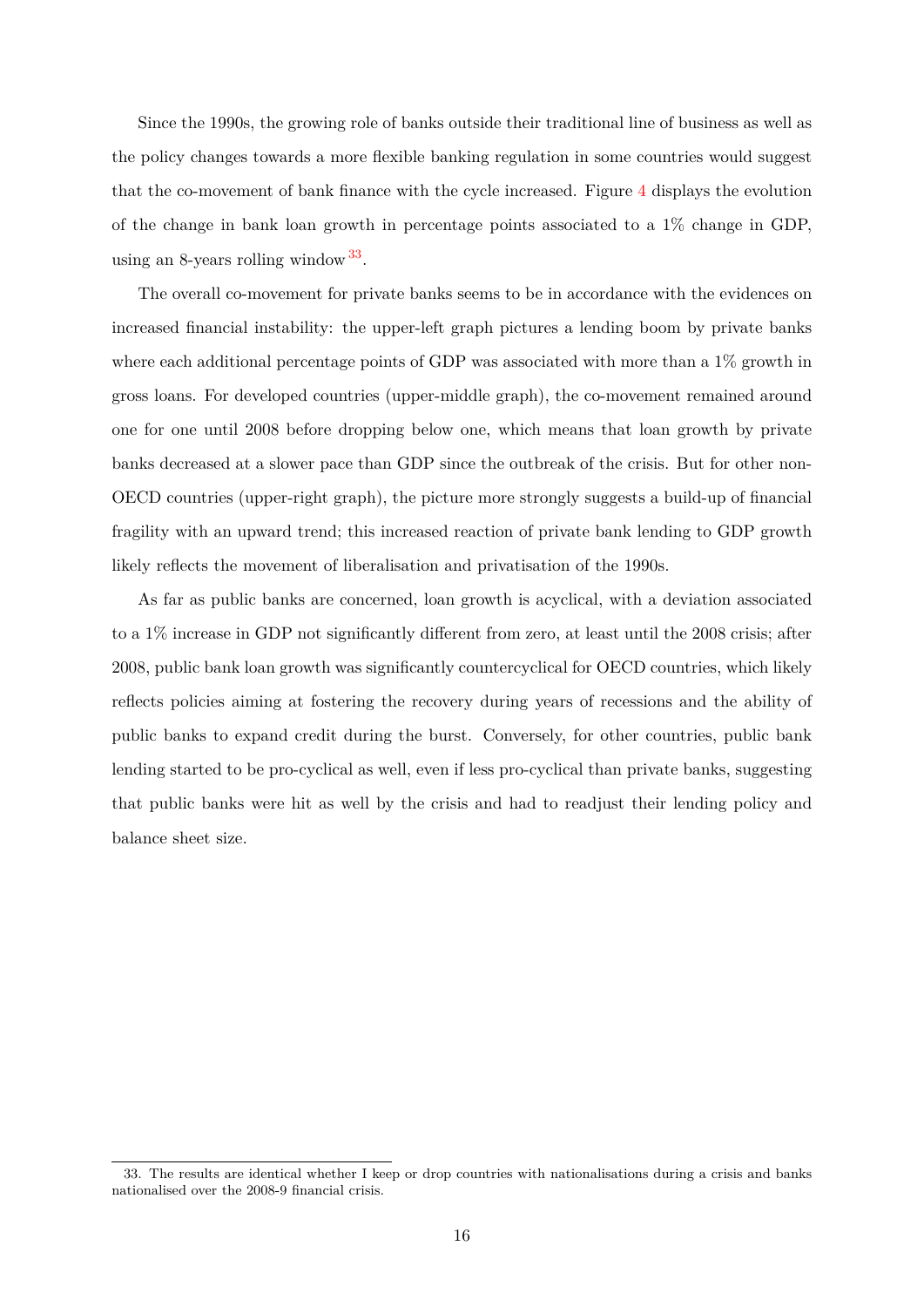

<span id="page-18-0"></span>Figure 4: Evolution of lending cyclicality for private  $\operatorname{(up)}$  and public  $\operatorname{(down)}$  banks

For private (resp. public) banks, the estimates correspond to the coefficient *β*<sup>1</sup> (resp. *β*1+*β*2) of equation [\(1\)](#page-11-3). Each point in time reports the estimates of the benchmarkmodel, using the public bank dummy GOB50\_t, with a rolling window over the past 8 years. The solid line is the movement of loan growth (in  $\%$  points) associated with a 1% change of GDP. The shaded area displays the 95% confidence bands.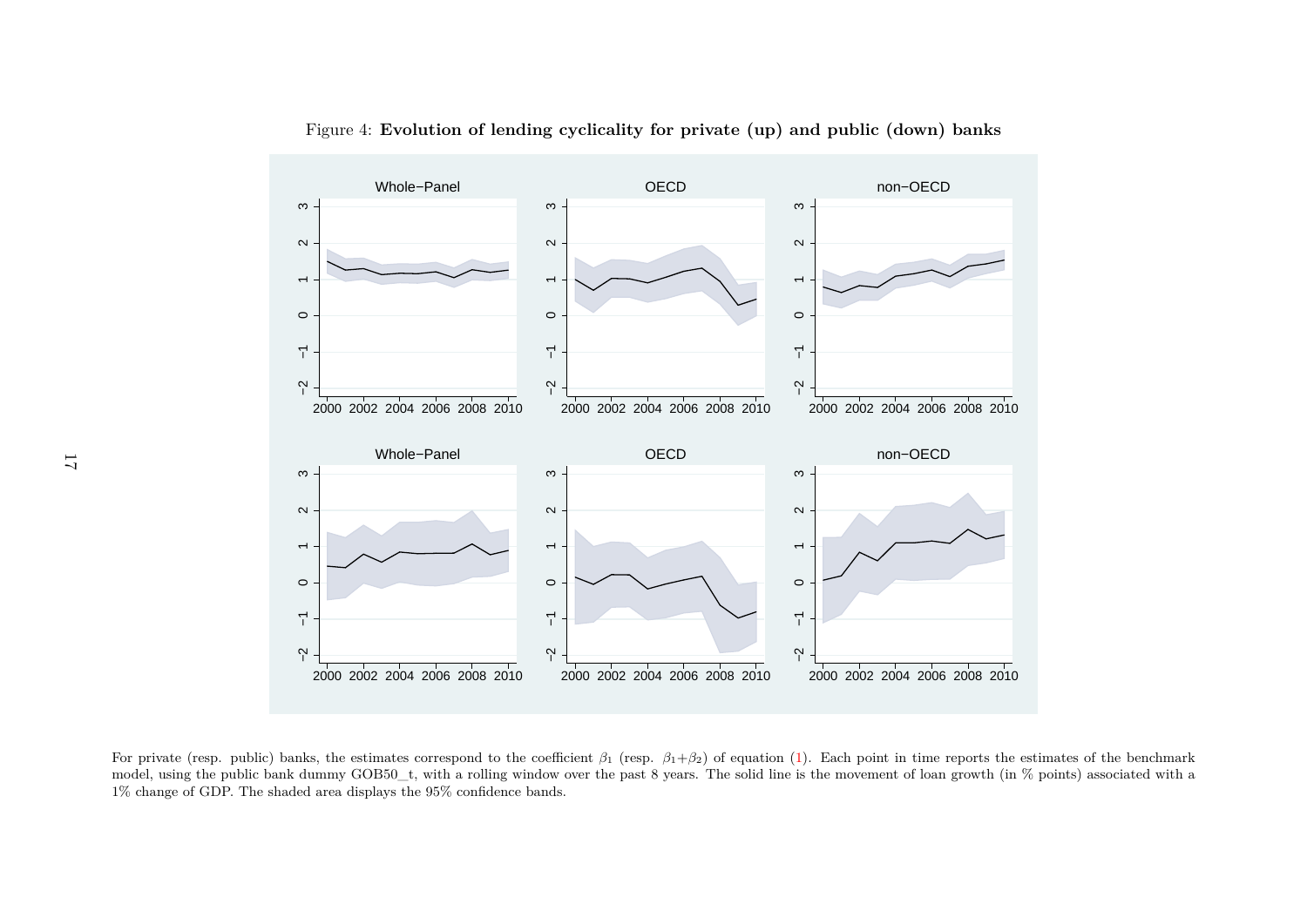#### <span id="page-19-0"></span>**3.2 Public bank lending is less cyclical than private bank lending**

The main results are displayed in Table [6.](#page-39-0)

Public bank lending appears to be significantly less cyclical than private bank lending, whether public ownership is direct (CSH50) or not (GOB50 and GOB25).

Nevertheless, two complementary explanations call for a more careful look at ownership change. First, some ailing banks may have been nationalized during a crisis, either in 2008-9 or since 1970, precisely to avoid a lending freeze, which could be captured by the public bank dummy and artificially create a difference in lending cyclicality. Alternatively, failing private banks nationalised during a crisis are unlikely to feature countercyclical lending; henceforth, this correlation between public ownership and asset restructuring would blur the possible "lending against the wind" policy of traditional public banks. If anything, the stronger the public ownership, the more likely the first effect will dominate, that is to say public banks would be able to re-open the credit tap during a crisis.

Indeed the two effects can be observed: on the one hand, for banks over which the government has direct control, the first effect seems to dominate; when I remove banks nationalised in 2008-9 and drop countries which nationalised banks during a banking crisis between 1970 and 2004, the lower cyclicality of public bank lending is somewhat less significant (column 2). On the other hand, for indirect public ownership, the second effect prevails; the difference between public and private banks in terms of lending fluctuations is significantly different from zero only when I drop nationalisations during a banking crisis (columns 5 and 8). By excluding nationalisations, when I combine the coefficients to obtain the total effect, public bank lending becomes acyclical.

In addition, the difference between public and private bank lending could come as a result of a feedback loop from one period to another. Explicit public guarantees or direct nationalisations could tighten the budget constraint of the government, as it is widely observed in Europe since the outbreak of the Sovereign crisis. Such increased pressure on public finance would simultaneously decrease the amount of implicit public guarantees and increase the premium at which private banks refinance themselves; in turn, it would reduce the ability of private banks to extend new loans and induce them to lend more pro-cyclically in case of bad shock than public banks do. This specific effect of government intervention in the banking sector is captured by the change in long term country rating; the coefficient is positive and strongly significant, which means that a downgrade during the previous period reduces loan growth.

Moreover, notice that foreign-owned banks indeed feature a stronger reaction to macroeco-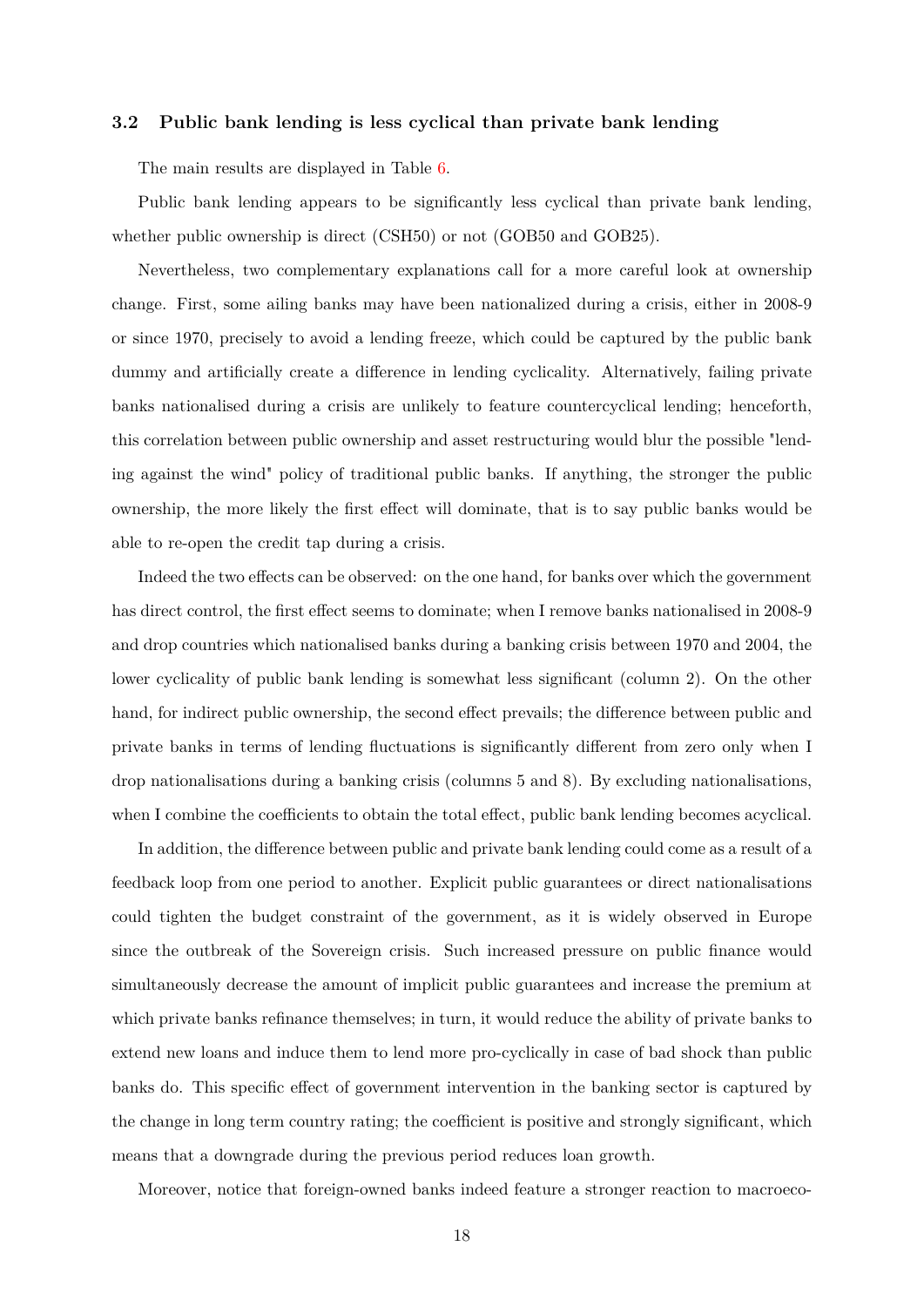nomic fluctuations, probably due to their ability to attract international flows in the expansion phase as well as their possibility to reallocate funds in areas with less correlated business cycles in case of downturn. Failing to capture the distinction along the national/foreign dimension  $34$ would otherwise bias the results towards a larger difference between public and private bank lending cyclicality as public banks are by construction national banks.

As a robustness check, even though I am mostly interested in the co-movement of bank lending with economic fluctuations, I want to make sure that parameter estimation does not suffer from the possibility of reverse causality, whereby loan growth fosters current GDP growth or vice-versa. Henceforth I estimate a system-GMM specification  $35$  in order to be able to instrument GDP growth and all relevant interaction terms with their lags and all other variables. Nevertheless, my focus here is not to instrument the public ownership dummy as in [Bertay et al.](#page-29-5) [\(2012\)](#page-29-5), which is a slow and rarely moving dummy unlikely to be well instrumented; I instead control for nationalisations in crisis. Columns 3, 6 and 9 of table [6](#page-39-0) feature consistent results, with less cyclical public bank lending. All regressions successfully pass the Hansen J-statistic, robust to heteroskedasticity, which tests for the joint validity of all the internal instruments. The difference-in-Hansen statistic tests for the validity of the lagged loan growth, GDP growth and relevant interaction terms as instruments for the transformed equation and their first differences as instruments in the level equation.

# **3.3 Privatised bank lending feature a change in lending cyclicality before and after their privatisation**

I previously included privatised banks by recoding years before and after their privatisation as respectively public and private. Instead of excluding those banks, it already acts as a robustness check because the distinction between public and private banks is less clear cut  $36$ . If anything, the bias should be towards a reduction of the difference of behaviour between the two types of institutions.

<span id="page-20-0"></span><sup>34.</sup> Note that the Foreign dummy cannot be estimated in a bank fixed effects specifications as it is timeinvariant.

<span id="page-20-1"></span><sup>35.</sup> I use the xtabond2 command in STATA which allows me, first, to limit the number of missing observations by using the forward orthogonal deviation transform instead of the first difference transformation, and second, to use the collapsed option in order to avoid the proliferation of instruments, as I am using all available lags as internal instruments. Moreover, I reduce my dataset to countries with at least one public bank in order to avoid estimation problems when a dummy, here the public bank ownership dummy, has only a limited number of ones [\(Roodman,](#page-31-5) [2009\)](#page-31-5). Last, in order to include country clustered standard errors, I need a slightly more balanced dataset and to that extent drop years until 1996, for which I have less observations.

<span id="page-20-2"></span><sup>36.</sup> Since I do not know the initial level of the public ownership of the privatised banks.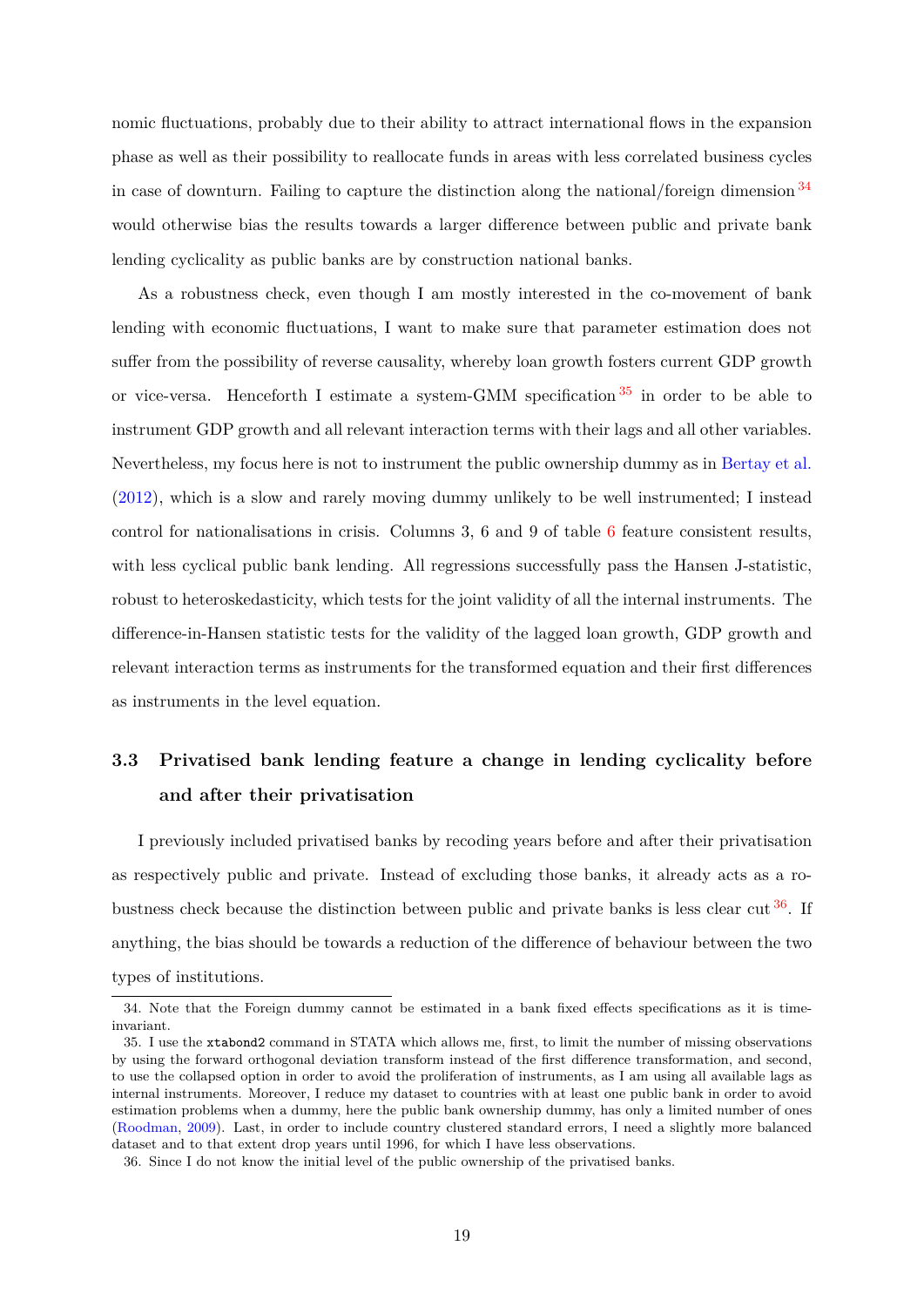Table [7](#page-40-0) focuses instead on the change of lending cyclicality before and after public bank privatisations. Whether I consider the largest or the latest privatisation event in case of multiple rounds of privatisation, I still observe an increase in lending cyclicality around the change of ownership, which is completely consistent with the fact that public banks would be less sensible to economic fluctuations. When restricted to the 32 countries which concentrate the 91 privatisation events, I observe that privatised banks are less cyclical before their privatisation (regression 1) and do not strongly differ from private banks after their privatisation (regression 2). Likewise, with the GMM methodology, public banks which will be privatised in subsequent years are significantly less cyclical than their private bank counterparts (regression 3 and 4).

I do two robustness checks but do not report the results here. First privatisations often lead to a switch from national to foreign investors, along the movement from private to public capital. In addition to including the foreign dummy interaction term, I can further distinguish between national and foreign block holding after privatisations but I find no additional effect, whoever bought the stakes relinquished by the government. Second, I do a placebo analysis by replacing the year of privatisation by the year before or after. Results do not vary if I take the year t-1 as the year of the privatisation; conversely, by taking the year  $t+1$  instead, I do not find statistically significant results anymore  $37$ , which confirms that the threshold year for the lending behaviour of privatised banks corresponds indeed to the period around their privatisation.

# **3.4 Public bank lending is heterogeneous across the phases of the business cycle**

I ran the same baseline regression but now distinguishing for expansionary phases versus recessionary phases. Table [8](#page-41-0) shows the results.

An asymmetry throughout economic fluctuations appears: a negative sign for the interaction term between below trend GDP growth and the Public dummy means that a negative deviation is associated with an increase in loan growth. Thus public bank lending tends to offset negative shocks and move counter-cyclically (regressions 1 and 2). Consistent with the aggregate results, this effect only survives with a looser definition of public banking when I focus on countries which did not nationalised ailing banks in the middle of a crisis (regressions 4 and 6); thus public banks indeed help to ease credit provided that they already existed before the outbreak of the crisis. Otherwise, when GDP increases beyond its historical trend, public bank lending

<span id="page-21-0"></span><sup>37.</sup> Or less significant for the GMM specification; it becomes non-significant after  $t+2$ .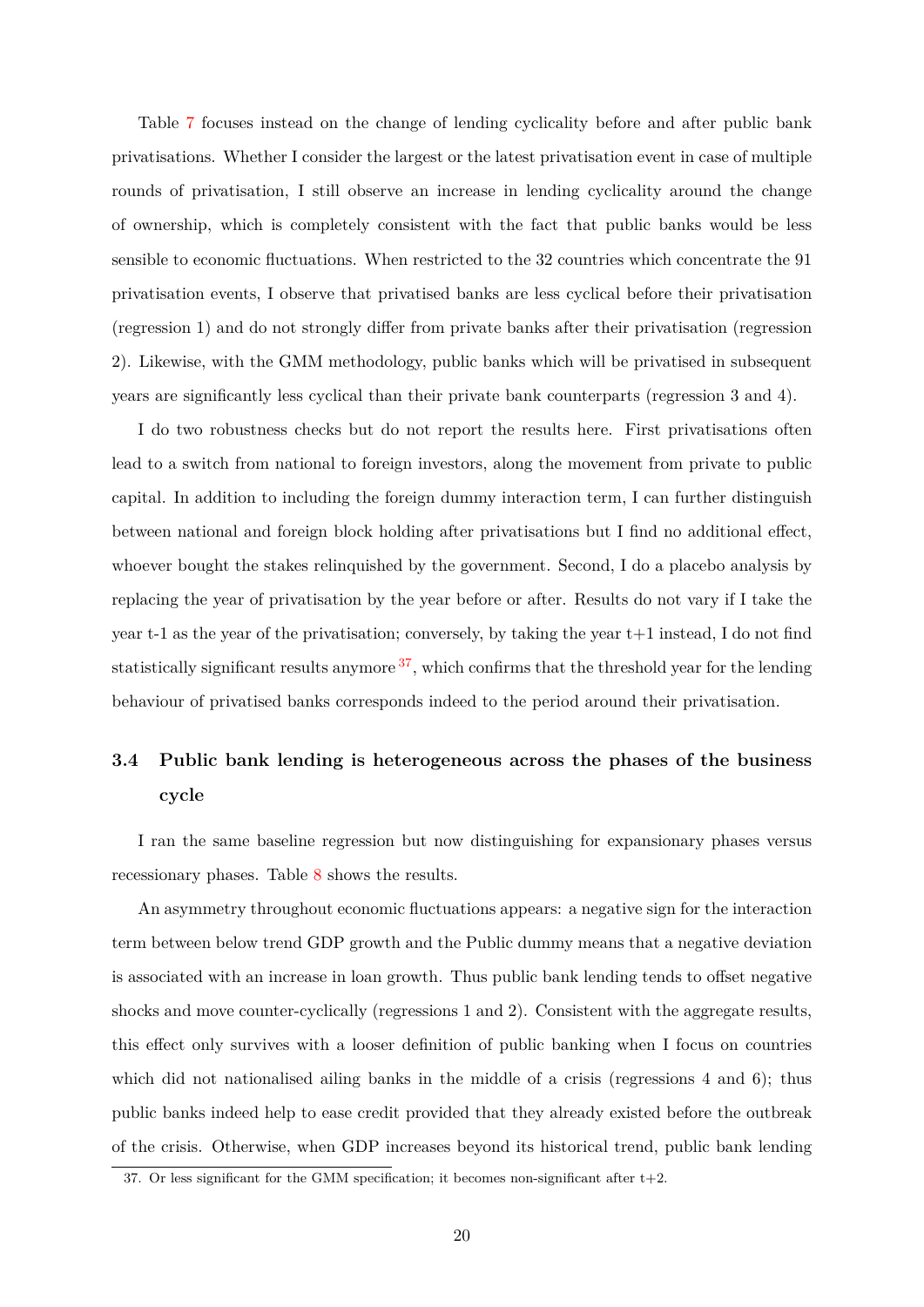tends to move even more pro-cyclically than other private banks, but this is not the case for the benchmark public bank dummy with intermediate public ownership intensity.

As a robustness check, I now restrict my dataset to OECD countries, for which I can get their potential output  $38$  and compute the output gap as a share of the potential output. This can truly be understood as capturing a positive of negative macroeconomic shock. For sake of comparability, I display the results in table [9](#page-42-0) along with the other macro shock proxies. The same picture is cross-validated : public bank lending is significantly less cyclical (regressions 1, 2, 4 and 6), especially in case of negative macroeconomic shock which means that public banks reduce less their lending when GDP moves away from its potential level (regressions 3 and 5). Note that for OECD countries, this effect is reversed when I restrict to the reaction of commercial and savings banks to the output gap (regression 7), so that the effect goes mostly through specialized governmental institutions.

To conclude, whatever disaggregation of the economic fluctuations I consider, public bank lending is asymmetric throughout the cycle, which may explain why some studies considering aggregate variations may fail to capture any significant difference in lending behaviour between public and private banks. Periods of positive economic shocks feature pro-cyclical public bank lending, with public banks sometimes increasing faster their credit than private banks, while periods of negative shocks are associated with acyclical public bank lending.

# <span id="page-22-2"></span>**3.5 Public bank lending is heterogeneous across the phase of economic development**

I now turn to the interaction between economic development, ownership and lending cyclicality, in order to see to which extent the development view of public banking in the long run can be reconciled with an analysis of short term variations. Table [10](#page-43-0) presents the results.

By including a triple interaction term between GDP growth, the public bank dummy and the log of GDP per capita as a proxy for economic development, I obtain a significant negative additional effect for public banks (regression 1); a higher level of economic development is associated with a smaller lending cyclicality of public banks for a given GDP growth. But this specification makes the results for overall public versus private banking cyclicality less straightforward to see  $39$ .

<span id="page-22-0"></span><sup>38.</sup> From the OECD Economic Outlook; potential output depends on the capital stock, the potential labour force, the non-accelerating inflation rate of unemployment (NAIRU) and the level of labour efficiency.

<span id="page-22-1"></span><sup>39.</sup> It is now a combination of several coefficient for each level of development.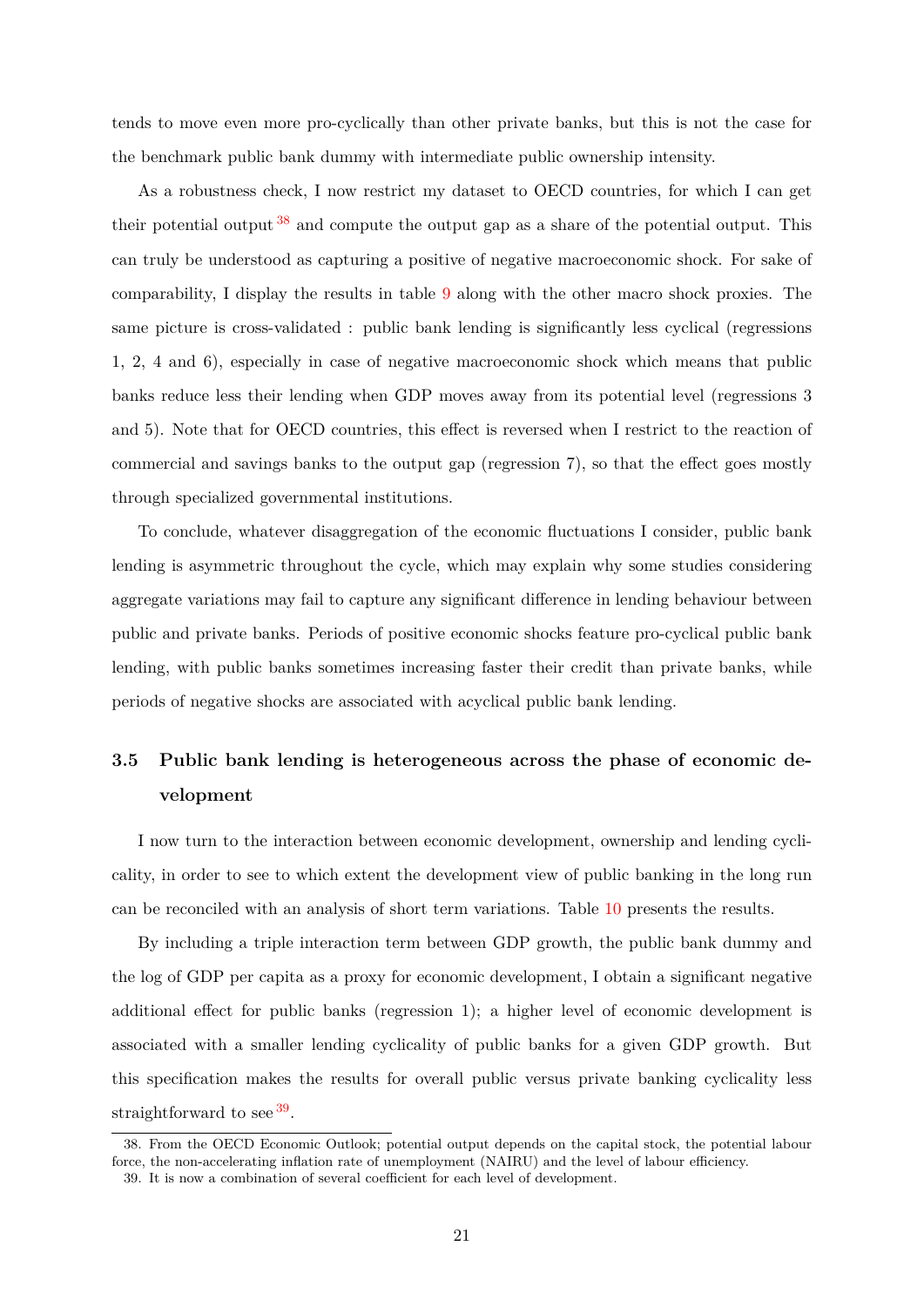To that extent, I rather split my dataset into three subgroups, low, middle and high income countries, following roughly the classification of the World Bank  $40$ . Middle and high income groups feature very similar short run lending fluctuations, in line with the results presented above (regressions 5 to 10). Nevertheless, low income countries do not feature countercyclical public bank lending, and it might actually be the reverse (regression 3).

Thus, I find a positive relation between economic development and public banks' ability to absorb shocks, while one would have expected low income countries to be keener in using public banking as a political tool to smooth out economic fluctuations. However, first, the cycle which matters most for low income countries, with potentially weaker institutions, may not be the economic cycle but rather the political cycle [\(Khwaja and Mian,](#page-30-9) [2005;](#page-30-9) [Dinc,](#page-29-8) [2005\)](#page-29-8). Second, politically oriented projects, even with a development purpose, may lead to a misallocation of resources and increase the illiquidity of public bank portfolio as well as foster forbearance, issues I now turn to.

### **4 What can explain the smoother lending policy**

I explore here three complementary explanations steaming from a different business model for public banks, namely an access to more stable financing sources, a less vulnerable balance sheet structure, and their ability to smooth out the lending cycle by delaying loan write-off.

#### <span id="page-23-1"></span>**4.1 Public banks have more stable financing sources in case of bad shock**

The lower reaction of public bank lending, that is to say the lower fluctuation of the asset side of the bank, should map into a lower fluctuation of some components of its liabilities. Indeed the public ownership feature may act as a guarantee against possible losses and, for instance, discourage wholesale withdrawals when economic conditions deteriorate.

Table [12](#page-45-0) shows the evolution of public bank liabilities with economic conditions, depending on its maturity. First I consider the evolution of long term funding but it does not seem to be persistently different across public or private banks, apart from expanding slightly faster in case of negative shock for OECD countries (regression 9 and 11). Thus I move to short term funding which I capture using two measures: Money Market Funding which is directly reported

<span id="page-23-0"></span><sup>40.</sup> Low income countries are defined as countries with GDP per capita below 4000 USD and high income countries above 12000 USD; if some countries have observations both above and below the threshold, they are included in the upper group. Compared to the grouping of the World Bank, the low income group here corresponds to the low and middle-low income group of the World Bank.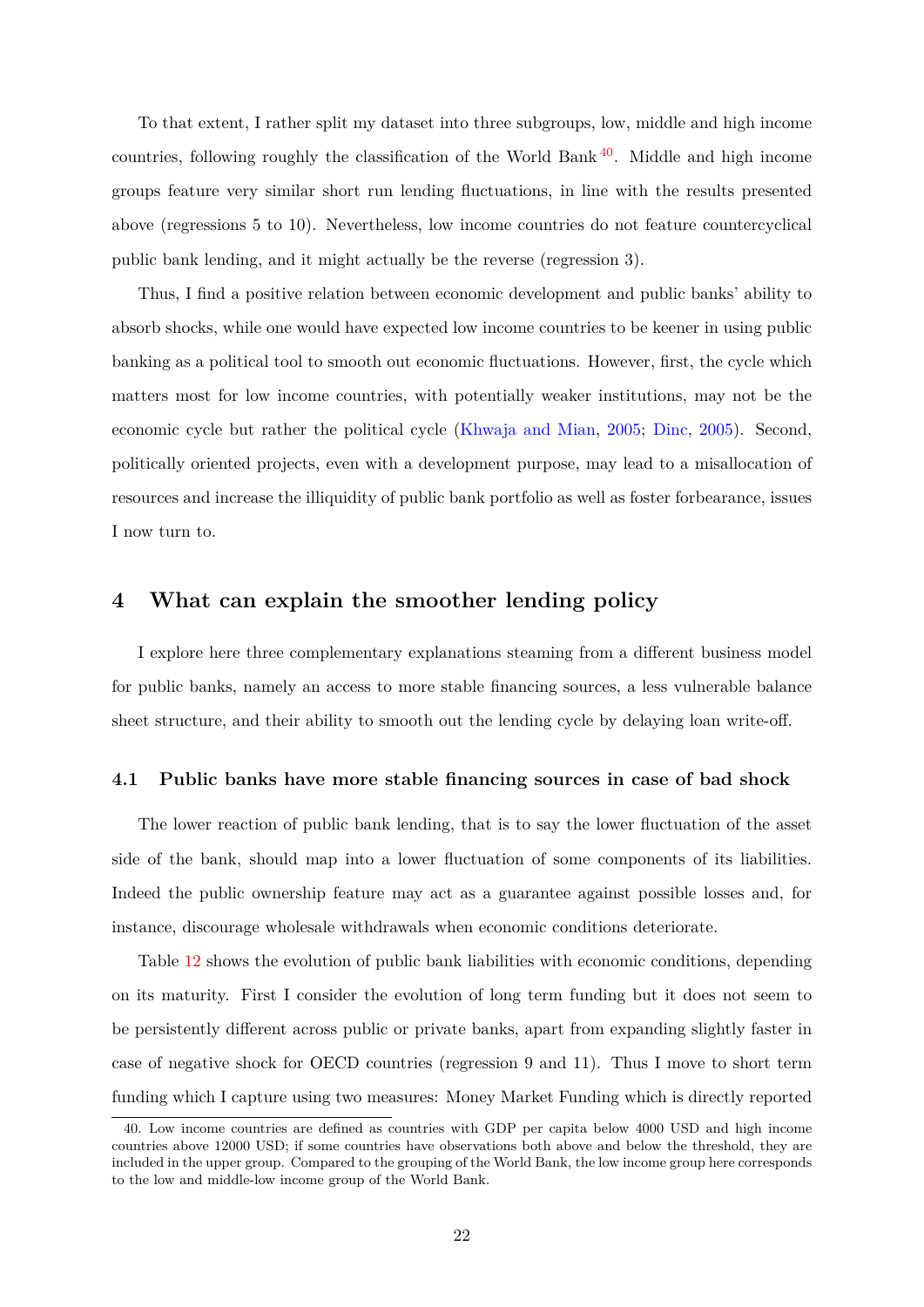by banks, and thus less reliable with a smaller coverage, and a broader measure of Short Term financing, encompassing all balance sheet items not expressively related to deposits, reserves or long term funds.

Whatever type of short term funding variable I consider, wholesale funding appears to be usually less cyclical for public banks (regressions 2, 5 and 7), usually less subject to a dry-up during bad economic conditions (regression 3), mostly for non-OECD countries (regression 6). In the meantime, public banks, especially in developed economies, rely less on short term finance –understood broadly– during the phases of expansion (regression 3, 9 and 11).

These two complementary effects are in line with the "dark side" approach of wholesale funding, which posits that far from the disciplinary effect of wholesale markets, it exacerbates inefficiencies and creates severe liquidity risks in case of negative news [\(Huang and Ratnovski,](#page-30-10) [2010\)](#page-30-10). On the one hand, during the downturn, this abrupt withdrawal is less likely for public banks due to the backup of the public authorities, the smaller share of short term liabilities and the larger share of customer deposits. On the other hand, public banks tend to engage more in relationship lending and thus try to acquire more private information; but this activity requires more monitoring on behalf of investors. So during the upturn, a premium has to be paid if the public bank wants to supplement retail deposits with short term wholesale funds, which implies that, ex-ante, public banks have less incentives to rely on short term finance as it is more costly due to their specific business model.

Customer deposits, another type of short term finance, as it can be withdrawn without restrictions, does not move along the cycle significantly differently for public versus private banks<sup>[41](#page-24-0)</sup>. Indeed, customer deposits, which are mainly motivated by individual liquidity needs, are usually considered to be sluggish [\(Song and Thakor,](#page-31-6) [2007\)](#page-31-6) due to deposit insurance schemes, so that the additional guarantee offered by a public bank over the standard state guarantee for all banks is very small and is unlikely to be captured in panel regressions over a long period of time, except maybe around extreme financial stress events  $42$ .

<span id="page-24-1"></span><span id="page-24-0"></span><sup>41.</sup> I do not report results here.

<sup>42.</sup> See for instance the mini crisis of May-June 2004 in Russia due to accusations of money-laundering by private banks reduced depositors' trust in the banking system and led to a "flight to quality" phenomenon with a shift of deposits from private to public banks which still benefit from a widespread trust inherited from their historical dominance of the Russian retail market (p. 26 : [Karas et al.,](#page-30-11) [2008\)](#page-30-11).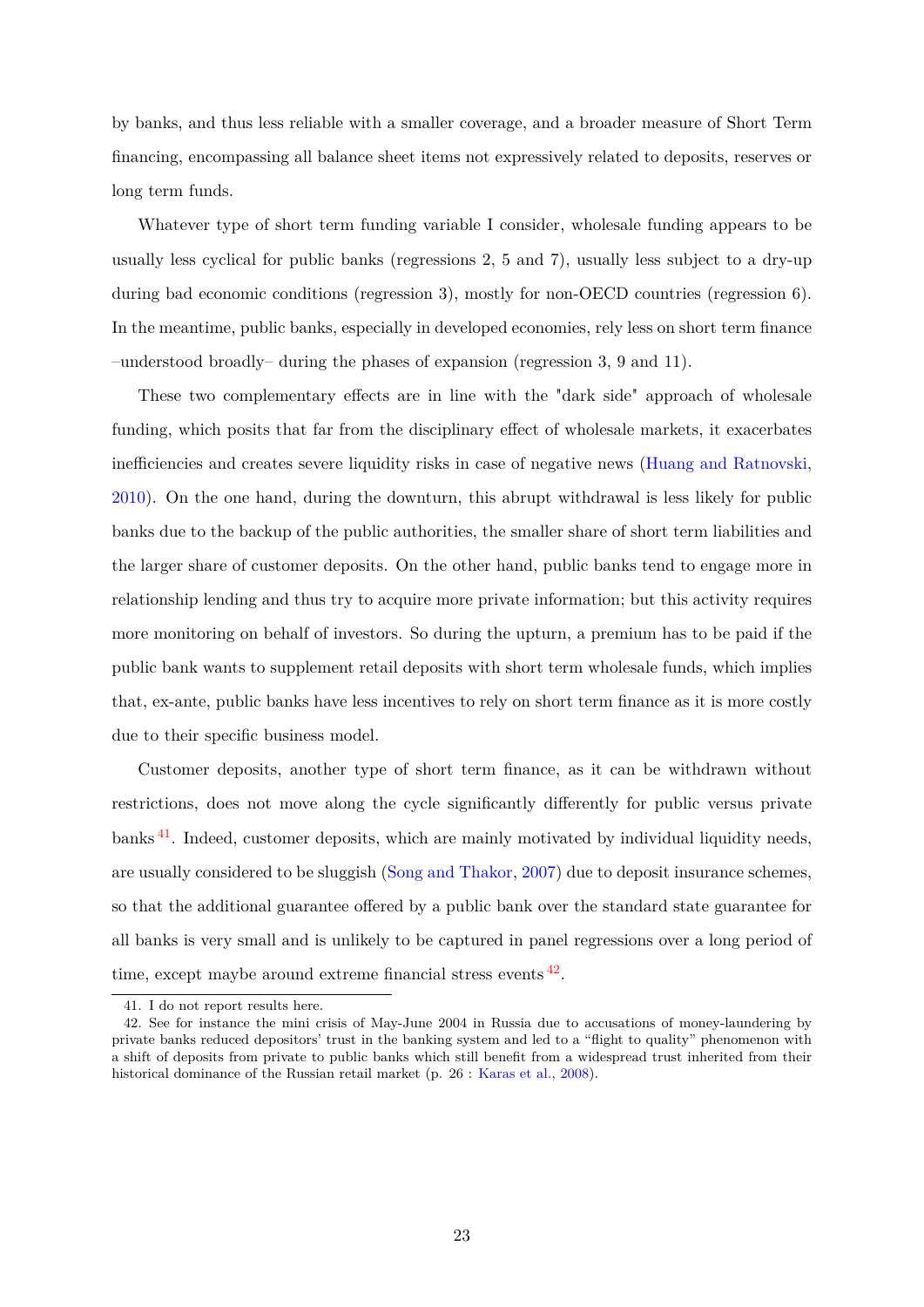#### <span id="page-25-0"></span>**4.2 Public banks feature a somewhat less vulnerable balance sheet structure**

A sounder balance sheet structure between its assets and liabilities is key to ensure the bank can withstand a shock without cutting more than necessary on its new loans. A recent paper by [Hahm et al.](#page-30-12) [\(2012\)](#page-30-12) proposes to measure the vulnerability of a banking system by looking at the evolution of the stock of non-core liabilities; indeed a lending boom is echoed by the composition of bank liabilities which favours alternative financing sources to customer deposits, especially when the latter cannot cope with growing financing needs.

Thus I look at the evolution of the ratio of non-core (i.e. other than customer deposits) over core liabilities across bank ownership. Results are displayed in table [11.](#page-44-0) The ratio of non-core liabilities is less cyclical, mostly for OECD countries (regressions 7, 8 and 10), and tend to increase significantly less in periods of expansion (regression 11), so that public banks are less exposed in case of negative shock and thus more able to keep on lending.

If the first ratio looks at the vulnerability of the liability side, the liquidity ratio would capture the vulnerability of a bank on its asset side. For developed countries, the pattern is more clear cut, with a stronger accumulation of liquid assets whether economic conditions are favourable or not (regressions 9 and 11), which should allow public banks to adjust more easily their balance sheet in case of negative shock by selling liquid assets. But as those two effects have opposite signs but go in the same direction, aggregate cyclical behaviour are not significant (regressions 7, 8 and 10) as it pools positive and negative deviations altogether.

Next, for less developed countries, pooled in the non-OECD member group, the picture is somewhat different; the liquidity of the portfolio of public banks seems to worsen faster than that of private banks in case of bad shock while not necessarily improving in normal times (regression 3 and 6). This would mitigate the lower vulnerability on the liability side.

Thus public banks, mainly in high income countries, have a more resilient balance sheet structure, allowing them to better absorb possible shocks rather than cutting more on new loans. Other less developed countries do not seem to have such resilient public banking structure.

#### <span id="page-25-1"></span>**4.3 Public banks tend to engage more easily in credit forbearance**

If public banks can be more vulnerable in less developed countries, mainly because of the lower liquidity of their portfolio, it could mean that they are less able to extend *new* loans and withstand negative shocks, but it can likely arise as a result of an absence of adjustment of *existing* loans; public banks would then favour illiquid long term projects over liquid short term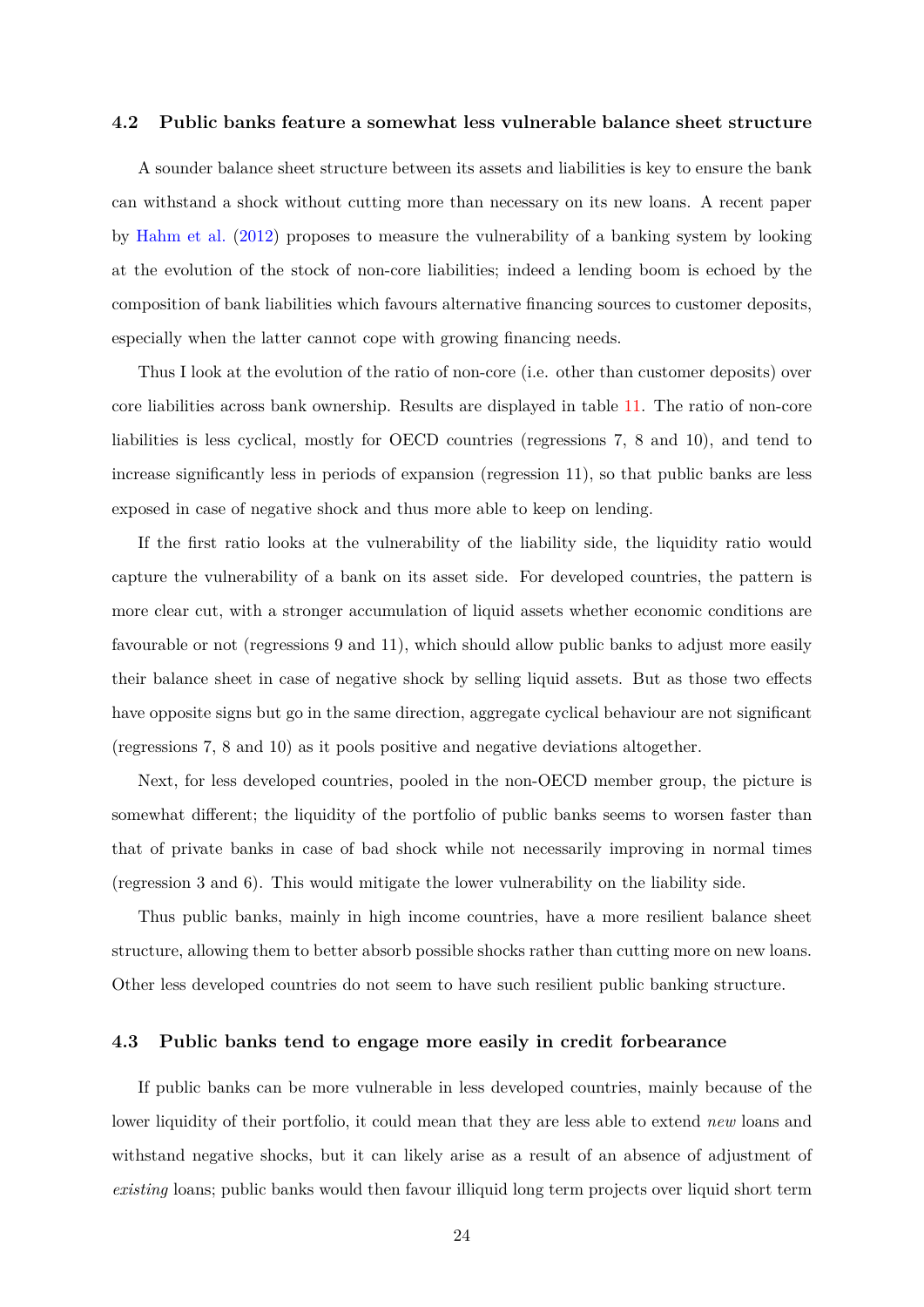assets. In other words, public banks tend to engage more easily in credit forbearance, thus artificially smoothing the variation of their loan book. In addition, if public banks benefit from more stable financing sources, and indeed favour relational lending over short term profits, it may be rational to renegotiate troubled loans and extend maturities instead of writing them off, thus decreasing the liquidity of the loan portfolio, but only if part of the amounts to be repaid have good chances to be recovered. So loan quality should not deteriorate further once loan maturities have been extended, else higher loan growth during economic downturns would rather signal inefficient lending through ever-greening loans and forbearance towards existing loans. Nevertheless, as stated by [Iannotta et al.](#page-30-6) [\(2013\)](#page-30-6), lower loan quality does not imply higher default risks, due to governmental protection, which may allow for negative equity capital and thus keep risk premium sufficiently low for public banks to keep operating.

Table [13](#page-47-0) displays the results of the benchmark model while looking at the evolution in lending efficiency over economic fluctuations. I do not consider directly loan loss reserves as it is a stock and so less consistent with the purpose at hand; I prefer using the evolution of loan loss provisions over time, which is the corresponding flow. Nevertheless, provisioning for larger losses may reflect larger risk taking associated with larger returns, not necessarily an inefficient investment. Hence lending efficiency is measured as the ratio of loan loss provisions over net income, that is to say, the fraction of the revenue that accrues to loan loss reserves.

At a first glance, public banks seem to be more cautious in less developed countries by accumulating more reserves during the upturn of the cycle (regression 1 and 2); but then I distinguish further between the evolution of loan provisioning during a positive or negative macroeconomic shock which followed either a period of positive or negative shock. Thus I observe that the larger accumulation of reserves channels only via larger provisioning for a given net income during periods of expansion *following* a crisis, defined as below trend or below potential output (regression 3). This is a signal that public banks are less efficient after a period of slack economic growth, as they expect to face losses which were not written-down previously but just delayed overtime. Indeed, when the economic situation is currently bad, so that the macro shock is negative, public banks increase less their loan provisioning, especially when the crisis lasted more than one period.

This signal of balance sheet smoothing in case of negative shocks via the practice of loan forbearance is entirely driven by less developed countries (regressions 4 to 6) while the effect does not survive for OECD member states (regressions 7 to 11); indeed one would expect OECD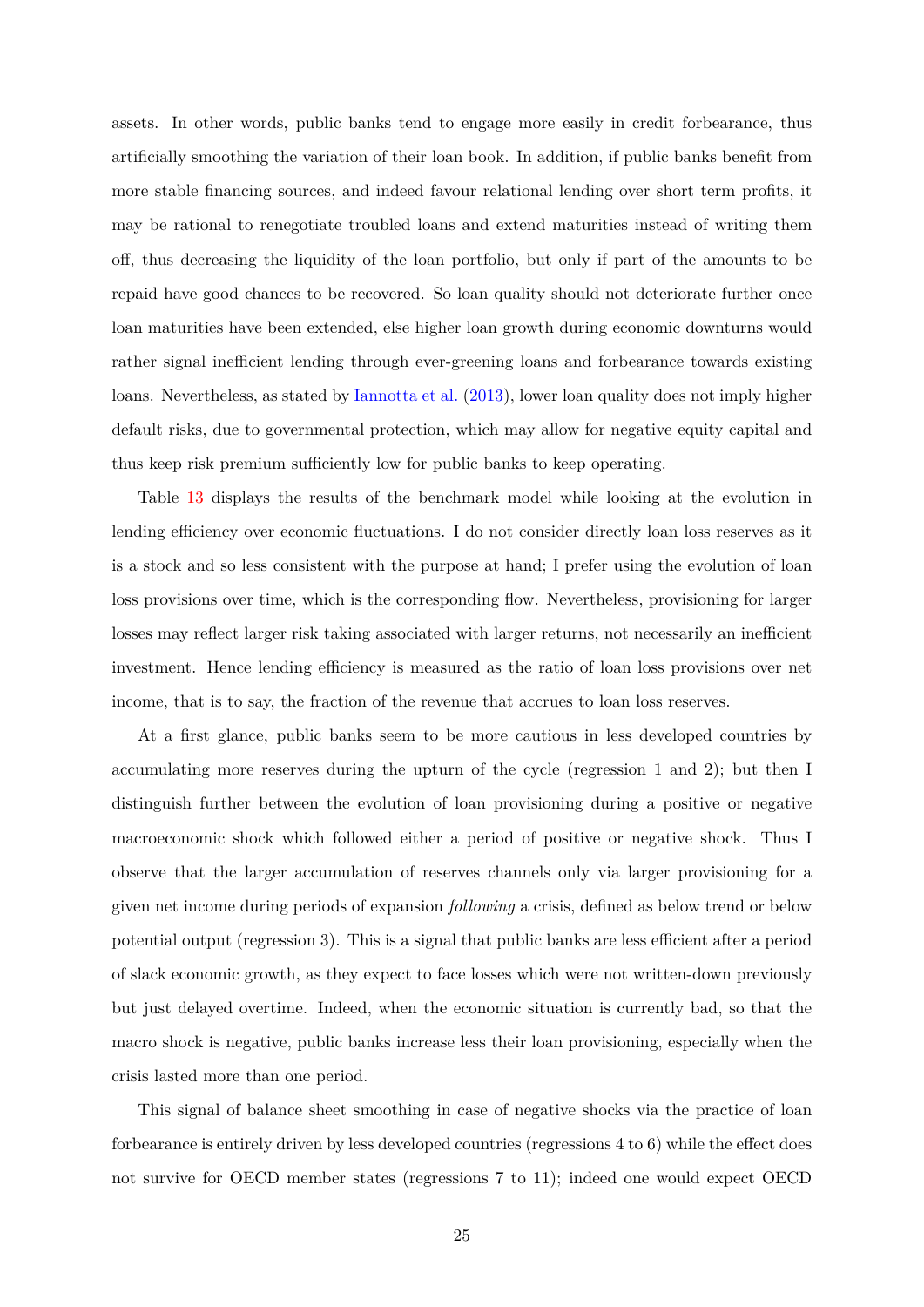countries to have a tighter regulation and stronger institutions preventing that kind of nonefficient practice. Efficiency is but here the key distinction line along economic development: in developing countries, if extended loans where to be efficient and repaid, one should not observe this pattern.

# <span id="page-27-0"></span>**5 Conclusion**

This paper examines to which extent public banks feature a different pattern in their lending behaviour over macroeconomic fluctuations, and whether this can relate to an alternative business model.

The results are that public bank lending is less reactive to economic fluctuations, a fact which remains in periods of economic downturn, which means that public banks are able to cut less on their new loans when hit by a negative macroeconomic shock. This asymmetry along the business cycle is particularly relevant for countries in middle or high income groups, while low income countries may use public banking more as a political or development tool. Moreover, nationalisation during a banking crisis are shown to blur the picture due to their correlation with public banking : indeed one has to distinguish public banks which can engage is alternative lending practices and nationalised banks which are often ailing banks which need restructuring and downsizing. Conversely, privatised banks are indeed associated with a switch from a regime of low to high lending cyclicality, which is what one would expect if ownership indeed matters for lending policies.

The fact that public banks do not need to readjust their loan portfolio as much as private banks do when hit by a macroeconomic shock reveals both a different business model –relationship lending thanks to public support, which can be efficient– as well as delayed loan deterioration –which is a symptom of inefficient loan management. The actual combination of the two is not orthogonal to economic development. In fact, the efficiency of the business model is here the key distinction line along the phase of economic development: developed countries could feature an efficient lower cyclicality of public bank lending thanks to a lower balance sheet vulnerability and a stronger funding stability, while the efficiency of public bank lending in less developed countries is subject to caution, with an access to somewhat more stable funding sources but as well forbearance lending.

If financial stability matters much more today, fostering public banking may not be the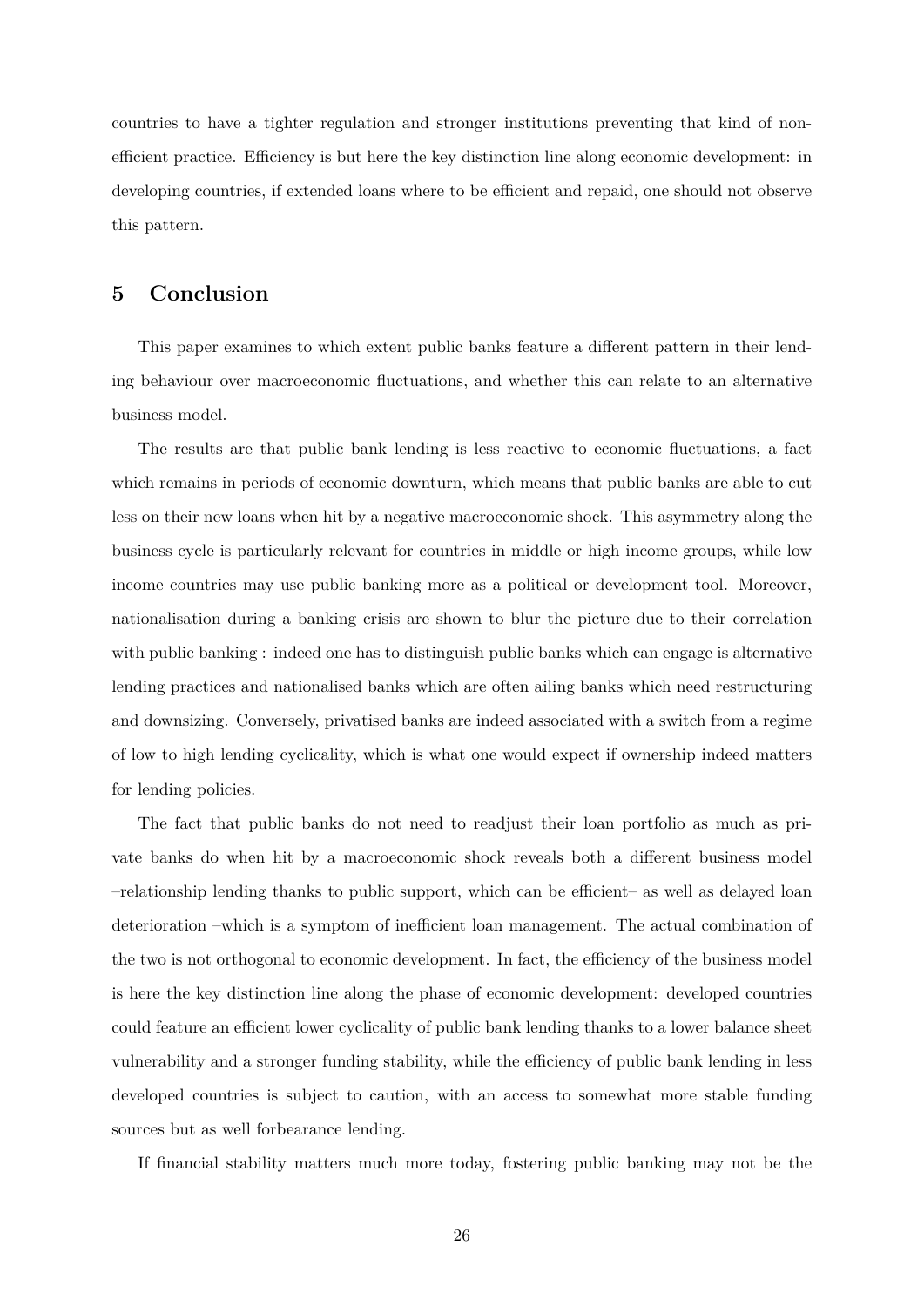appropriate step forward. Its desirability would not come so much from its cyclical properties for macroeconomic stability –other more efficient macroprudential instruments should be called for– but rather from its ability to satisfy specific needs which might not be addressed otherwise. The lower cyclicality of the fluctuations in loan provisions to the economy by public banks respond to a different objective, probably more oriented towards long term relationships, but does not necessarily imply that the amplitude of private banks' lending is inefficient. Still, this effect is closely linked to the phase of economic development : in the absence of a sufficiently robust financial and institutional framework, public banks are more likely to be subject to inefficient political pressures or moral hazard issues, leading to a misallocation of resources; thus a lower lending cyclicality in the short run can become a signal of a broader long term inefficiency, without necessarily implying that public banking would disappear from the market [\(Duprey,](#page-29-11) [2013\)](#page-29-11), so that if some countries clearly benefited from their pre-existing public banking sector in order to weather the Great Recession, it may not be an advantage in normal times.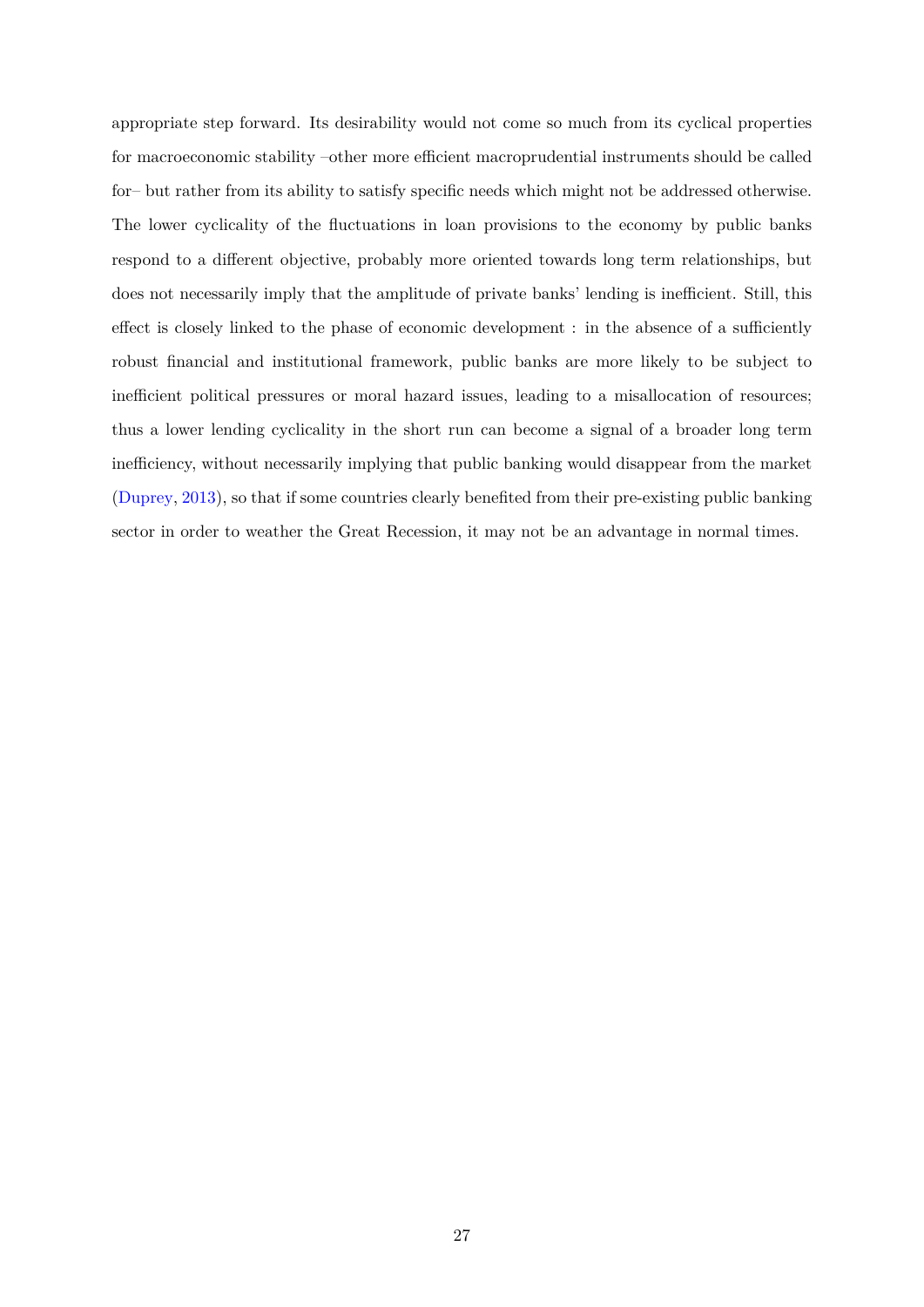# **References**

- <span id="page-29-2"></span>Allen, B., G. Clarke, R. Cull, L. Klapper, and G. Udell (2005) "Corporate governance and bank performance: A joint analysis of the static, selection, and dynamic effects of domestic, foreign, and state-ownership," Working paper, World Bank, 3632. [1](#page-4-0)
- <span id="page-29-7"></span>Barth, J., G. Caprio, and R. Levine (2000) "Banking systems around the globe : do regulation and ownership affect performance and stability?", Working Paper, World Bank, 2325. [1](#page-4-2)
- <span id="page-29-0"></span>(2004) "Bank regulation and supervision: What works best?" *Journal of Financial Intermediation*, Vol. 13, pp. 205–248. [1](#page-4-0)
- <span id="page-29-10"></span>Berger, A., N. Miller, M. Petersen, R. Rajan, and J. Stein (2005) "Does function follow organizational form? Evidence from the lending practices of large and small banks," *Journal of Financial Economics*, Vol. 76, No. 2, pp. 237–269. [25](#page-12-3)
- <span id="page-29-5"></span>Bertay, A. C., A. Demirgüç-Kunt, and H. Huizinga (2012) "Bank Ownership and Credit over the Business Cycle: Is Lending by State Banks Less Procyclical?", Working paper, World Bank, 6110. [1,](#page-4-2) [23,](#page-12-1) [3.2](#page-19-0)
- <span id="page-29-6"></span>Cull, R. and M.S. Martinez Peria (2012) "Bank ownership and lending patterns during the 2008-2009 financial crisis: evidence from Eastern Europe and Latin America," Working paper, World Bank, 6195. [1](#page-4-2)
- <span id="page-29-3"></span>Delgado, J., V. Salas, and J. Saurina (2007) "Joint size and ownership specialization in bank lending," *Journal of Banking and Finance*, Vol. 31, pp. 3563–3583. [1](#page-4-2)
- <span id="page-29-8"></span>Dinc, S. (2005) "Politicians and Banks: Political Influences on Government-Owned Banks in Emerging Countries," *Journal of Financial Economics*, Vol. 77, No. 2, pp. 453–479. [1,](#page-4-2) [3.5](#page-22-2)
- <span id="page-29-11"></span>Duprey, T. (2013) "Inefficient Banking and Heterogeneous Lending Cycle," Working paper. [5](#page-27-0)
- <span id="page-29-9"></span>Duprey, T. and M. Lé (2012) "Bankscope dataset: getting started," working paper. [2.2](#page-9-2)
- <span id="page-29-4"></span>Foos, D. (2009) "Lending Conditions, Macroeconomic Fluctuations, and the Impact of Bank Ownership," Working Paper. [1](#page-4-2)
- <span id="page-29-1"></span>Galindo, A. and A. Micco (2004) "Do State-Owned Banks Promote Growth? Cross-Country Evidence for Manufacturing Industries," *Economic Letters*, Vol. 84, pp. 371–376. [1](#page-4-0)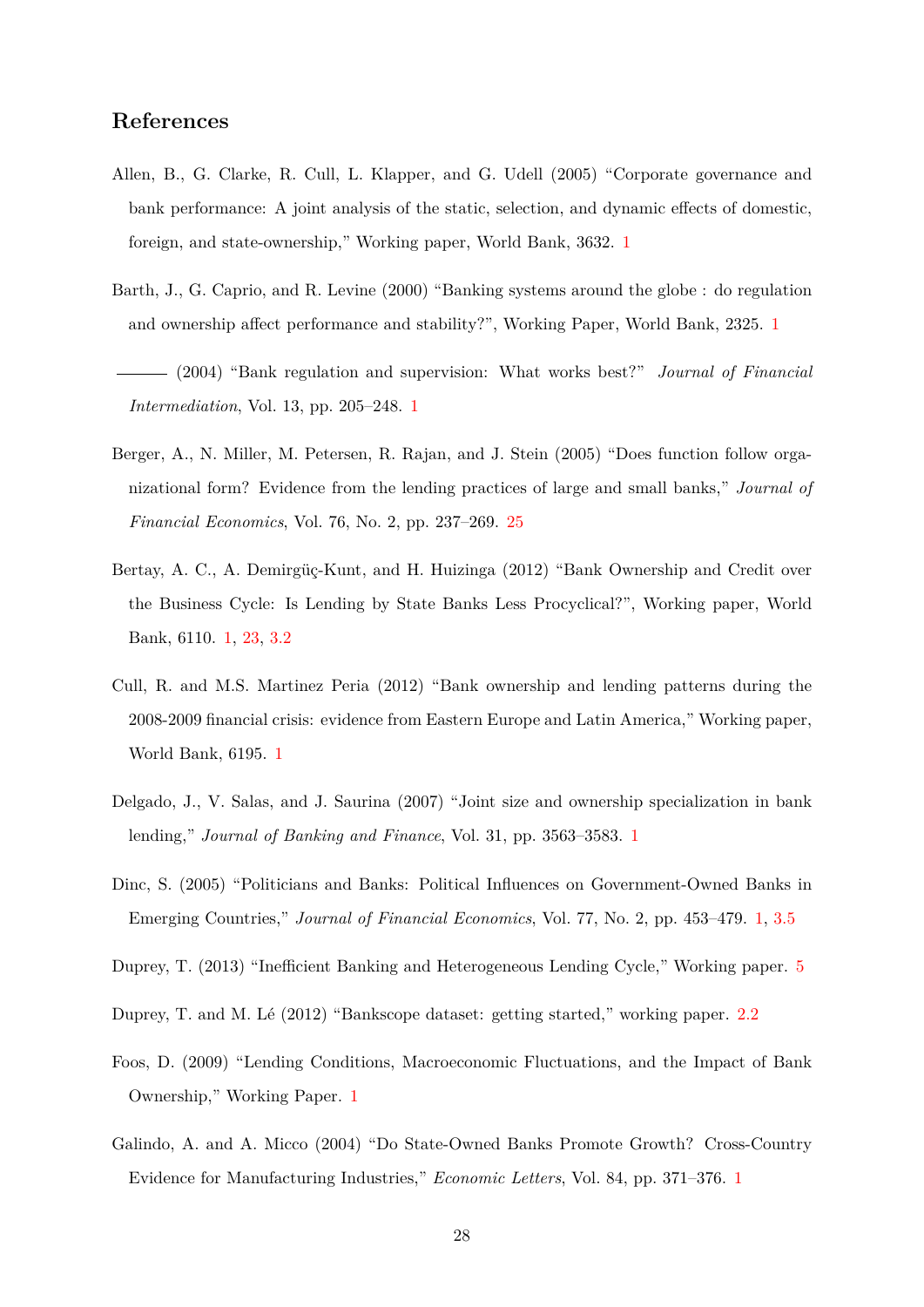- <span id="page-30-8"></span>Gerschenkron, A. (1962) *Economic Backwardness in Historical Perspective*, Cambridge, MA: Harvard University Press. [1](#page-4-2)
- <span id="page-30-1"></span>Giannone, D., M. Lenza, and L. Reichlin (2011) "Market Freedom and the Global Recession," *IMF Economic Review*, Vol. 59, pp. 111–135. [1](#page-4-2)
- <span id="page-30-12"></span>Hahm, J.-H., H. Shin, and K. Shin (2012) "Non-Core Bank Liabilities and Financial Vulnerability," Working Paper, NBER, 18428. [4.2](#page-25-0)
- <span id="page-30-10"></span>Huang, R. and L. Ratnovski (2010) "The Dark Side of Bank Wholesale Funding," Working Paper, IMF, 10/170. [4.1](#page-23-1)
- <span id="page-30-4"></span>Iannotta, G., G. Nocera, and A. Sironi (2007) "Ownership structure, risk and performance in the European banking industry," *Journal of Banking and Finance*, Vol. 33, pp. 2127–2149. [1](#page-4-0)
- <span id="page-30-6"></span>(2013) "The Impact of Government Ownership on Bank Risk," *Journal of Financial Intermediation*, Vol. 22, pp. 152—-176. [1,](#page-4-2) [4.3](#page-25-1)
- <span id="page-30-11"></span>Karas, A., K. Schoors, and L. Weill (2008) "Are private banks more efficient than public banks? Evidence from Russia," BOFIT Discussion Paper, 3. [42](#page-24-1)
- <span id="page-30-9"></span>Khwaja, A. and A. Mian (2005) "Do Lenders Favor Politically Connected Firms? Rent Provision in an Emerging Financial Market," *Quarterly Journal of Economics*, Vol. 120, No. 4, pp. 1371–1411. [1,](#page-4-2) [3.5](#page-22-2)
- <span id="page-30-0"></span>La Porta, R., F. Lopez-De-Silanes, and A. Shleifer (2002) "Government Ownership of Banks," *The Journal of Finance*, Vol. 57, No. 1, pp. 265–301. [1,](#page-4-2) [2.1,](#page-7-5) [11,](#page-8-3) [12](#page-8-4)
- <span id="page-30-7"></span>Leonya, L. and R. Romeub (2011) "A model of bank lending in the global financial crisis and the case of Korea," *Journal of Asian Economics*, Vol. 22, No. 4, pp. 322–334. [1](#page-4-2)
- <span id="page-30-5"></span>Megginson, W. (2005) "The economics of bank privatization," *Journal of Banking and Finance*, Vol. 29, pp. 1931–1980. [1](#page-4-0)
- <span id="page-30-2"></span>Mian, A. (2006) "Foreign, Private Domestic, and Government Banks: new evidences from Emerging Markets," mimeo, University of Chicago. [1](#page-4-0)
- <span id="page-30-3"></span>Micco, A. and U. Panizza (2006) "Bank ownership and lending behavior," *Economics Letters*, Vol. 93, pp. 248–254. [1,](#page-4-0) [1](#page-4-2)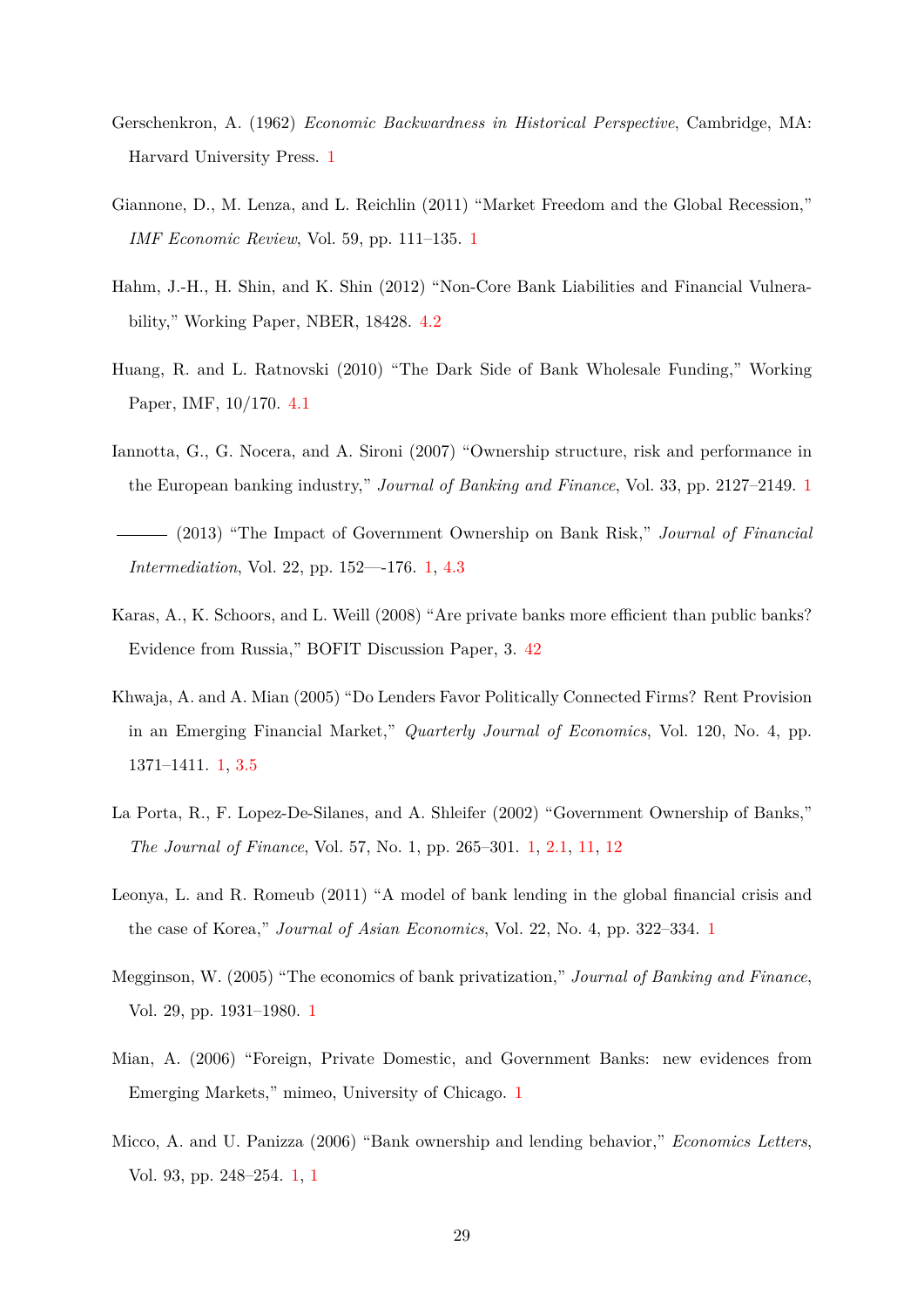- <span id="page-31-3"></span>Micco, A., U. Panizza, and M. Yanez (2007) "Bank Ownership and Performance: does politics matter?" *Journal of Banking and Finance*, Vol. 31, No. 2, pp. 219–241. [1](#page-4-2)
- <span id="page-31-0"></span>Morck, R., D. Yavuz, and B. Yeung (2013) "State-Controlled Banks and the Effectiveness of Monetary Policy," NBER Working Paper, 19004. [1](#page-4-2)
- <span id="page-31-4"></span>Ravn, M. and H. Uhlig (2002) "On adjusting the Hodrick-Prescott filter for the frequency of observations," *Review of Economics and Statistics*, Vol. 84, No. 2, pp. 371–376. [28](#page-13-2)
- <span id="page-31-5"></span>Roodman, D. (2009) "How to do xtabond2: An introduction to difference and system GMM in Stata," *The Stata Journal*, Vol. 9, No. 1, pp. 86–136. [35](#page-20-1)
- <span id="page-31-1"></span>Sapienza, P. (2004) "The Effects of Government Ownership on Bank Lending," *Journal of Financial Economics*, Vol. 72, No. 1, pp. 357–384. [1,](#page-4-0) [1](#page-4-2)
- <span id="page-31-2"></span>Shleifer, A. and R.W. Vishny (1994) "Politicians and firms," *Quarterly Journal of Economics*, Vol. 109, pp. 995–1025. [1](#page-4-2)
- <span id="page-31-6"></span>Song, F. and A.V. Thakor (2007) "Relationship Banking, Fragility, and the Asset-Liability Matching Problem," *Review of Financial Studies*, Vol. 20, No. 6, pp. 2129—-2177. [4.1](#page-23-1)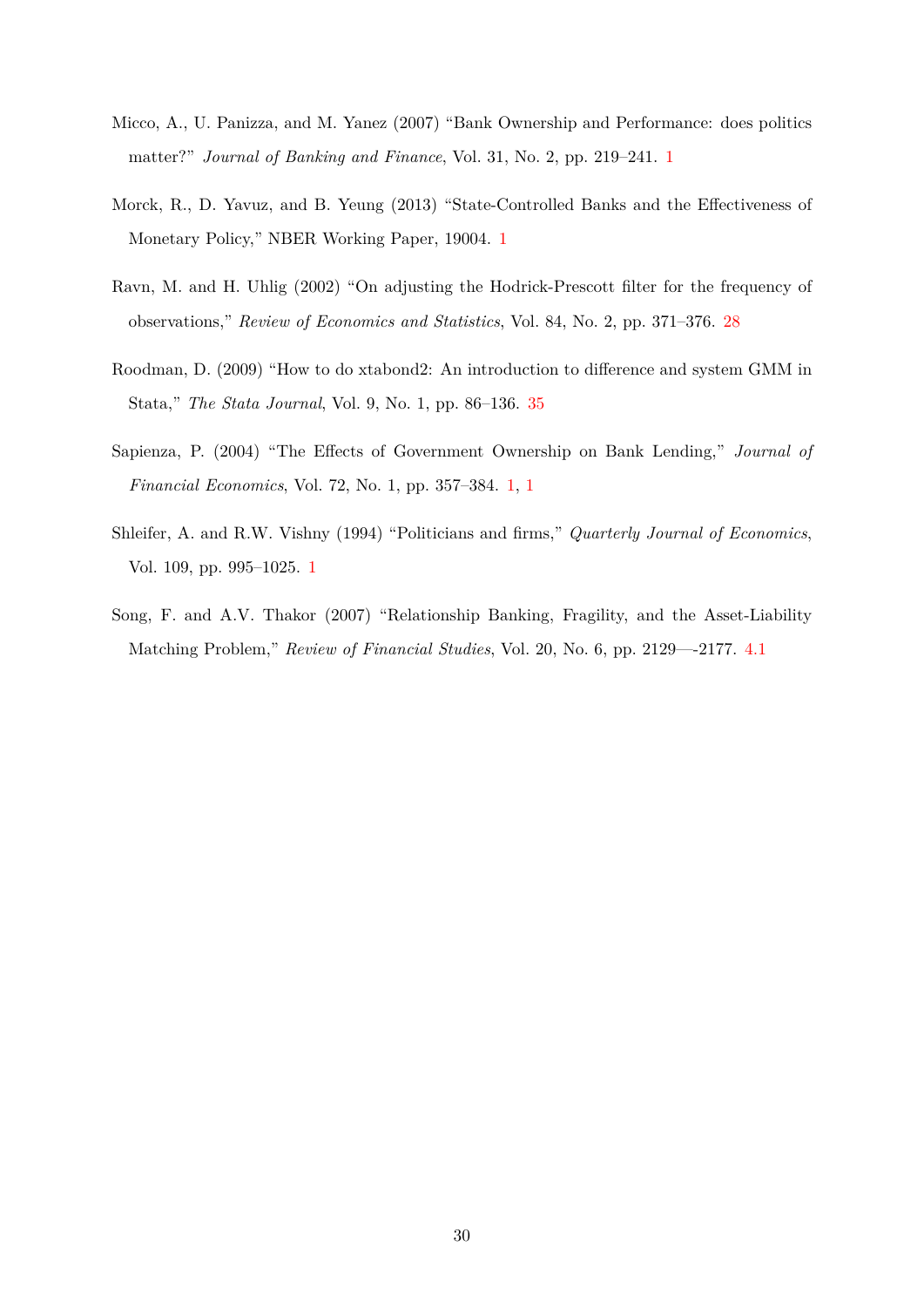<span id="page-32-0"></span>

| Variable                  | Label                                                                                       | Source                      |
|---------------------------|---------------------------------------------------------------------------------------------|-----------------------------|
| gGDP                      | Growth of GDP, constant 2005 USD                                                            | <b>UNSTAT</b>               |
| OutputGap                 | Deviation of actual GDP from potential GDP in per cent of potential GDP                     | OECD Eco. Outlook           |
| OutputTrend               | Deviation of actual GDP from its trend (H-P filter with smoothing parameter 6,25) over GDP  | <b>UNSTAT</b>               |
| gLoan                     | Growth of gross loans                                                                       | Bankscope                   |
| gLoanCorp                 | Growth of loans to group companies and other corporate                                      | Bankscope                   |
| Size                      | Log of Asset                                                                                | Bankscope                   |
| SizeRel                   | Asset of one bank relative to top 20                                                        | Bankscope                   |
| gSizeRel                  | Growth of SizeRel                                                                           | Bankscope                   |
| SizeMarket                | Asset top 20 banks of one banking sector relative to the sum of the top 20 in all countries | Bankscope                   |
| gSizeMarket               | Growth of SizeMarket                                                                        | Bankscope                   |
| HHI                       | Hirschman Herfindal Index                                                                   | Bankscope                   |
| CR4                       | Concentration ratio of top 4 banks over top 10                                              | Bankscope                   |
| RatingChange              | Change of long term country rating and outlook in foreign currency                          | Standard & Poors            |
| GDPperCapita              | log of GDP per capita, constant 2005 USD                                                    | <b>UNSTAT</b>               |
| Inflation                 | Inflation rate                                                                              | <b>UNSTAT</b>               |
| gMMF                      | Growth of Money Market Funds                                                                | Bankscope                   |
| gSTfunding                | Growth of short term liabilities defined as TotLiabilities-TotDeposits-LTfunding-Reserves   | Bankscope                   |
| gLTfunding                | Growth of long term liabilities                                                             | Bankscope                   |
| gLiquidRatio              | Grwoth of the ratio of liquid asset over total assets                                       | Bankscope                   |
| gNoncoreRatio             | Growth of the ratio of non-core over Core liabilities (customer deposits)                   | Bankscope                   |
| gEfficiencyRatio          | Growth of the ratio of loan loss provisions over net income                                 | Bankscope                   |
| $\text{CSH}50$            | National Public Controlling Shareholder 50%, 2008-10                                        | Bankscope                   |
| GOB <sub>50</sub>         | National Public Ultimate Owner 50% + National Public Controlling Shareholder 50%, 2008-10   | Bankscope                   |
| GOB <sub>25</sub>         | National Public Ultimate Owner 25% + National Public Controlling Shareholder 50%, 2008-10   | Bankscope                   |
| Foreign                   | Dummy for foreign ownership : Ultimate Owner $25\%$ + Controlling Shareholder 50%, 2008-10  | Bankscope                   |
| Privatised                | Dummy for full/partial privatisation, 1988-2008                                             | World Bank privatisation    |
| b4Privatised              | Dummy years before largest privatisation wave                                               | World Bank privatisation    |
| b4Privatised2             | Dummy years before latest privatisation wave                                                | World Bank privatisation    |
| $\text{CSH50 t}$          | Includes years before privatisation recoded as public banks, CSH50+b4Privatised             | Bankscope and WB            |
| GOB50 t                   | Includes years before privatisation recoded as public banks, GOB50+b4Privatised             | Bankscope and WB            |
| $GOB25$ t                 | Includes years before privatisation recoded as public banks, GOB25+b4Privatised             | Bankscope and WB            |
| $\text{CSH50}\_\text{t2}$ | Includes years before privatisation recoded as public banks, CSH50+b4Privatised2            | Bankscope and WB            |
| $GOB50$ t <sub>2</sub>    | Includes years before privatisation recoded as public banks, GOB50+b4Privatised2            | Bankscope and WB            |
| $GOB25$ t2                | Includes years before privatisation recoded as public banks, GOB25+b4Privatised2            | Bankscope and WB            |
| NatCrisis                 | Dummy nationalisation during crisis:                                                        |                             |
|                           | - from 1970-1995                                                                            | La Porta et al. $(2002)$    |
|                           | - from 1980-2003                                                                            | World Bank Banking crisis   |
| NatIn2008                 | Dummy banks nationalised during the 2008-10 systemic banking crisis                         | IMF systemic banking crisis |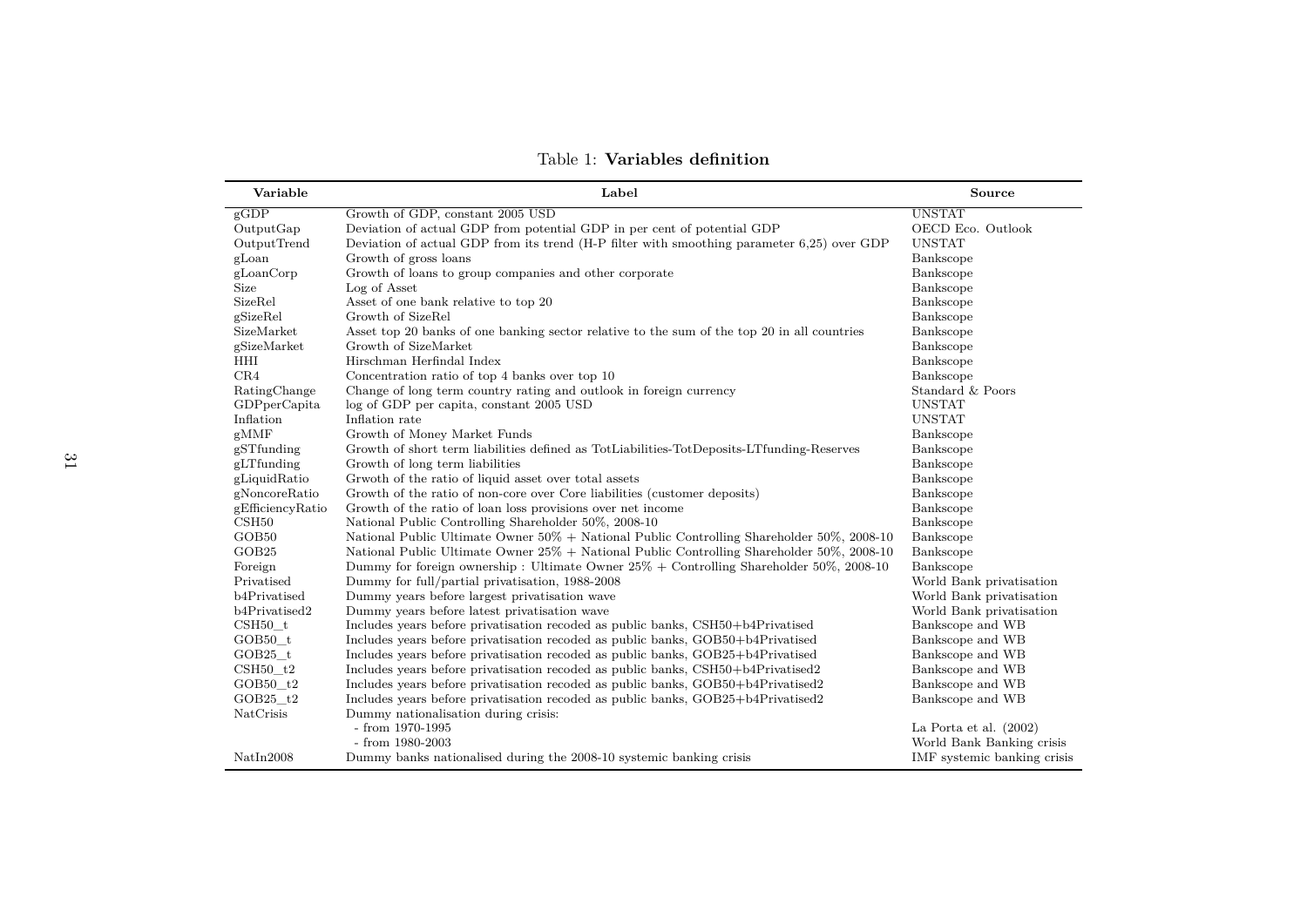| All Banks         |          |           |                |              |       |              | Private Banks |                |           |       |                | Public Banks   |                |          |      |  |
|-------------------|----------|-----------|----------------|--------------|-------|--------------|---------------|----------------|-----------|-------|----------------|----------------|----------------|----------|------|--|
|                   |          |           |                |              |       |              | $GOB50=0$     |                |           |       |                |                | $GOB50=1$      |          |      |  |
| Variable          | Mean     | Std. Dev. | Min.           | Max.         | N     | Mean         | Std. Dev.     | Min.           | Max.      | N     | Mean           | Std. Dev.      | Min.           | Max.     | N    |  |
| $gG\overline{DP}$ | 3.21     | 3.51      | $-17.73$       | 26.17        | 32969 | 3.14         | 3.48          | $-17.73$       | 26.17     | 29760 | 3.85           | 3.71           | $-17.73$       | 26.17    | 3209 |  |
| OutputGap         | 0.35     | 2.25      | $-11.02$       | 13.33        | 19844 | 0.37         | 2.25          | $-11.02$       | 13.33     | 18327 | 0.11           | 2.18           | $-8.66$        | 8.38     | 1517 |  |
| OutputTrend       | $-0.09$  | 1.84      | $-15.15$       | 9.4          | 32969 | $-0.09$      | 1.85          | $-15.15$       | 9.4       | 29760 | $-0.08$        | 1.81           | $-15.15$       | 9.4      | 3209 |  |
| gLoan             | 11.15    | 25.81     | $-100$         | 100          | 32969 | 11.11        | 26.18         | $-100$         | 100       | 29760 | 11.54          | 22.01          | $-100$         | 99.63    | 3209 |  |
| gLoanCorp         | 7.16     | 33        | $-100$         | 100          | 21949 | 7.23         | 33.18         | $-100$         | 100       | 19733 | 6.59           | 31.33          | $-100$         | 99.83    | 2216 |  |
| L Size            | 8.34     | 2.76      | $-4.43$        | 18.86        | 32969 | 8.26         | 2.78          | $-4.43$        | 18.86     | 29760 | 9.06           | 2.43           | 2.04           | 17.06    | 3209 |  |
| L SizeRel         | 2.55     | 5.48      | $\overline{0}$ | 92.3         | 32969 | 2.45         | 5.47          | $\overline{0}$ | 92.3      | 29760 | 3.41           | 5.51           | 0.01           | 64.43    | 3209 |  |
| L_gSizeRel        | 9.45     | 908.36    | $-97.54$       | 133400.91    | 32969 | 7.32         | 777.93        | $-97.54$       | 133400.91 | 29760 | 29.26          | 1692.7         | $-91.57$       | 95847.37 | 3209 |  |
| L SizeMarket      | 3.02     | 5.26      | $\Omega$       | 48.3         | 32969 | 3.09         | 5.39          | $\theta$       | 48.3      | 29760 | 2.36           | 3.83           | $\overline{0}$ | 41.07    | 3209 |  |
| L gSizeMarket     | 3.47     | 41.29     | $-87.60$       | 1782.93      | 32969 | 3.51         | 42.18         | $-87.60$       | 1782.93   | 29760 | 3.12           | 31.8           | $-81.48$       | 878.97   | 3209 |  |
| L HHI             | 14.43    | 8.07      | 6.4            | 87.07        | 32969 | 14.33        | 8.02          | 6.4            | 87.07     | 29760 | 15.38          | 8.49           | 6.51           | 65.76    | 3209 |  |
| L CR4             | 0.69     | 0.11      | 0.47           | -1           | 32969 | 0.69         | 0.11          | 0.47           |           | 29760 | 0.70           | 0.11           | 0.49           | 1        | 3209 |  |
| L ChangeRatingLT  | 0.08     | 2.69      | $-31$          | 18           | 32969 | 0.07         | 2.68          | $-31$          | 18        | 29760 | 0.19           | 2.82           | $-31$          | 18       | 3209 |  |
| L GDPperCapita    | 9.44     | 1.33      | 5.76           | 11.72        | 32969 | 9.5          | 1.29          | 5.76           | 11.72     | 29760 | 8.93           | 1.56           | 5.98           | 11.72    | 3209 |  |
| L Inflation       | 4.93     | 7.31      | $-24.25$       | 115.52       | 32969 | 4.9          | 7.34          | $-24.25$       | 115.52    | 29760 | 5.21           | 7.01           | $-24.25$       | 93.52    | 3209 |  |
| gMMF              | $-3.32$  | 43.74     | $-100$         | 100          | 13999 | $-3.3$       | 43.9          | $-100$         | 100       | 12319 | $-3.5$         | 42.6           | $-99.98$       | 99.40    | 1680 |  |
| gSTfunding        | 3.68     | 35.58     | $-100$         | 100          | 15001 | 3.53         | 35.56         | $-100$         | 100       | 13700 | 5.3            | 35.81          | $-99.93$       | 98.82    | 1301 |  |
| gLTfunding        | 3.6      | 32.95     | $-99.99$       | 100          | 19519 | 3.25         | 33.43         | $-99.99$       | 100       | 17318 | 6.34           | 28.71          | $-99.51$       | 100      | 2201 |  |
| gLiquidRatio      | $-1.33$  | 32.29     | $-99.99$       | 99.83        | 30777 | $-1.23$      | 32.23         | $-99.99$       | 99.83     | 27794 | $-2.29$        | 32.77          | $-99.23$       | 99.67    | 2983 |  |
| gNoncoreRatio     | $-2.04$  | 34.12     | $-99.99$       | 100          | 28078 | $-1.98$      | 34.47         | $-99.99$       | 99.91     | 25494 | $-2.67$        | 30.54          | $-99.92$       | 100      | 2584 |  |
| gEfficiencyRatio  | $-19.16$ | 49.14     | $-99.99$       | 100          | 16896 | $-19.12$     | 49.22         | $-99.99$       | 100       | 15188 | $-19.5$        | 48.39          | $-99.97$       | 99.83    | 1708 |  |
| $\text{CSH}50$    | 0.07     | 0.25      | $\theta$       | $\mathbf{1}$ | 32969 | $\mathbf{0}$ | $\theta$      | $\theta$       | $\Omega$  | 29760 | 0.68           | 0.47           | $\mathbf{0}$   | -1       | 3209 |  |
| GOB <sub>50</sub> | 0.1      | 0.3       | $\theta$       |              | 32969 | $\Omega$     | $\Omega$      | $\overline{0}$ | $\Omega$  | 29760 | 1              | $\mathbf{0}$   |                |          | 3209 |  |
| GOB <sub>25</sub> | 0.11     | 0.32      | $\theta$       |              | 32969 | 0.02         | 0.13          | $\overline{0}$ |           | 29760 | $\mathbf{1}$   | $\overline{0}$ |                |          | 3209 |  |
| Foreign           | 0.28     | 0.45      | $\theta$       |              | 32969 | 0.31         | 0.46          | $\overline{0}$ |           | 29760 | $\overline{0}$ | $\Omega$       |                | $\Omega$ | 3209 |  |
| Privatised        | 0.03     | 0.16      | $\Omega$       |              | 32969 | 0.03         | 0.16          | $\Omega$       |           | 29760 | 0.03           | 0.16           | $\Omega$       |          | 3209 |  |
| b4Privatised      | 0.01     | 0.09      | $\Omega$       |              | 32969 | 0.01         | 0.09          | $\Omega$       |           | 29760 | 0.01           | 0.11           | $\Omega$       |          | 3209 |  |
| b4Privatised2     | 0.01     | 0.09      | $\Omega$       |              | 32969 | 0.01         | 0.09          | $\overline{0}$ |           | 29760 | 0.01           | 0.11           |                |          | 3209 |  |
| NatCrisis         | 0.24     | 0.42      | $\Omega$       |              | 32969 | 0.24         | 0.43          | $\Omega$       |           | 29760 | 0.2            | 0.4            | $\Omega$       |          | 3209 |  |

<span id="page-33-0"></span>Table 2: **Summary Statistics**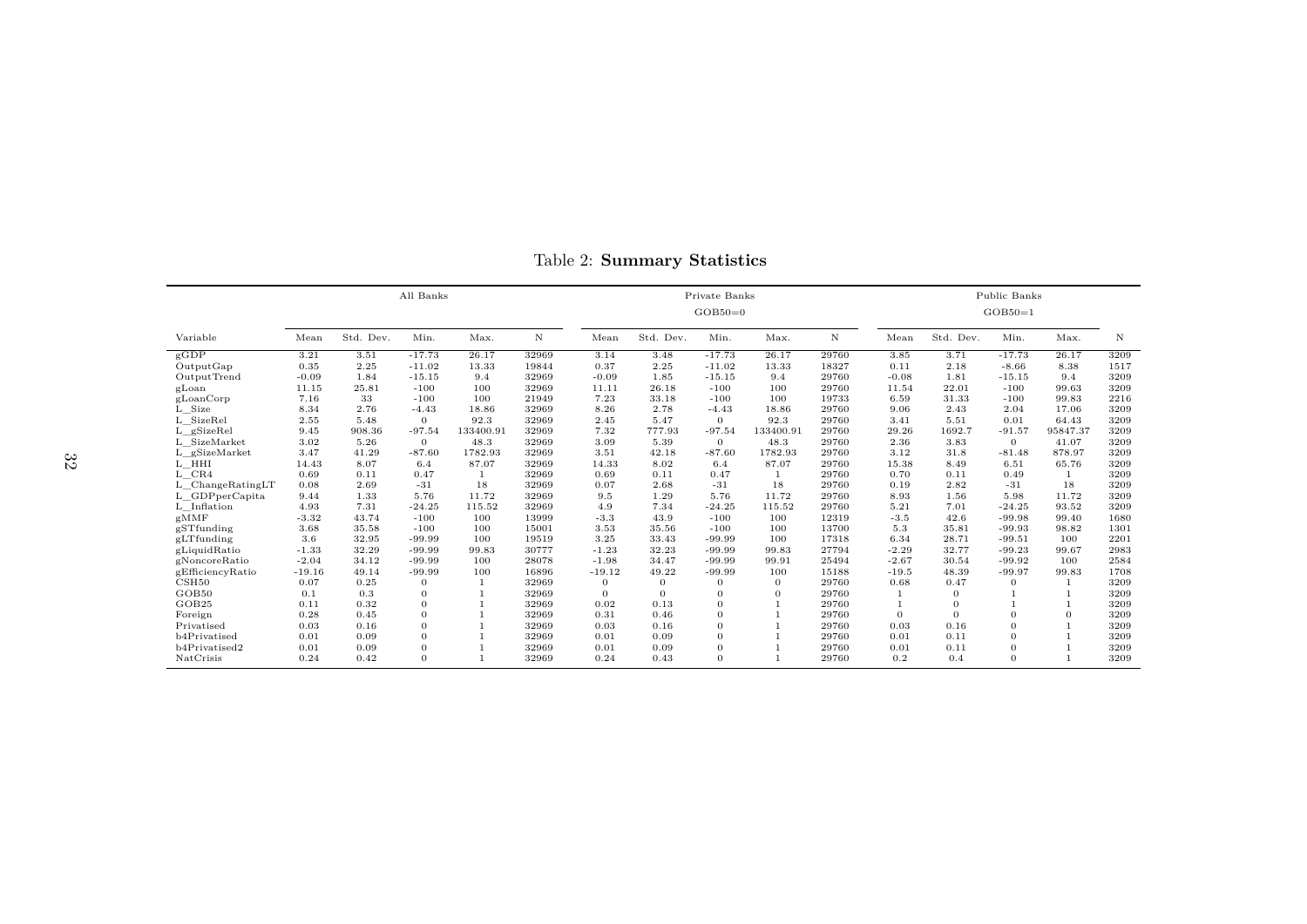|                 | $\mathbf{1}$      | $\overline{2}$ | 3              | 4            | $\overline{5}$ | $6\phantom{.}6$ | $\overline{7}$ | 8                | 9            | 10               | 11       | 12             | 13                     | 14      |             |
|-----------------|-------------------|----------------|----------------|--------------|----------------|-----------------|----------------|------------------|--------------|------------------|----------|----------------|------------------------|---------|-------------|
| 1               | gGDP              | 1              |                |              |                |                 |                |                  |              |                  |          |                |                        |         |             |
| $\,2$           | OutputGap         | 0,45           | $\mathbf{1}$   |              |                |                 |                |                  |              |                  |          |                |                        |         |             |
| 3               | OutputTrend       | 0,45           | 0,79           | 1            |                |                 |                |                  |              |                  |          |                |                        |         |             |
| 4               | gLoan             | 0,23           | 0,11           | 0,13         | 1              |                 |                |                  |              |                  |          |                |                        |         |             |
| 5               | L Size            | $-0,11$        | $-0,11$        | 0,02         | $-0.08$        | 1               |                |                  |              |                  |          |                |                        |         |             |
| $6\phantom{.}6$ | L SizeRel         | 0,05           | $-0,04$        | $\theta$     | 0.02           | 0,29            | $\mathbf{1}$   |                  |              |                  |          |                |                        |         |             |
| $\overline{7}$  | L gSizeRel        | $\overline{0}$ | $-0,01$        | $\theta$     | $\theta$       | $-0,01$         | $\theta$       |                  |              |                  |          |                |                        |         |             |
| 8               | L SizeMarket      | $-0.18$        | $-0,05$        | 0.01         | $-0,1$         | 0.54            | $-0.09$        | $-0.01$          | $\mathbf{1}$ |                  |          |                |                        |         |             |
| 8               | L_gSizeMarket     | 0.05           | $\overline{0}$ | 0.05         | 0.06           | $-0.07$         | $-0.02$        | $-0,01$          | $-0.04$      | 1                |          |                |                        |         |             |
| 10              | L HHI             | 0.08           | $-0,09$        | $\theta$     | 0,08           | $-0.25$         | 0.15           | $\overline{0}$   | $-0,28$      | 0.16             | 1        |                |                        |         |             |
| 11              | L CR4             | 0.08           | $-0,05$        | 0.01         | 0.08           | $-0.28$         | 0,13           | $\mathbf{0}$     | $-0,38$      | 0.12             | 0,84     | 1              |                        |         |             |
| 12              | L ChangeRatingLT  | 0.32           | 0,2            | 0,32         | 0,13           | $-0,01$         | 0,01           | $\overline{0}$   | $-0,03$      | 0.06             | 0.05     | 0.07           | 1                      |         |             |
| 13              | L GDPperCapita    | $-0,35$        | 0,12           | 0.03         | $-0.19$        | 0.13            | $-0,09$        | $-0.01$          | 0,33         | $-0.06$          | $-0,11$  | $-0,12$        | $\theta$               | 1       |             |
| 14              | L Inflation       | 0,1            | 0,03           | $-0.05$      | 0,14           | $-0,16$         | 0.04           | $\mathbf{0}$     | $-0,23$      | 0.05             | $_{0,2}$ | 0,18           | $-0,09$                | $-0,37$ | 1           |
| 15              | gMMF              | 0,07           | 0,09           | 0,07         | 0,17           | 0,03            | 0,02           | $\mathbf{0}$     | 0,02         | $\theta$         | $\Omega$ | $-0,03$        | 0,02                   | 0,03    | $-0,02$     |
| 16              | gSTfunding        | 0.12           | 0.09           | 0,1          | 0.21           | 0.01            | 0.05           | $\boldsymbol{0}$ | $-0.03$      | 0,02             | 0,02     | 0.02           | 0.04                   | $-0.04$ | $\mathbf 0$ |
| 17              | gLTfunding        | 0,06           | 0,09           | 0,06         | 0,22           | 0,03            | 0,03           | $-0,01$          | $\mathbf{0}$ | $\overline{0}$   | $-0,03$  | $-0.03$        | 0,06                   | 0,01    | $-0.03$     |
| 18              | gLiquidRatio      | $-0,02$        | $-0,01$        | $-0,01$      | $-0,12$        | $\theta$        | 0,02           | $-0,01$          | $\mathbf{0}$ | $\overline{0}$   | $\Omega$ | $-0,02$        | $-0,02$                | $-0.05$ | 0,06        |
| 19              | gNoncoreRatio     | 0,04           | 0,09           | 0,09         | 0,1            | 0,05            | 0,03           | $\overline{0}$   | 0,04         | 0,01             | $-0.03$  | $-0,04$        | 0,03                   | 0,05    | $-0,06$     |
| 20              | gEfficiencyRatio  | $-0.03$        | 0.07           | 0.07         | 0.06           | 0.03            | 0.01           | $\overline{0}$   | 0.03         | $\boldsymbol{0}$ | $-0.05$  | $-0.05$        | 0.03                   | $-0.02$ | $-0,02$     |
| 21              | $\text{CSH}50$    | 0,01           | $-0,03$        | $\mathbf{0}$ | $-0.02$        | 0.08            | 0.03           | 0.01             | $\mathbf{0}$ | $\boldsymbol{0}$ | 0.05     | 0,03           | 0.01                   | $-0,03$ | $-0,01$     |
| 22              | GOB <sub>50</sub> | 0.06           | $-0,03$        | $\mathbf{0}$ | 0.01           | 0.09            | 0.05           | 0.01             | $-0.04$      | $\boldsymbol{0}$ | 0.04     | 0,02           | 0.01                   | $-0,13$ | 0,01        |
| 23              | GOB <sub>25</sub> | 0.07           | $-0,03$        | $\theta$     | 0,01           | 0.09            | 0.09           | 0.01             | $-0,05$      | $\boldsymbol{0}$ | 0.04     | 0.02           | 0.02                   | $-0,13$ | 0,01        |
| 24              | Foreign           | 0.04           | 0,06           | $-0,01$      | 0.03           | $-0.07$         | 0.05           | 0.01             | $-0,13$      | 0                | 0.04     | 0,04           | 0,01                   | $-0,08$ | 0,06        |
| 25              | Privatised        | 0.07           | $-0.03$        | $\mathbf{0}$ | 0,05           | 0.07            | 0.18           | $\mathbf{0}$     | $-0.07$      | $\boldsymbol{0}$ | 0.02     | 0,04           | 0.02                   | $-0,18$ | 0,08        |
| 26              | b4Privatised      | 0,07           | $-0,04$        | $\theta$     | 0,02           | 0,03            | 0,13           | $\mathbf{0}$     | $-0,03$      | $\overline{0}$   | 0,03     | 0,05           | 0,01                   | $-0,13$ | 0,04        |
| 27              | b4Privatised2     | 0.07           | $-0.03$        | $\theta$     | 0,02           | 0,03            | 0,12           | $\boldsymbol{0}$ | $-0,03$      | 0,01             | 0.03     | 0,05           | 0,01                   | $-0,12$ | 0,03        |
| 28              | NatCrisis         | $-0.04$        | $-0,07$        | $-0,04$      | $\overline{0}$ | 0,2             | $-0.01$        | $\mathbf{0}$     | 0.09         | $\overline{0}$   | $-0,02$  | $\overline{0}$ | $-0.07$                | $-0.13$ | 0.12        |
|                 |                   |                |                |              |                |                 |                |                  |              |                  |          |                | Continued on next page |         |             |

<span id="page-34-0"></span>Table 3: **Cross-correlation**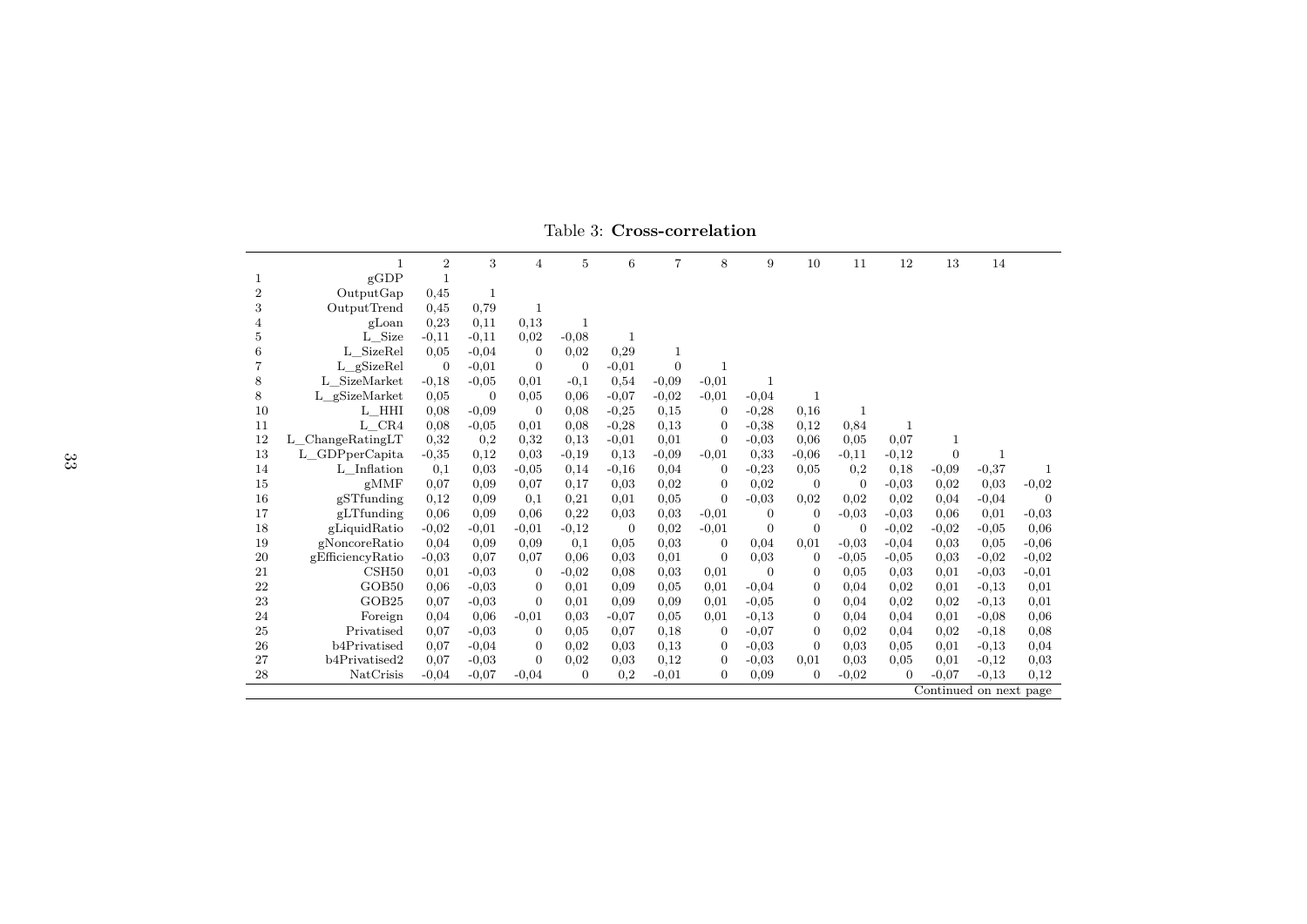| Table $3$ – continued from previous page |                   |          |                |         |                |                |                |         |                |         |         |      |         |         |  |
|------------------------------------------|-------------------|----------|----------------|---------|----------------|----------------|----------------|---------|----------------|---------|---------|------|---------|---------|--|
|                                          | 15                | 16       | 17             | 18      | 19             | 20             | 21             | 22      | 23             | 24      | 25      | 26   | 27      | 28      |  |
| 15                                       | gMMF              |          |                |         |                |                |                |         |                |         |         |      |         |         |  |
| 16                                       | gSTfunding        | 0.72     | 1              |         |                |                |                |         |                |         |         |      |         |         |  |
| 17                                       | gLTfunding        | 0,04     | 0.05           |         |                |                |                |         |                |         |         |      |         |         |  |
| 18                                       | gLiquidRatio      | 0,01     | 0.01           | 0.01    | 1              |                |                |         |                |         |         |      |         |         |  |
| 19                                       | gNoncoreRatio     | 0.32     | 0.3            | 0,22    | $-0.01$        |                |                |         |                |         |         |      |         |         |  |
| 20                                       | gEfficiencyRatio  | 0,01     | $-0.01$        | 0.05    | $\overline{0}$ | 0.02           |                |         |                |         |         |      |         |         |  |
| 21                                       | $\text{CSH}50$    | $-0.01$  | $\overline{0}$ | 0.01    | $-0.01$        | $-0.01$        | $-0.01$        |         |                |         |         |      |         |         |  |
| 22                                       | GOB <sub>50</sub> | $\Omega$ | 0.01           | 0,03    | $-0,01$        | $-0.01$        | $\overline{0}$ | 0,81    |                |         |         |      |         |         |  |
| 23                                       | GOB <sub>25</sub> | $\theta$ | 0.02           | 0.03    | $-0.01$        | $\overline{0}$ | $\overline{0}$ | 0.75    | 0,92           |         |         |      |         |         |  |
| 24                                       | Foreign           | $-0.02$  | 0.01           | $-0.06$ | 0.01           | $-0.03$        | $-0.03$        | $-0.17$ | $-0.2$         | $-0.22$ |         |      |         |         |  |
| 25                                       | Privatised        | $-0.03$  | 0.01           | $-0.02$ | 0.02           | 0.01           | $\overline{0}$ | $-0.02$ | $\overline{0}$ | 0.03    | 0.06    |      |         |         |  |
| 26                                       | b4Privatised      | $-0.02$  | 0.01           | $-0.01$ | 0,01           | $\overline{0}$ | $-0.02$        | $-0.01$ | 0,01           | 0.06    | 0.02    | 0.58 |         |         |  |
| 27                                       | b4Privatised2     | $-0.02$  | 0,01           | $-0.02$ | 0.01           | $-0.01$        | $-0.01$        | $-0.01$ | 0.02           | 0.06    | 0,02    | 0.57 | 0.98    |         |  |
| 28                                       | NatCrisis         | 0        | $-0.03$        | $-0.03$ | 0.02           | $-0.01$        | 0.01           | $-0.03$ | $-0.03$        | $-0.03$ | $-0.08$ | 0.03 | $-0.02$ | $-0.02$ |  |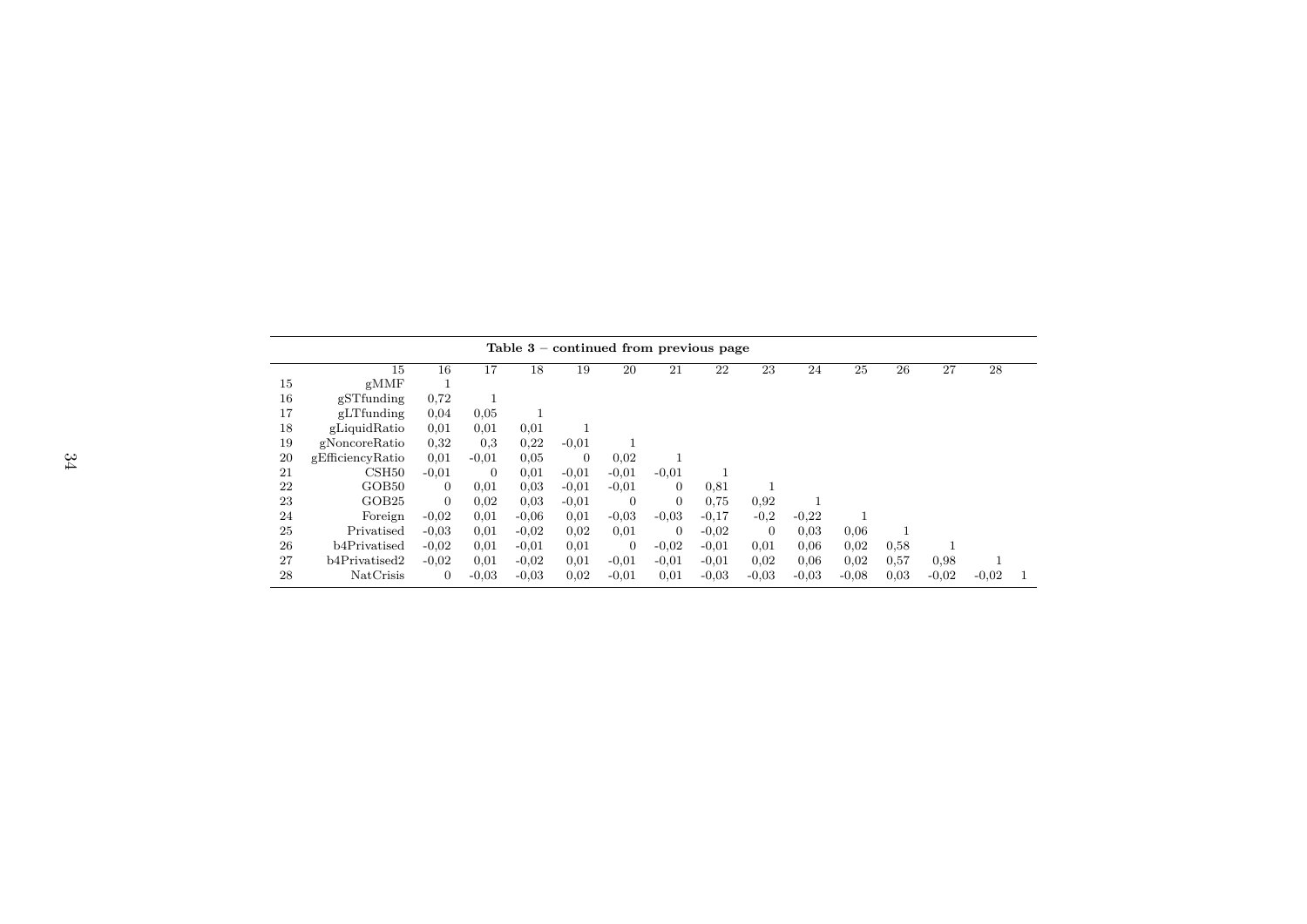#### Table 4: **Description of the panel by country**

<span id="page-36-0"></span>

| ISO                                              | Country                  | Nber              | Nber        | Nber                         | Nber                             | Nber                         | Nber                             | Nber                            | Nat. In                      | Low                                  | Mid.                                   | High                         |
|--------------------------------------------------|--------------------------|-------------------|-------------|------------------------------|----------------------------------|------------------------------|----------------------------------|---------------------------------|------------------------------|--------------------------------------|----------------------------------------|------------------------------|
| code                                             | Name                     | Banks             | Obs.        | CSH50                        | GOB50                            | GOB25                        | Foreign                          | Privtsd                         | Crisis                       | Inc.                                 | Inc.                                   | Inc.                         |
| AR                                               | ARGENTINA                | 75                | 699         | $\overline{4}$               | 10                               | 10                           | $\bf{^{28}}$                     | $\mathbf{1}$                    | $1\,$                        | $\mathbf{0}$                         | $\,1$                                  | $\overline{0}$               |
| $\mathbf{A} \mathbf{T}$                          | AUSTRIA                  | 106               | 1180        | $\sqrt{2}$                   | $\,$ 5                           | $\bf 5$                      | 17                               | $\boldsymbol{0}$                | $\mathbf{0}$                 | $\mathbf{0}$                         | $\mathbf{0}$                           | $\mathbf{1}$                 |
| $\mathrm{AU}$                                    | <b>AUSTRALIA</b>         | 36                | 296         | $\mathbf{0}$                 | $\boldsymbol{0}$                 | $\mathbf{0}$                 | 13                               | $\mathbf{0}$                    | $\mathbf{0}$                 | $\mathbf{0}$                         | $\mathbf{0}$                           | $\mathbf{1}$                 |
| BE                                               | <b>BELGIUM</b>           | 94                | 913         | $\,2\,$                      | $\overline{4}$                   | $\overline{4}$               | 26                               | $\mathbf{0}$                    | $\mathbf{0}$                 | $\mathbf{0}$                         | $\mathbf{0}$                           | $\mathbf{1}$                 |
| BF                                               | <b>BURKINA FASO</b>      | 4                 | $\rm 20$    | $\mathbf{0}$                 | $\boldsymbol{0}$                 | $\boldsymbol{0}$             | $\overline{4}$                   | $\mathbf{0}$                    | $\bf{0}$                     | $\mathbf{1}$                         | $\mathbf{0}$                           | $\mathbf{0}$                 |
| $_{\rm BG}$                                      | BULGARIA                 | 20                | 170         | $\,2\,$                      | $\boldsymbol{2}$                 | $\boldsymbol{2}$             | 14                               | 3                               | $\bf{0}$                     | $\mathbf{0}$                         | $\mathbf{1}$                           | $\mathbf{0}$                 |
| BH                                               | <b>BAHRAIN</b>           | 10                | 63          | $\mathbf{0}$                 | $\boldsymbol{0}$                 | $\,1$                        | $\,$ 8 $\,$                      | $\mathbf{0}$                    | $\mathbf{0}$                 | $\mathbf{0}$                         | $\mathbf{0}$                           | $\mathbf{1}$                 |
| ΒM                                               | <b>BERMUDA</b>           | $\overline{7}$    | 46          | $\mathbf{0}$                 | $\boldsymbol{0}$                 | $\mathbf{0}$                 | $\,6$                            | $\mathbf{0}$                    | $\mathbf{0}$                 | $\mathbf{0}$                         | $\mathbf{0}$                           | $\mathbf{1}$                 |
| BO                                               | <b>BOLIVIA</b>           | 15                | 141         | 3                            | $\sqrt{3}$                       | 3                            | $\,3$                            | $\mathbf{0}$                    | $\bf{0}$                     | $\mathbf{1}$                         | $\mathbf{0}$                           | $\mathbf{0}$                 |
| ΒR                                               | <b>BRAZIL</b>            | 102               | 936         | $\,6\,$                      | 11                               | 11                           | 45                               | $1\,$                           | $\boldsymbol{0}$             | $\mathbf{0}$                         | $1\,$                                  | $\boldsymbol{0}$             |
| $_{\rm BS}$                                      | <b>BAHAMAS</b>           | 5                 | 27          | $\mathbf{0}$                 | $\mathbf{0}$                     | $\mathbf{0}$                 | $\overline{4}$                   | $\mathbf{0}$                    | $\bf{0}$                     | $\mathbf{0}$                         | $\mathbf{0}$                           | $\mathbf{1}$                 |
| $\rm BW$                                         | <b>BOTSWANA</b>          | $\overline{7}$    | 53          | $\mathbf{1}$                 | $1\,$                            | $\,1$                        | $\,3$                            | $\mathbf{0}$                    | $\mathbf{0}$                 | $\mathbf{0}$                         | $\mathbf{1}$                           | $\mathbf{0}$                 |
| CA                                               | CANADA                   | 56                | 484         | $\mathbf{1}$                 | $\overline{2}$                   | $\overline{2}$               | 16                               | $\mathbf{0}$                    | 0                            | $\mathbf{0}$                         | $\mathbf{0}$                           | $\mathbf{1}$                 |
| CH                                               | SWITZERLAND              | 129               | 1427        | $\bf 25$                     | $\bf{27}$                        | 27                           | 22                               | $\mathbf{0}$                    | $\mathbf{0}$                 | $\mathbf{0}$                         | $\mathbf{0}$                           | $\mathbf{1}$                 |
| CL                                               | <b>CHILE</b>             | 28                | 308         | $\mathbf{0}$                 | $\mathbf{1}$                     | $\mathbf{1}$                 | 8                                | $\mathbf{0}$                    | 0                            | $\mathbf{0}$                         | $\mathbf{1}$                           | $\mathbf{0}$                 |
| $\mathrm{CM}% _{0}^{\ast}\times\mathrm{(M}_{0})$ | CAMEROON                 | 5                 | 29          | $\mathbf{0}$                 | $\boldsymbol{0}$                 | $\mathbf{0}$                 | $\,4$                            | $\mathbf{0}$                    | $\mathbf{0}$                 | $\,1\,$                              | $\mathbf{0}$                           | $\mathbf{0}$                 |
| $_{\rm CN}$                                      | CHINA-PEOPLE'S REP.      | 78                | 637         | $5\,$                        | 8                                | 11                           | $\bf 5$                          | 10                              | $\overline{0}$               | $\,1\,$                              | $\mathbf{0}$                           | $\mathbf{0}$                 |
| $_{\rm CO}$<br>CR                                | COLOMBIA<br>COSTA RICA   | 35<br>67          | 359<br>515  | $\bf 5$<br>$\overline{4}$    | $\rm 5$<br>$\overline{7}$        | $\bf 5$<br>$\scriptstyle{7}$ | $\,$ 8 $\,$<br>$\scriptstyle{7}$ | $\,2\,$<br>$\mathbf{0}$         | $\mathbf{1}$<br>$\mathbf{0}$ | $\,1\,$<br>$\mathbf{0}$              | $\mathbf{0}$<br>$\mathbf{1}$           | $\mathbf{0}$<br>$\mathbf{0}$ |
| CY                                               | <b>CYPRUS</b>            | 14                | 124         | $\mathbf{1}$                 | $\mathbf{1}$                     | $\,1$                        | $\,6$                            | $\mathbf{0}$                    | $\mathbf{0}$                 | $\mathbf{0}$                         | $\mathbf{0}$                           | $\mathbf{1}$                 |
| CZ                                               | <b>CZECH REPUBLIC</b>    | 35                | 272         | 3                            | 3                                | 3                            | 23                               | 3                               | $\mathbf{0}$                 | $\mathbf{0}$                         | $\mathbf{0}$                           | $\mathbf{1}$                 |
| $\rm{DE}$                                        | <b>GERMANY</b>           | 132               | 1442        | ${\bf 26}$                   | 26                               | 28                           | $17\,$                           | $\,1$                           | $\bf{0}$                     | $\mathbf{0}$                         | $\mathbf{0}$                           | $\,1$                        |
| DK                                               | DENMARK                  | 108               | 1254        | $\,2\,$                      | $\overline{5}$                   | 5                            | 11                               | $\mathbf{0}$                    | $\bf{0}$                     | $\mathbf{0}$                         | $\mathbf{0}$                           | $\mathbf{1}$                 |
| DO                                               | DOMINICAN REP.           | 37                | 287         | $\mathbf{0}$                 | $1\,$                            | $\,1$                        | $\mathbf{1}$                     | $\mathbf{0}$                    | $\mathbf{0}$                 | $\mathbf{0}$                         | $\,1$                                  | $\mathbf{0}$                 |
| EC                                               | <b>ECUADOR</b>           | 29                | 228         | $\mathbf{0}$                 | $\mathbf{0}$                     | $\boldsymbol{0}$             | 3                                | $\mathbf{0}$                    | $\mathbf{1}$                 | $\mathbf{1}$                         | $\mathbf{0}$                           | $\mathbf{0}$                 |
| EE                                               | <b>ESTONIA</b>           | $\,6\,$           | 54          | $\boldsymbol{0}$             | $\boldsymbol{0}$                 | $\boldsymbol{0}$             | $\overline{4}$                   | $\mathbf{0}$                    | $\,1\,$                      | $\mathbf{0}$                         | $\mathbf{0}$                           | $\mathbf{1}$                 |
| $_{\rm EG}$                                      | EGYPT                    | 27                | 292         | 3                            | 3                                | 3                            | 15                               | 8                               | $\boldsymbol{0}$             | $\,1$                                | $\mathbf{0}$                           | $\boldsymbol{0}$             |
| $_{\rm ES}$                                      | <b>SPAIN</b>             | 114               | 1327        | $\mathbf{1}$                 | 1                                | 1                            | $\boldsymbol{9}$                 | $\mathbf{0}$                    | $\mathbf{1}$                 | $\mathbf{0}$                         | $\mathbf{0}$                           | $\mathbf{1}$                 |
| FI                                               | <b>FINLAND</b>           | 13                | 116         | $\overline{4}$               | $\bf{4}$                         | $\,4$                        | $\,3$                            | $\mathbf{0}$                    | $\mathbf{1}$                 | $\mathbf{0}$                         | $\mathbf{0}$                           | $\mathbf{1}$                 |
| $_{\rm FR}$                                      | FRANCE                   | 119               | 1225        | $\,2\,$                      | $\,3$                            | 3                            | 27                               | $\mathbf{0}$                    | $\boldsymbol{0}$             | $\mathbf{0}$                         | $\mathbf{0}$                           | $\mathbf{1}$                 |
| GB                                               | UNITED KINGDOM           | 105               | 809         | $\overline{4}$               | $\scriptstyle{7}$                | 16                           | 34                               | $\mathbf{0}$                    | $\mathbf{0}$                 | $\mathbf{0}$                         | $\mathbf{0}$                           | $\mathbf{1}$                 |
| $_{\rm GR}$                                      | <b>GREECE</b>            | 32                | 269         | $\mathbf{1}$                 | $\,3$                            | 3                            | $\overline{4}$                   | $\mathbf{0}$                    | 0                            | $\mathbf{0}$                         | $\mathbf{0}$                           | $\mathbf{1}$                 |
| $_{\rm GT}$                                      | <b>GUATEMALA</b>         | 23                | 165         | $\mathbf{0}$                 | $\boldsymbol{0}$                 | $1\,$                        | $\,6$                            | $\mathbf{0}$                    | $\mathbf{0}$                 | $\,1\,$                              | $\mathbf{0}$                           | $\mathbf{0}$                 |
| HR                                               | CROATIA                  | 30                | 294         | $\,2$                        | 3                                | 3                            | $12\,$                           | $\,3$                           | $\mathbf 1$                  | $\mathbf{0}$                         | $\mathbf{1}$                           | $\mathbf{0}$                 |
| ${\rm H}{\rm U}$                                 | HUNGARY                  | 30                | 293         | $\overline{2}$               | $\,2$                            | $\,2$                        | $12\,$                           | $\,3$                           | $\bf{0}$                     | $\mathbf{0}$                         | $\mathbf{1}$                           | $\mathbf{0}$                 |
| ID                                               | <b>INDONESIA</b>         | 65                | 581         | $\mathbf{0}$<br>$\mathbf{0}$ | $\bf 5$                          | $\bf 5$                      | 23                               | $\,$ 6 $\,$                     | $\mathbf 1$                  | $\,1\,$                              | $\mathbf{0}$                           | $\mathbf{0}$                 |
| ΙE<br>IL                                         | <b>IRELAND</b><br>ISRAEL | 18<br>16          | 115<br>175  | $\mathbf{0}$                 | $\boldsymbol{0}$<br>$\mathbf{0}$ | 0<br>$\mathbf{0}$            | 14<br>$\mathbf{1}$               | $\boldsymbol{0}$<br>$\mathbf 0$ | 0<br>$\mathbf{0}$            | $\boldsymbol{0}$<br>$\boldsymbol{0}$ | $\mathbf 0$<br>$\mathbf{0}$            | $\mathbf{1}$<br>$\mathbf{1}$ |
| IN                                               | <b>INDIA</b>             | 90                | 1001        | 13                           | 38                               | $39\,$                       | $\,$ 8 $\,$                      | $\mathbf{0}$                    | $\mathbf{0}$                 | $\,1\,$                              | $\mathbf{0}$                           | $\mathbf{0}$                 |
| IS                                               | <b>ICELAND</b>           | 3                 | 15          | $\,0\,$                      | $\boldsymbol{0}$                 | $\boldsymbol{0}$             | $\mathbf{0}$                     | $\mathbf{0}$                    | 0                            | $\boldsymbol{0}$                     | $\mathbf{0}$                           | $\mathbf{1}$                 |
| $\ensuremath{\mathsf{IT}}$                       | <b>ITALY</b>             | 111               | 1268        | $\,6\,$                      | $\,6\,$                          | $\,6$                        | $\scriptstyle{7}$                | $\mathbf{0}$                    | $\mathbf{0}$                 | $\mathbf{0}$                         | $\mathbf{0}$                           | $\,1$                        |
| JM                                               | JAMAICA                  | $\,$ 8 $\,$       | $5\sqrt{1}$ | $\mathbf{0}$                 | $\boldsymbol{0}$                 | $\boldsymbol{0}$             | $\,$ 5 $\,$                      | $\mathbf{0}$                    | $\mathbf{0}$                 | $\mathbf{0}$                         | $\mathbf{1}$                           | $\mathbf{0}$                 |
| JO                                               | <b>JORDAN</b>            | 13                | 160         | $\boldsymbol{0}$             | $\boldsymbol{0}$                 | $\boldsymbol{0}$             | $\,6$                            | $\mathbf{0}$                    | $\mathbf{0}$                 | $\,1\,$                              | $\mathbf{0}$                           | $\mathbf{0}$                 |
| $_{\rm JP}$                                      | JAPAN                    | 119               | 1275        | 6                            | 6                                | $\,6$                        | $\boldsymbol{2}$                 | $\mathbf{0}$                    | $\mathbf{1}$                 | $\mathbf{0}$                         | $\mathbf{0}$                           | $\mathbf{1}$                 |
| KR                                               | KOREA REP. OF            | 38                | 378         | $\,$ 5                       | $\,8\,$                          | 11                           | $\,2$                            | $\mathbf{0}$                    | $\mathbf{1}$                 | $\mathbf{0}$                         | $\mathbf{0}$                           | $\mathbf{1}$                 |
| $\mathop{\rm KW}$                                | KUWAIT                   | 23                | 202         | $\,3$                        | $\,3$                            | $\overline{4}$               | $\,$ 6 $\,$                      | $\mathbf{0}$                    | $\mathbf{0}$                 | $\boldsymbol{0}$                     | $\mathbf{0}$                           | $\mathbf{1}$                 |
| ΚZ                                               | KAZAKHSTAN               | 13                | 97          | $\,2\,$                      | $\,2\,$                          | $\overline{2}$               | $\overline{7}$                   | $\mathbf{0}$                    | 0                            | $\mathbf{0}$                         | $\mathbf{1}$                           | $\mathbf{0}$                 |
| $_{\rm LB}$                                      | LEBANON                  | 31                | 291         | $\mathbf{0}$                 | $\boldsymbol{0}$                 | $\boldsymbol{0}$             | 14                               | $\mathbf{0}$                    | 0                            | $\mathbf{0}$                         | $\mathbf{1}$                           | $\mathbf{0}$                 |
| $_{\rm LI}$                                      | LIECHTENSTEIN            | 13                | 125         | $\mathbf{1}$                 | $\mathbf{1}$                     | $\mathbf{1}$                 | 5                                | $\mathbf{0}$                    | $\boldsymbol{0}$             | $\mathbf{0}$                         | $\mathbf{0}$                           | $\mathbf{1}$                 |
| LT                                               | LITHUANIA                | $\,9$             | 88          | $\mathbf{0}$                 | $\mathbf{1}$                     | $\,1$                        | $\,$ 5                           | $\mathbf{0}$                    | $\mathbf{0}$                 | $\mathbf{0}$                         | $\mathbf{1}$                           | $\mathbf{0}$                 |
| LU                                               | LUXEMBOURG               | 103               | 1013        | $\mathbf{0}$                 | $\mathbf{1}$                     | $\mathbf{1}$                 | 68                               | $\mathbf{0}$                    | $\mathbf{0}$                 | $\mathbf{0}$                         | $\mathbf{0}$                           | $\mathbf{1}$                 |
| $L_{\rm V}$                                      | LATVIA                   | 21                | 210         | $\boldsymbol{0}$             | $\mathbf{1}$                     | $1\,$                        | 11                               | $\mathbf{1}$                    | $\mathbf{1}$                 | $\boldsymbol{0}$                     | $\mathbf{1}$                           | $\mathbf{0}$                 |
| МA                                               | MOROCCO                  | $12\,$            | 118         | $\boldsymbol{2}$             | $\sqrt{3}$                       | $\overline{4}$               | 5                                | $\,2$                           | $\mathbf{0}$                 | $\,1\,$                              | $\mathbf{0}$                           | $\mathbf{0}$                 |
| МK                                               | MACEDONIA                | $\scriptstyle{7}$ | $35\,$      | $\mathbf{0}$                 | $\boldsymbol{0}$                 | $\mathbf{0}$                 | $\overline{4}$                   | $\mathbf{1}$                    | $\mathbf{0}$                 | $\,1\,$                              | $\mathbf{0}$                           | $\mathbf{0}$                 |
| ML                                               | MALI                     | 4                 | 20          | $\mathbf{1}$                 | $\mathbf{1}$                     | $\boldsymbol{2}$             | $\boldsymbol{2}$                 | $\mathbf{0}$                    | $\mathbf{0}$                 | $\,1\,$                              | $\mathbf{0}$                           | $\mathbf{0}$                 |
| ΜN                                               | MONGOLIA                 | 5                 | 37          | $\mathbf{1}$                 | $1\,$                            | $\mathbf{1}$                 | $\,1$                            | $\boldsymbol{0}$                | 0                            | $\mathbf{1}$                         | $\mathbf{0}$<br>Continued on next page | $\mathbf{0}$                 |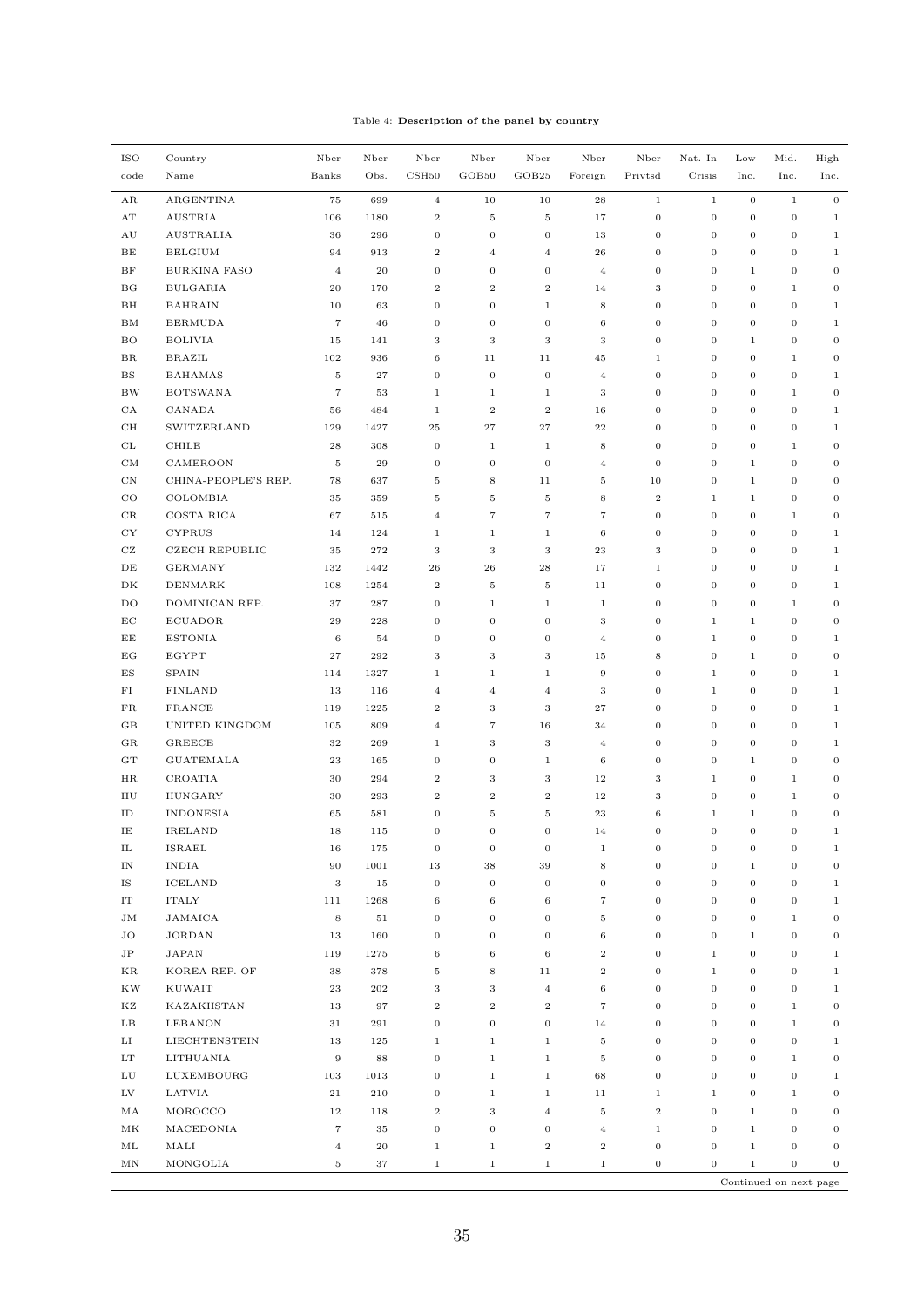|                          | Table $4$ – continued from previous page |                |        |                  |                  |                  |                  |                   |                  |                  |                  |                  |
|--------------------------|------------------------------------------|----------------|--------|------------------|------------------|------------------|------------------|-------------------|------------------|------------------|------------------|------------------|
| ISO                      | Country                                  | Nber           | Nber   | Nber             | Nber             | Nber             | Nber             | Nber              | Nat. In          | Low              | Mid.             | High             |
| code                     | Name                                     | Banks          | Obs.   | CSH50            | GOB50            | GOB25            | Foreign          | Privtsd           | Crisis           | Inc.             | Inc.             | Inc.             |
| MT                       | MALTA                                    | 8              | 76     | $\mathbf{0}$     | $\mathbf{0}$     | $\,1\,$          | $\,6\,$          | $\overline{0}$    | $\mathbf{0}$     | $\overline{0}$   | $\overline{0}$   | $\,1\,$          |
| MX                       | MEXICO                                   | 45             | 391    | $\overline{4}$   | $\rm 5$          | $\bf 5$          | 15               | $\overline{4}$    | $\mathbf{0}$     | $\mathbf{0}$     | $\mathbf{1}$     | $\boldsymbol{0}$ |
| MY                       | MALAYSIA                                 | 47             | 463    | 6                | $\overline{7}$   | 14               | 14               | $\mathbf{0}$      | $\mathbf{0}$     | $\boldsymbol{0}$ | $\mathbf{1}$     | $\boldsymbol{0}$ |
| $_{\rm MZ}$              | MOZAMBIQUE                               | $\sqrt{5}$     | 25     | $\mathbf{0}$     | $\mathbf{0}$     | $\boldsymbol{0}$ | $\,$ 5           | $\overline{0}$    | $\mathbf{0}$     | $\mathbf{1}$     | $\mathbf{0}$     | $\mathbf 0$      |
| NL                       | NETHERLANDS                              | 62             | 502    | $\overline{4}$   | $\overline{5}$   | 5                | 18               | $\boldsymbol{0}$  | $\,0\,$          | $\boldsymbol{0}$ | $\boldsymbol{0}$ | $\,1\,$          |
| NO                       | <b>NORWAY</b>                            | 72             | 680    | 3                | 3                | 8                | $\,3$            | $\mathbf{0}$      | $\,1$            | $\mathbf{0}$     | $\mathbf 0$      | $\mathbf 1$      |
| $_{\rm NZ}$              | NEW ZEALAND                              | $\overline{7}$ | 62     | $\boldsymbol{0}$ | $\boldsymbol{0}$ | $\boldsymbol{0}$ | $\,3$            | $\boldsymbol{0}$  | $\mathbf{0}$     | $\boldsymbol{0}$ | $\mathbf 0$      | $\mathbf 1$      |
| OM                       | <b>OMAN</b>                              | $\overline{9}$ | 104    | $\,2\,$          | $\boldsymbol{2}$ | $\boldsymbol{2}$ | 3                | $\,1\,$           | $\boldsymbol{0}$ | $\boldsymbol{0}$ | $\mathbf 0$      | $\,1$            |
| PA                       | PANAMA                                   | 32             | 213    | $\,1$            | $\boldsymbol{2}$ | $\overline{2}$   | 13               | $\mathbf 0$       | $\mathbf{0}$     | $\boldsymbol{0}$ | $\,1$            | $\mathbf{0}$     |
| $\rm PE$                 | PERU                                     | 26             | 231    | 3                | 3                | 3                | 17               | 5                 | $\mathbf{1}$     | $\mathbf{1}$     | $\overline{0}$   | $\boldsymbol{0}$ |
| PH                       | PHILIPPINES                              | $3\sqrt{1}$    | 220    | $\,3$            | 6                | $\,$ 6 $\,$      | $\,$ 5           | $\,1\,$           | $\mathbf{1}$     | $1\,$            | $\mathbf 0$      | $\boldsymbol{0}$ |
| $\rm PK$                 | PAKISTAN                                 | $\bf 28$       | 286    | $\overline{4}$   | $\overline{5}$   | $\rm 5$          | $\,$ 8 $\,$      | $\scriptstyle{7}$ | $\,0\,$          | $\mathbf{1}$     | $\boldsymbol{0}$ | $\boldsymbol{0}$ |
| PL                       | POLAND                                   | 36             | 286    | $\mathbf{1}$     | $\,2\,$          | $\overline{4}$   | 23               | $\,$ 6 $\,$       | $\mathbf{0}$     | $\mathbf{0}$     | $\mathbf{1}$     | $\mathbf{0}$     |
| $\rm PT$                 | PORTUGAL                                 | 36             | 318    | $\overline{4}$   | $\overline{4}$   | $\overline{4}$   | 11               | $\mathbf{0}$      | $\mathbf{0}$     | $\mathbf{0}$     | $\mathbf 0$      | $\,1$            |
| ${\rm PY}$               | PARAGUAY                                 | 17             | 172    | $\,0\,$          | $\boldsymbol{0}$ | $\boldsymbol{0}$ | $\,$ 8 $\,$      | $\boldsymbol{0}$  | $\mathbf{1}$     | $\mathbf{1}$     | $\overline{0}$   | $\boldsymbol{0}$ |
| QA                       | QATAR                                    | $\,$ 8 $\,$    | 68     | $\,1\,$          | $\,1\,$          | $\overline{2}$   | $\,$ 6 $\,$      | $\mathbf{0}$      | $\mathbf{0}$     | $\boldsymbol{0}$ | $\mathbf 0$      | $\mathbf 1$      |
| RO                       | ROMANIA                                  | 20             | 161    | $\mathbf{1}$     | $\mathbf{1}$     | $\,1$            | 15               | $\mathbf{1}$      | $\boldsymbol{0}$ | $\boldsymbol{0}$ | $\mathbf{1}$     | $\boldsymbol{0}$ |
| RS                       | <b>SERBIA</b>                            | 17             | 85     | $\mathbf{1}$     | $\mathbf{1}$     | 3                | 13               | $\overline{2}$    | $\overline{0}$   | $\mathbf{0}$     | $\mathbf{1}$     | $\boldsymbol{0}$ |
| $\mathbf{RU}$            | <b>RUSSIA</b>                            | 64             | 415    | $\,3$            | $\overline{7}$   | 10               | ${\bf 26}$       | 3                 | $\mathbf{0}$     | $\mathbf{0}$     | $\,1$            | $\boldsymbol{0}$ |
| SA                       | <b>SAUDI ARABIA</b>                      | 11             | 66     | $\mathbf{0}$     | $\mathbf{0}$     | $\boldsymbol{2}$ | 5                | $\mathbf{0}$      | $\mathbf{0}$     | $\mathbf{0}$     | 0                | $\mathbf{1}$     |
| $\rm SE$                 | <b>SWEDEN</b>                            | 88             | 748    | $\bf 5$          | $\,6\,$          | $\,$ 6 $\,$      | $\,2\,$          | $\mathbf 0$       | $\mathbf{0}$     | $\boldsymbol{0}$ | $\mathbf{0}$     | $\mathbf 1$      |
| $_{\rm SG}$              | SINGAPORE                                | 38             | 311    | $\boldsymbol{0}$ | $\mathbf{0}$     | $\,1$            | $\,6$            | $\overline{0}$    | $\mathbf{0}$     | $\mathbf{0}$     | $\mathbf{0}$     | $\mathbf 1$      |
| SI                       | <b>SLOVENIA</b>                          | 12             | 121    | $\mathbf 0$      | $\mathbf{0}$     | 6                | 3                | $\,1\,$           | $\mathbf{0}$     | $\mathbf{0}$     | 0                | $\,1$            |
| $_{\rm SK}$              | SLOVAKIA                                 | 17             | 161    | $\,2\,$          | $\boldsymbol{2}$ | $\boldsymbol{2}$ | 12               | 3                 | $\mathbf{0}$     | $\boldsymbol{0}$ | $\mathbf{1}$     | $\mathbf{0}$     |
| ${\rm SN}$               | SENEGAL                                  | 8              | 60     | $\mathbf{0}$     | $\mathbf{0}$     | $\mathbf 0$      | 5                | $\overline{0}$    | $\mathbf{1}$     | $\mathbf{1}$     | $\overline{0}$   | $\mathbf{0}$     |
| $_{\rm SR}$              | <b>SURINAME</b>                          | $\,2\,$        | $20\,$ | $\,1$            | $\,1\,$          | $\,1\,$          | $\boldsymbol{0}$ | $\mathbf{0}$      | $\boldsymbol{0}$ | $\boldsymbol{0}$ | $\,1$            | $\boldsymbol{0}$ |
| $\mathrm{SV}$            | EL SALVADOR                              | 17             | 156    | $\,1$            | $\mathbf{1}$     | $\,1$            | 10               | $\mathbf{0}$      | $\mathbf{0}$     | $\mathbf{1}$     | $\mathbf 0$      | $\boldsymbol{0}$ |
| $\operatorname{TH}$      | THAILAND                                 | 34             | 361    | $\overline{4}$   | $\rm 5$          | $\,$ 6 $\,$      | $\,6\,$          | $\,1\,$           | $\mathbf{1}$     | $\,1$            | $\boldsymbol{0}$ | $\mathbf 0$      |
| $\mathcal{T}\mathcal{N}$ | TUNISIA                                  | 33             | 344    | $\,1$            | $\,1\,$          | $\overline{4}$   | $17\,$           | $\overline{2}$    | $\boldsymbol{0}$ | $\,1$            | $\mathbf{0}$     | $\boldsymbol{0}$ |
| TR                       | TURKEY                                   | $\overline{7}$ | 55     | $\,2\,$          | $\boldsymbol{2}$ | $\mathbf{2}$     | $\,2\,$          | $\overline{2}$    | $\mathbf{1}$     | $\mathbf{0}$     | $\mathbf{1}$     | $\mathbf{0}$     |
| $\operatorname{TT}$      | TRINIDAD TOBAGO                          | 11             | 87     | $\mathbf 0$      | $\mathbf{1}$     | $\,1$            | $\,8\,$          | $\overline{0}$    | $\mathbf{0}$     | $\mathbf{0}$     | $\mathbf{0}$     | $\,1$            |
| UA                       | UKRAINE                                  | 21             | 141    | $\,1$            | $\overline{2}$   | $\,2$            | 14               | $\boldsymbol{0}$  | $\mathbf{0}$     | $\mathbf{1}$     | $\boldsymbol{0}$ | $\boldsymbol{0}$ |
| $_{\rm US}$              | <b>USA</b>                               | 87             | 807    | $\mathbf{0}$     | $\mathbf{0}$     | $\mathbf{0}$     | 30               | $1\,$             | $\mathbf{0}$     | $\mathbf{0}$     | $\boldsymbol{0}$ | $\,1\,$          |
| $_{\rm UV}$              | URUGUAY                                  | 26             | 204    | $\mathbf{0}$     | $\boldsymbol{2}$ | $\boldsymbol{2}$ | 16               | $\overline{2}$    | $\mathbf{1}$     | $\mathbf{0}$     | $\,1\,$          | $\boldsymbol{0}$ |
| VE                       | VENEZUELA                                | 34             | 283    | $\mathbf{1}$     | $\sqrt{3}$       | 3                | 8                | 3                 | $\mathbf{1}$     | $\boldsymbol{0}$ | $\,1$            | $\boldsymbol{0}$ |
| ${\rm VN}$               | <b>VIETNAM</b>                           | 16             | 106    | $\mathbf{0}$     | $\boldsymbol{2}$ | $\,2$            | $\,3$            | $\,1\,$           | $\mathbf{0}$     | $\mathbf{1}$     | $\mathbf{0}$     | $\mathbf{0}$     |
| ZA                       | SOUTH AFRICA                             | 24             | 171    | $\,4\,$          | $\overline{4}$   | $\,4$            | $\boldsymbol{9}$ | $\boldsymbol{0}$  | $\,0\,$          | $\boldsymbol{0}$ | $\,1$            | $\boldsymbol{0}$ |
| Total                    | 93                                       | 3511           | 32969  | 214              | 311              | 368              | 992              | 91                | 20               | 26               | 27               | 40               |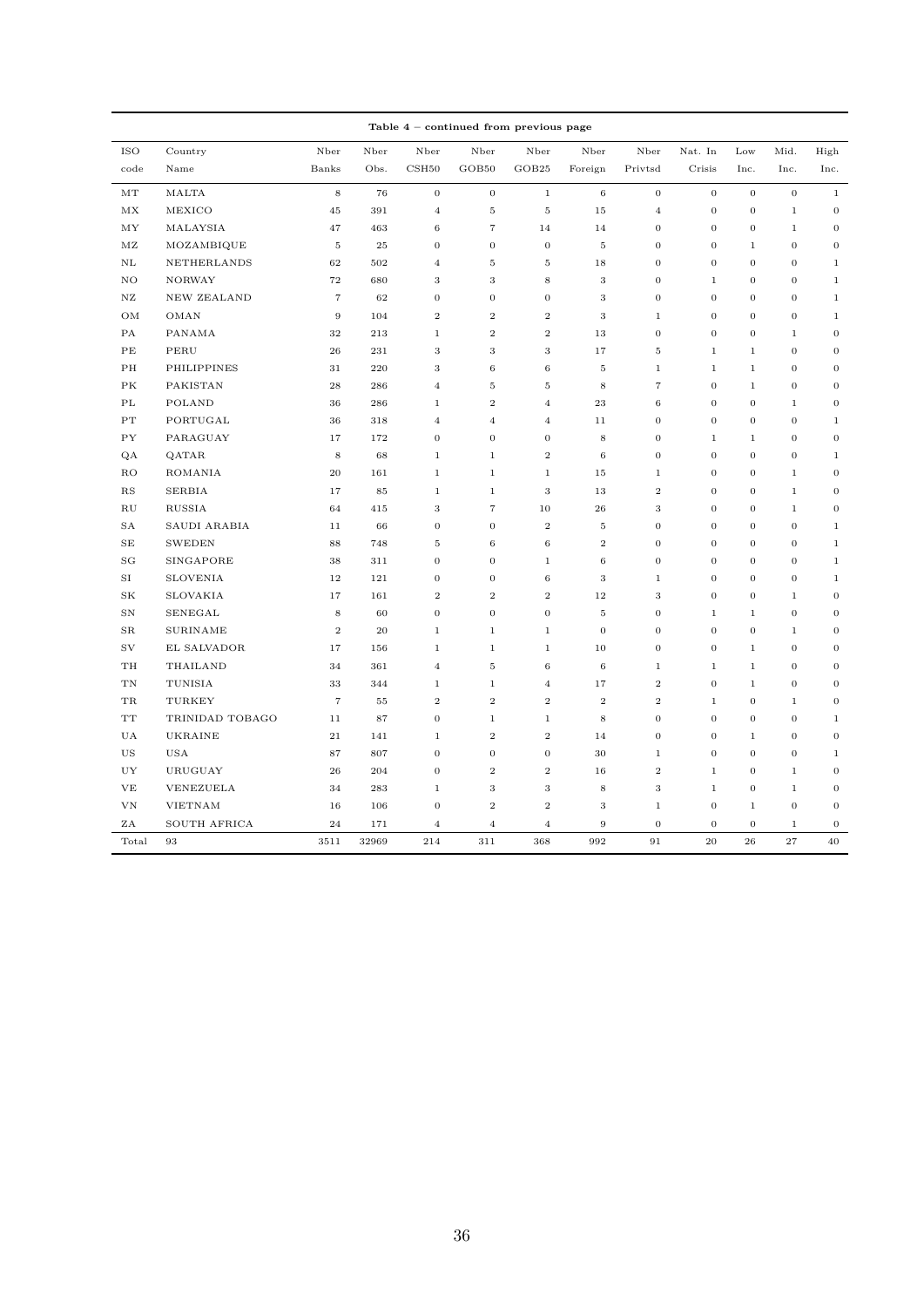| Country   | <b>Bank Name</b>                                 | Year | Details                                                                        |
|-----------|--------------------------------------------------|------|--------------------------------------------------------------------------------|
| AR        | ABN Amro Bank                                    | 2008 | subsidiary owned by ABN AMRO, nationalised by the Dutch state                  |
| AT        | Hypo Alpe-Adria Bank AG                          | 2009 |                                                                                |
| ΒE        | Fortis Bank SA/ NV-BNP Paribas Fortis            | 2008 | nationalised by the Belgian government, then sold to BNP Paribas (75%) in 2009 |
| BR        | Banco ABN Amro Real SA                           | 2008 | subsidiary owned by ABN AMRO, nationalised by the Dutch state                  |
| CН        | ABN Amro Bank (Schweiz) AG                       | 2008 | subsidiary owned by ABN AMRO, nationalised by the Dutch state                  |
| DE        | Dexia Kommunalbank Deutschland AG                | 2008 |                                                                                |
| FR        | Dexia Credit Local SA                            | 2008 |                                                                                |
| FR        | Dexia Municipal Agency                           | 2008 |                                                                                |
| GB        | Isle of Man Bank Limited                         | 2008 | owned by Natwest, nationalised by the British government                       |
| GB        | National Westminster Bank Plc - NatWest          | 2008 | owned by RBS Group, nationalised by the British government                     |
| GB        | Northern Rock (Asset Management) Plc             | 2008 | nationalised at 100% through UK Financial Investments Limited.                 |
| GB        | Royal Bank of Scotland Group Plc (The)           | 2008 | nationalised at 57,9%                                                          |
| GB        | Royal Bank of Scotland International Limited     | 2008 |                                                                                |
| GB        | Ulster Bank Limited                              | 2008 | owned by RBS Group, nationalised by the British government                     |
| HR        | Hypo Alpe-Adria-Bank dd                          | 2009 |                                                                                |
| ΙE        | DePfa ACS Bank                                   | 2009 | subsidiary owned by Hypo Real Estate, nationalised by the German state         |
| ΙE        | <b>EBS</b> Limited                               | 2010 |                                                                                |
| LU        | ABN Amro Bank (Luxembourg) SA                    | 2008 | subsidiary owned by ABN AMRO, nationalised by the Dutch state                  |
| LU        | Kaupthing Bank Luxembourg SA                     | 2008 | subsidiary owned by Kaupthing Bank, nationalised by the Icelandic state        |
| $\rm NL$  | Fortis Bank (Nederland) N.V.                     | 2008 |                                                                                |
| PY        | ABN Amro Bank N.V.                               | 2008 | subsidiary owned by ABN AMRO, nationalised by the Dutch state                  |
| RS        | Hypo Alpe-Adria-Bank AD Beograd                  | 2009 | subsidiary owned by Hypo Alpe-Adria Group, nationalised by the Austrian state  |
| UA        | Ukrgazprombank                                   | 2009 |                                                                                |
| <b>US</b> | Federal National Mortgage Association-Fannie Mae | 2008 |                                                                                |
| US        | Freddie Mac                                      | 2008 |                                                                                |

<span id="page-38-0"></span>Table 5: **Nationalized Banks over the <sup>2008</sup> crisis in the dataset**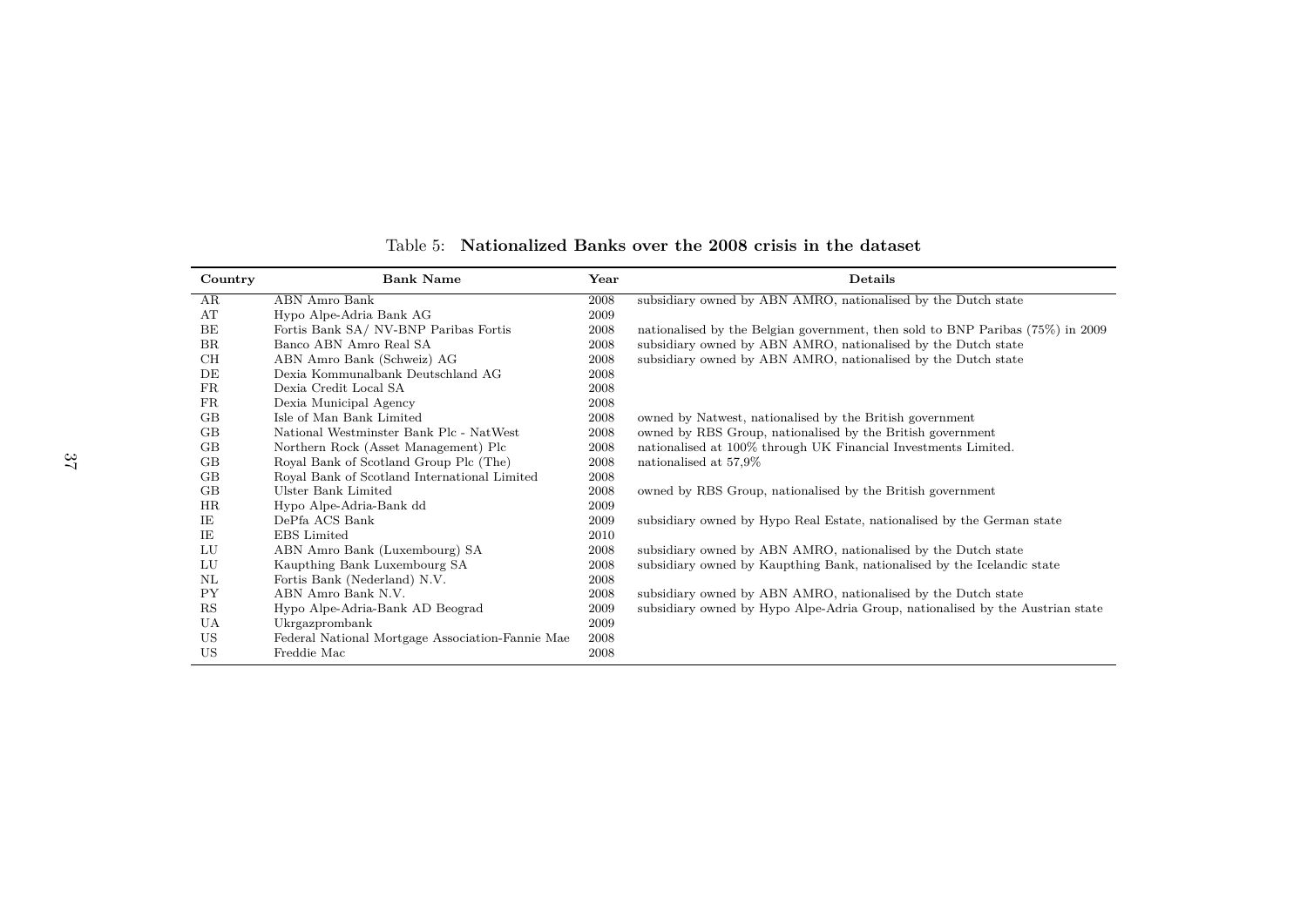|                                                                                                                                                                                                                | (1)                                                                   | (2)                                                                     | (3)                                                         | (4)                                                                   | (5)                                                                     | (6)                                                         | (7)                                                                   | (8)                                                                     | (9)                                                                     |
|----------------------------------------------------------------------------------------------------------------------------------------------------------------------------------------------------------------|-----------------------------------------------------------------------|-------------------------------------------------------------------------|-------------------------------------------------------------|-----------------------------------------------------------------------|-------------------------------------------------------------------------|-------------------------------------------------------------|-----------------------------------------------------------------------|-------------------------------------------------------------------------|-------------------------------------------------------------------------|
| Public Type                                                                                                                                                                                                    |                                                                       | $CSH50_t$                                                               |                                                             |                                                                       | $GOB50_t$                                                               |                                                             |                                                                       | GOB25_t                                                                 |                                                                         |
| Estimation type                                                                                                                                                                                                |                                                                       | OLS-FE                                                                  | GMM                                                         |                                                                       | OLS-FE                                                                  | <b>GMM</b>                                                  |                                                                       | OLS-FE                                                                  | <b>GMM</b>                                                              |
| $L.g.$ Loan                                                                                                                                                                                                    |                                                                       |                                                                         | $0.074**$<br>(0.035)                                        |                                                                       |                                                                         | $0.071**$<br>(0.032)                                        |                                                                       |                                                                         | $0.088***$<br>(0.031)                                                   |
| gGDP                                                                                                                                                                                                           | $1.238***$<br>(0.153)                                                 | $0.999***$<br>(0.201)                                                   | $-0.011$<br>(0.895)                                         | $1.237***$<br>(0.136)                                                 | $1.050***$<br>(0.202)                                                   | 0.154<br>(0.596)                                            | $1.258***$<br>(0.138)                                                 | $1.073***$<br>(0.213)                                                   | 0.352<br>(0.724)                                                        |
| Public                                                                                                                                                                                                         | 0.590<br>(2.452)                                                      | $-2.230$<br>(3.207)                                                     | 12.632**<br>(5.572)                                         | $-0.661$<br>(2.369)                                                   | $-1.642$<br>(3.093)                                                     | 8.203<br>(5.038)                                            | $-1.438$<br>(2.514)                                                   | $-3.385$<br>(3.478)                                                     | $11.619**$<br>(4.863)                                                   |
| $\epsilon$ GDP * Public                                                                                                                                                                                        | $-0.760***$<br>(0.192)                                                | $-0.607**$<br>(0.263)                                                   | $-2.284***$<br>(0.770)                                      | $-0.455$<br>(0.298)                                                   | $-0.696***$<br>(0.220)                                                  | $-1.484**$<br>(0.711)                                       | $-0.476*$<br>(0.263)                                                  | $-0.608***$<br>(0.226)                                                  | $-1.698***$<br>(0.634)                                                  |
| $gGDP * Foreign$                                                                                                                                                                                               | $0.334**$<br>(0.139)                                                  | $0.455**$<br>(0.213)                                                    | 0.216<br>(0.427)                                            | $0.337**$<br>(0.139)                                                  | $0.410*$<br>(0.212)                                                     | $0.687*$<br>(0.359)                                         | $0.315**$<br>(0.147)                                                  | $0.386*$<br>(0.231)                                                     | 0.522<br>(0.327)                                                        |
| L.GDPperCapita                                                                                                                                                                                                 | 16.502**<br>(6.953)                                                   | 7.676<br>(8.103)                                                        | 5.666<br>(7.538)                                            | 16.672**<br>(6.964)                                                   | 8.040<br>(8.198)                                                        | 7.698<br>(7.404)                                            | $16.621**$<br>(6.949)                                                 | 7.844<br>(8.170)                                                        | 6.766<br>(8.719)                                                        |
| L.ChangeRatingLT                                                                                                                                                                                               | $0.569***$<br>(0.113)                                                 | $0.858***$<br>(0.161)                                                   | $1.008***$<br>(0.312)                                       | $0.571***$<br>(0.112)                                                 | $0.858***$<br>(0.162)                                                   | $0.743***$<br>(0.219)                                       | $0.570***$<br>(0.113)                                                 | $0.857***$<br>(0.162)                                                   | $0.759***$<br>(0.261)                                                   |
| L.Inflation                                                                                                                                                                                                    | $-0.014$<br>(0.095)                                                   | 0.033<br>(0.092)                                                        | $-0.023$<br>(0.129)                                         | $-0.013$<br>(0.095)                                                   | 0.034<br>(0.091)                                                        | $-0.048$<br>(0.091)                                         | $-0.013$<br>(0.095)                                                   | 0.034<br>(0.092)                                                        | $-0.039$<br>(0.093)                                                     |
| L.SizeMarket                                                                                                                                                                                                   | 0.056<br>(0.106)                                                      | 0.177<br>(0.195)                                                        |                                                             | 0.057<br>(0.107)                                                      | 0.177<br>(0.196)                                                        |                                                             | 0.057<br>(0.107)                                                      | 0.178<br>(0.196)                                                        |                                                                         |
| L.gSizeMarket                                                                                                                                                                                                  | $0.019**$                                                             | 0.011<br>(0.009)                                                        | $0.065***$<br>(0.021)                                       | $0.019**$<br>(0.009)                                                  | 0.011<br>(0.009)                                                        | $0.069***$<br>(0.019)                                       | $0.019**$                                                             | 0.011<br>(0.009)                                                        | $0.068***$                                                              |
| L.SizeUSD                                                                                                                                                                                                      | (0.009)<br>$-6.276***$<br>(1.036)                                     | $-6.127***$<br>(1.235)                                                  | $-9.895***$<br>(1.627)                                      | $-6.287***$<br>(1.038)                                                | $-6.151***$<br>(1.237)                                                  | $-8.992***$<br>(1.363)                                      | (0.009)<br>$-6.286***$<br>(1.037)                                     | $-6.145***$<br>(1.235)                                                  | (0.017)<br>$-8.815***$<br>(1.268)                                       |
| L.SizeRel                                                                                                                                                                                                      | $-0.088$<br>(0.115)                                                   | $-0.194*$<br>(0.115)                                                    | $-0.781***$<br>(0.260)                                      | $-0.087$<br>(0.115)                                                   | $-0.195*$<br>(0.115)                                                    | $-0.998***$<br>(0.261)                                      | $-0.086$<br>(0.115)                                                   | $-0.194*$<br>(0.114)                                                    | $-0.882***$<br>(0.240)                                                  |
| L.gSizeRel                                                                                                                                                                                                     | 0.000<br>(0.000)                                                      | 0.000<br>(0.000)                                                        | $0.030**$<br>(0.013)                                        | 0.000<br>(0.000)                                                      | 0.000<br>(0.000)                                                        | $0.032**$<br>(0.013)                                        | 0.000<br>(0.000)                                                      | 0.000<br>(0.000)                                                        | $0.031**$<br>(0.012)                                                    |
| Foreign                                                                                                                                                                                                        |                                                                       |                                                                         | 15.011                                                      |                                                                       |                                                                         | 20.437                                                      |                                                                       |                                                                         | 14.670                                                                  |
| NatInCrisis                                                                                                                                                                                                    |                                                                       |                                                                         | (10.580)<br>42.203<br>(37.276)                              |                                                                       |                                                                         | (12.715)<br>94.344<br>(73.660)                              |                                                                       |                                                                         | (9.135)<br>75.938<br>(59.593)                                           |
| $gGDP + gGDP * Public$                                                                                                                                                                                         | $.478**$<br>(.213)                                                    | .392<br>(.312)                                                          | $-2.295**$<br>(1.141)                                       | $.781**$<br>(.350)                                                    | .355<br>(.288)                                                          | $-1.33$<br>(.846)                                           | $.782***$<br>(.304)                                                   | $.465*$<br>(.256)                                                       | $-1.346$<br>(.889)                                                      |
| R-squared<br>Bank FE<br>Year FE<br>Drop Nationalisation in crisis<br>Drop Nationalisations 2008-10<br>Nber Countries<br>Nber Private Banks<br>Nber Private Bk Obs.<br>Nber Public Banks<br>Nber Public Bk Obs. | 0.089<br>Yes<br>Yes<br>No<br>No<br>93<br>3286<br>30495<br>267<br>2474 | 0.082<br>Yes<br>Yes<br>Yes<br>Yes<br>73<br>2529<br>23112<br>213<br>2027 | No<br>Yes<br>No<br>No<br>64<br>2458<br>21836<br>250<br>2270 | 0.089<br>Yes<br>Yes<br>No<br>No<br>93<br>3189<br>29487<br>359<br>3482 | 0.082<br>Yes<br>Yes<br>Yes<br>Yes<br>73<br>2456<br>22345<br>282<br>2794 | No<br>Yes<br>No<br>No<br>70<br>2557<br>22691<br>342<br>3251 | 0.089<br>Yes<br>Yes<br>No<br>No<br>93<br>3134<br>29020<br>411<br>3949 | 0.082<br>Yes<br>Yes<br>Yes<br>Yes<br>73<br>2410<br>21965<br>325<br>3174 | $\rm No$<br>Yes<br>No<br>$\rm No$<br>75<br>2577<br>22766<br>394<br>3699 |
| Nber instruments<br>First Order AR Test<br>Second Order AR Test<br>Hansen Test<br>Diff-Hansen Test                                                                                                             |                                                                       |                                                                         | 65<br>$\mathbf{0}$<br>.189<br>.235<br>.256                  |                                                                       |                                                                         | 37<br>$\mathbf{0}$<br>.182<br>.265<br>.208                  |                                                                       |                                                                         | 65<br>$\mathbf{0}$<br>.257<br>.198<br>.152                              |

<span id="page-39-0"></span>Table 6: **Main results on lending cyclicality, 1990-2010<sup>a</sup>**

\* <sup>p</sup>*<*0.10, \*\* <sup>p</sup>*<*0.05, \*\*\* <sup>p</sup>*<*0.01.

 $^a$  Country clustered robust standard errors in parentheses. Sample of all banks, includes privatised banks as public or private respectively before and after their privatisation (the largest one in the case of several w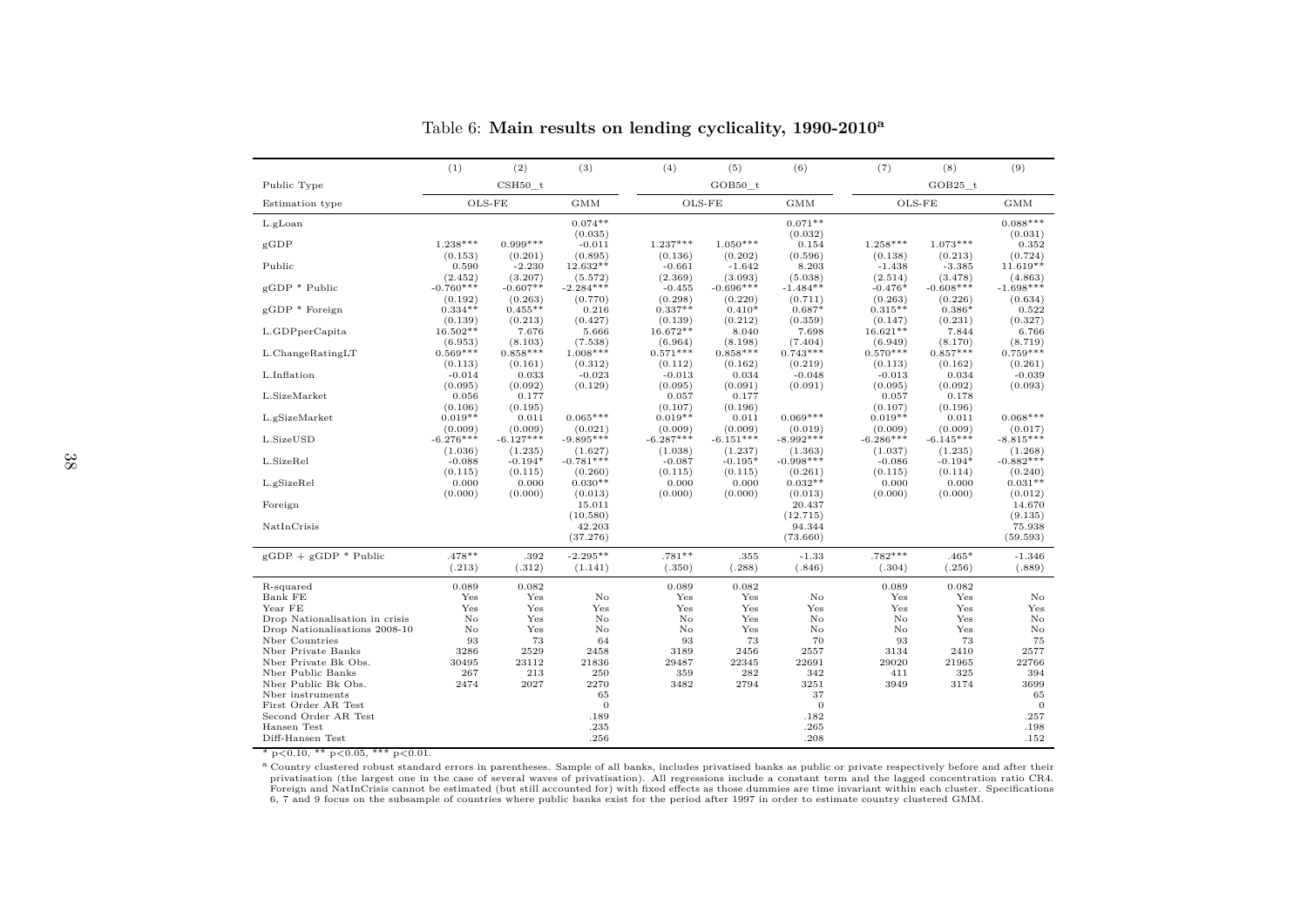<span id="page-40-0"></span>

|                                     | (1)                           | (2)                           | (3)                     | (4)                     |
|-------------------------------------|-------------------------------|-------------------------------|-------------------------|-------------------------|
| Public Bank type<br>Estimator       |                               | GOB50<br>OLS-FE               |                         | GOB50<br>GMM            |
| Privatisation Type                  | largest                       | largest                       | largest                 | largest                 |
| L.GrowthLoan                        |                               |                               | 0.074                   | $_{0.078}$              |
| gGDP                                | $1.612***$                    | $1.583***$                    | (0.059)<br>$-0.322$     | (0.086)<br>7.388*       |
| $gGDP * Public$                     | (0.174)<br>$-0.148$           | (0.171)<br>$-0.132$           | (0.978)<br>$-0.451$     | (3.799)<br>$-0.301$     |
| gGDP * b4Privatised                 | (0.439)<br>$-1.193**$         | (0.441)<br>$-1.009*$          | (1.147)<br>$-9.788***$  | (1.027)<br>$-16.266***$ |
| gGDP * After Privatised             | (0.547)                       | (0.573)<br>$0.372*$           | (3.717)                 | (5.487)<br>0.230        |
| $gGDP * Foreign$                    | $0.318*$                      | (0.195)<br>$0.303*$           | $-0.143$                | (0.777)<br>$-0.910$     |
| gGDP * L.ChangeRating               | (0.161)<br>$0.078***$         | (0.155)<br>$0.077***$         | (0.707)                 | (0.751)                 |
| Public                              | (0.014)<br>0.015              | (0.013)<br>0.692              | 9.442                   | $-16.248$               |
| L.ChangeRating                      | (2.715)<br>$0.547***$         | (2.794)<br>$0.552***$         | (9.275)<br>$1.407***$   | (12.344)<br>$-2.249$    |
| L.Inflation                         | (0.136)<br>$-0.190**$         | (0.134)<br>$-0.191**$         | (0.509)<br>$-0.110$     | (1.745)<br>$-0.459***$  |
| L.SizeUSD                           | (0.087)<br>$-9.664***$        | (0.088)<br>$-9.707***$        | (0.162)<br>$-17.216***$ | (0.158)<br>$-18.631**$  |
| L.SizeRel                           | (1.241)<br>0.030              | (1.243)<br>0.041              | (4.907)<br>0.148        | (8.504)<br>1.181        |
| L.gSizeRel                          | (0.163)<br>$0.009*$           | (0.165)<br>$0.009*$           | (1.042)<br>0.046        | (1.619)<br>0.078        |
| L.gSizeMarket                       | (0.005)<br>$0.029**$          | (0.005)<br>$0.030**$          | (0.033)<br>$0.113**$    | (0.066)<br>$-0.004$     |
| Privatised dummy                    | (0.014)                       | (0.014)                       | (0.056)<br>0.099        | (0.076)<br>$-12.272$    |
| Foreign                             |                               |                               | (17.285)<br>5.052       | (14.506)<br>3.076       |
| L.CR4                               | 7.232                         | 7.106                         | (6.579)                 | (13.689)                |
| L.SizeMarket                        | (11.820)<br>$0.986***$        | (11.775)<br>$0.984***$        |                         |                         |
| L.GDPperCapita                      | (0.214)<br>20.291<br>(13.352) | (0.214)<br>20.304<br>(13.326) |                         |                         |
|                                     |                               |                               |                         |                         |
| R-squared<br>Bank FE                | 0.156<br>Yes                  | 0.156<br>Yes                  | Yes                     | Yes                     |
| Year FE                             | Yes                           | Yes                           | Yes                     | Yes                     |
| Drop Nationalisation in crisis      | No                            | No                            | No                      | No                      |
| Drop Nationalisations 2008-10       | No                            | No                            | No                      | $\rm No$                |
| Nber Countries                      | 32                            | 32                            | 32                      | 32                      |
| Nber Private Banks                  | 1075                          | 1075                          | 991                     | 991                     |
| Nber Private Bk Obs                 | 9443                          | 9443                          | 8585                    | 8585                    |
| Nber Public Banks                   | 173                           | 173                           | 167                     | 167                     |
| Nber Public Bk Obs                  | 1516                          | 1516                          | 1445                    | 1445                    |
| Nber Banks Privatised               | 91                            | 91                            | 91                      | 91                      |
| Nber instruments                    |                               |                               | 34                      | 37                      |
| First Order AR Test                 |                               |                               | $\mathbf{0}$            | .089                    |
| Second Order AR Test<br>Hansen Test |                               |                               | .618<br>.217            | .376<br>.555            |
| Diff-Hansen Test                    |                               |                               | .259                    | .545                    |
|                                     |                               |                               |                         |                         |

# Table 7: **Lending cyclicality and Bank Privatisation, 1990-2010<sup>a</sup>**

\* p*<*0.10, \*\* p*<*0.05, \*\*\* p*<*0.01

 $^{\rm a}$  Country clustered robust standard errors in parentheses. Sample of all banks, public banks are GOB50 but privatised banks are coded separately before their privatisation , and separately (regression 2 and 4) or as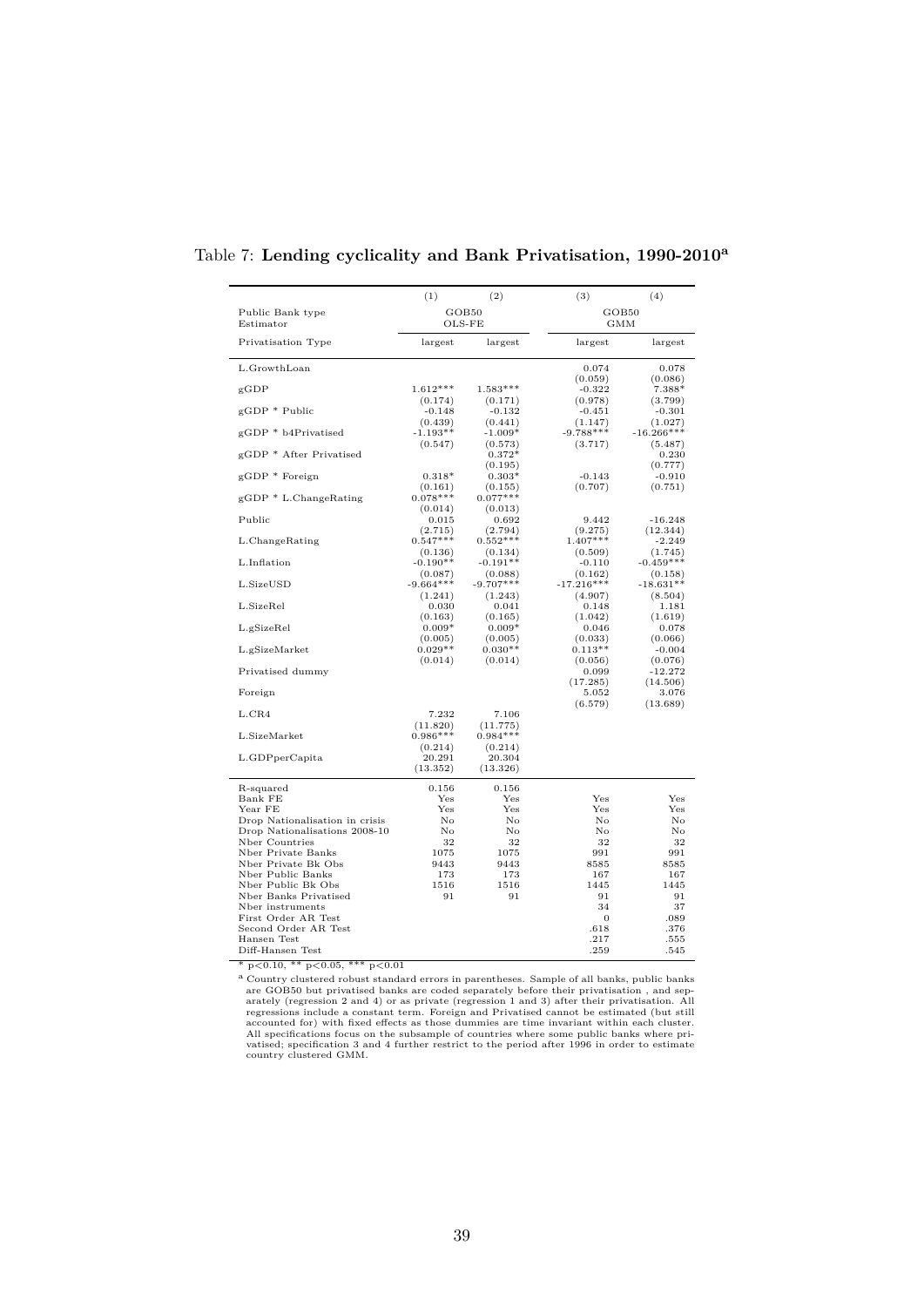|                                | (1)         | (2)               | (3)                      | (4)        | (5)        | (6)         |
|--------------------------------|-------------|-------------------|--------------------------|------------|------------|-------------|
| MacroShock                     |             |                   | Deviation from H-P trend |            |            |             |
| Public Type                    |             | $\text{CSH50 } t$ |                          | GOB50 t    |            | $GOB25$ t   |
| Estimation type                | OLS-FE      | OLS-FE            | OLS-FE                   | OLS-FE     | OLS-FE     | OLS-FE      |
| Macro Shock                    | $1.156***$  | $1.275***$        | $1.120***$               | $1.291***$ | $1.111***$ | $1.268***$  |
|                                | (0.212)     | (0.448)           | (0.224)                  | (0.446)    | (0.226)    | (0.461)     |
| Public                         | $-6.309**$  | $-8.772**$        | $-5.420*$                | $-8.461**$ | $-6.518*$  | $-10.103**$ |
|                                | (2.961)     | (3.699)           | (3.086)                  | (3.607)    | (3.307)    | (3.955)     |
| Positive MacroShock * Pu.      | $1.041**$   | 1.288**           | 0.690                    | 1.130      | $0.934**$  | $1.390***$  |
|                                | (0.480)     | (0.595)           | (0.540)                  | (0.730)    | (0.437)    | (0.514)     |
| Negative MacroShock * Pu.      | $-1.619***$ | $-1.888***$       | $-0.592$                 | $-1.726**$ | $-0.669$   | $-1.556**$  |
|                                | (0.509)     | (0.695)           | (0.904)                  | (0.680)    | (0.807)    | (0.678)     |
| Dummy Negative Macro Shock     | $-0.402$    | 0.746             | $-0.392$                 | 0.737      | $-0.383$   | 0.749       |
|                                | (0.880)     | (1.188)           | (0.877)                  | (1.186)    | (0.877)    | (1.182)     |
| MacroShock * Foreign           | 0.328       | 0.306             | 0.363                    | 0.293      | 0.375      | 0.321       |
|                                | (0.253)     | (0.369)           | (0.252)                  | (0.379)    | (0.257)    | (0.392)     |
| $MacroShow +$                  | $2.198***$  | $2.562***$        | $1.81***$                | $2.421***$ | $2.046***$ | $2.659***$  |
| Positive MacroShock * Pu.      | (.566)      | (.781)            | (.599)                   | (.854)     | (.512)     | (.689)      |
| $MacroShow +$                  | $-.463$     | $-.614$           | .528                     | $-.435$    | .442       | $-.288$     |
| Negative MacroShock * Pu.      | (.509)      | (.742)            | (.85)                    | (.782)     | (.746)     | (.694)      |
| R-squared                      | 0.076       | 0.074             | 0.076                    | 0.074      | 0.076      | 0.074       |
| Bank FE                        | Yes         | Yes               | Yes                      | Yes        | Yes        | Yes         |
| Year FE                        | Yes         | Yes               | Yes                      | Yes        | Yes        | Yes         |
| Drop Nat. in crisis            | No          | Yes               | $\rm No$                 | Yes        | No         | Yes         |
| Drop Nat. 2008-10              | No          | Yes               | $\rm No$                 | Yes        | No         | Yes         |
| Nber Countries                 | 93          | 73                | 93                       | 73         | 93         | 73          |
| Nber Pr. Banks                 | 3286        | 2529              | 3189                     | 2456       | 3134       | 2410        |
| Nber Pr. Bk Obs.               | 30495       | 23112             | 29487                    | 22345      | 29020      | 21965       |
| Nber Pu. Banks                 | 267         | 213               | 359                      | 282        | 411        | 325         |
| Nber Pu. Bk Obs.               | 2474        | 2027              | 3482                     | 2794       | 3949       | 3174        |
| Nber Pu. Bks if positive shock | 1171        | 966               | 1675                     | 1344       | 1899       | 1518        |
| Nber Pu. Bks if negative shock | 1303        | 1061              | 1807                     | 1450       | 2050       | 1656        |

<span id="page-41-0"></span>Table 8: **Heterogeneous lending cyclicality over the business cycle, 1990-2010<sup>a</sup>**

\* <sup>p</sup>*<*0.10, \*\* <sup>p</sup>*<*0.05, \*\*\* <sup>p</sup>*<*0.01

a Country clustered robust standard errors in parentheses. Sample of all banks, public banks are GOB50, includes privatised banks as public or private respectively before and after their privatisation, taken as the largest privatisation event in the case of several waves of privatisation. All regressions include as covariates : the interaction between the Macro Shock and the Foreign dummy, the Public dummy GOB50, lagged long term rating change, lagged log of GDP per capita, lagged inflation, lagged concentration ratio, lagged market size and its growth rate, lagged relative size and its growth rate, lagged absolute size, and when appropriate, thenegative macro shock dummy.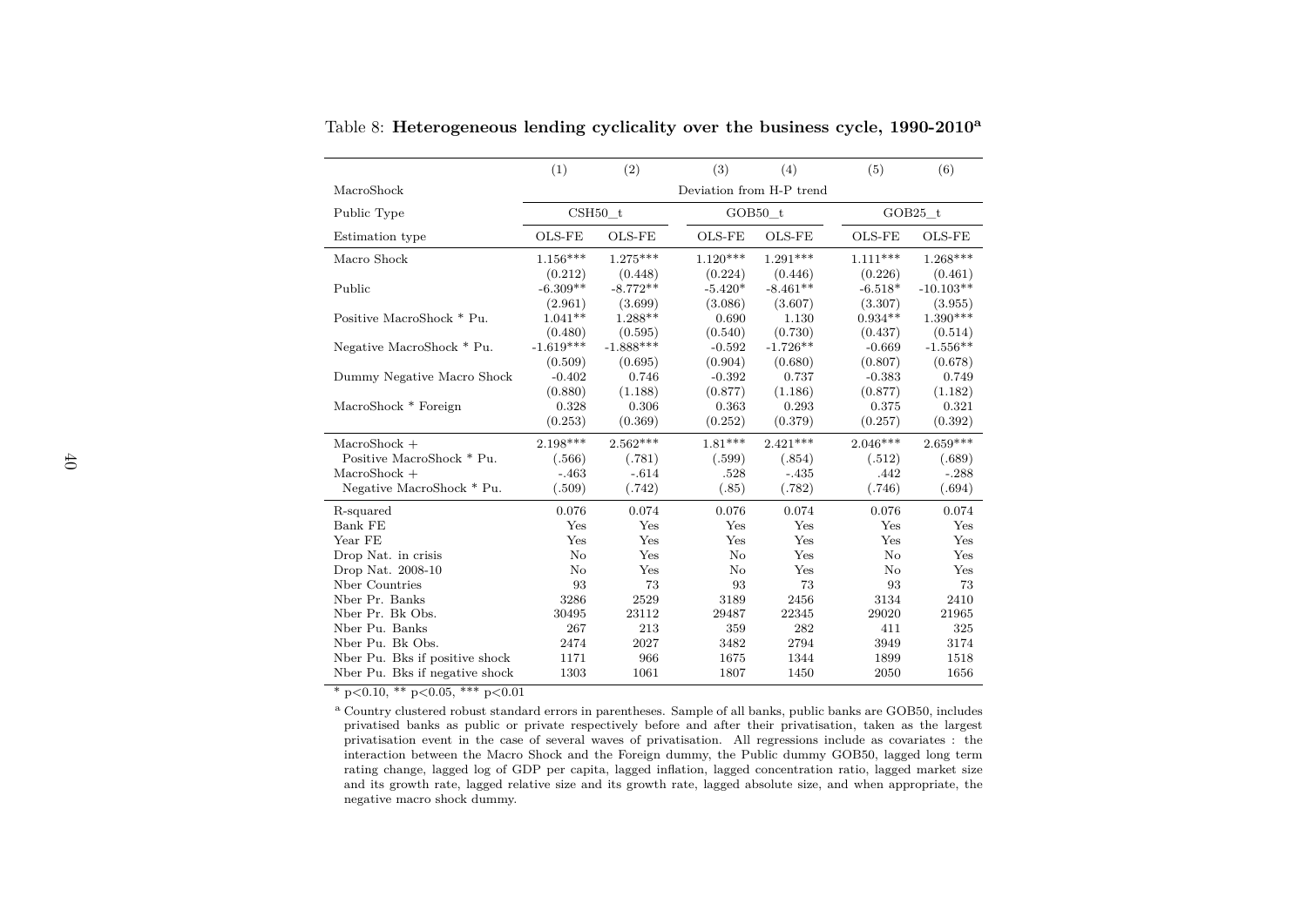|                                                                  | (1)                                 | (2)                               | (3)                   | (4)                               | (5)                   | (6)                               | (7)                   |
|------------------------------------------------------------------|-------------------------------------|-----------------------------------|-----------------------|-----------------------------------|-----------------------|-----------------------------------|-----------------------|
| Macro Shock                                                      | gGDP                                |                                   | OutputTrend           |                                   |                       | OutputGap                         |                       |
| Public Type<br>Bank type                                         | GOB50 t<br>All                      | $GOB50$ t<br>All                  |                       |                                   | $GOB50_t$<br>All      | $GOB50$ t<br>Commercial           |                       |
| Sample                                                           | OECD                                | OECD                              | OECD                  | OECD                              | <b>OECD</b>           | OECD                              | OECD                  |
| MacroShock<br>MacroShock * Public                                | $0.690**$<br>(0.303)<br>$-1.128***$ | $0.899*$<br>(0.443)<br>$-0.941**$ | 0.824<br>(0.603)      | $0.843**$<br>(0.327)<br>$-0.716*$ | 0.656<br>(0.430)      | $0.648*$<br>(0.356)<br>$0.916***$ | 0.319<br>(0.434)      |
|                                                                  | (0.394)                             | (0.359)                           |                       | (0.406)                           |                       | (0.334)                           |                       |
| Positive MacroShock * Pu.                                        |                                     |                                   | 0.154<br>(0.536)      |                                   | 0.492<br>(0.479)      |                                   | $1.499**$<br>(0.642)  |
| Negative MacroShock * Pu.                                        |                                     |                                   | $-1.901**$<br>(0.750) |                                   | $-1.465**$<br>(0.670) |                                   | $-0.019$<br>(0.453)   |
| MacroShock * Foreign                                             | $0.888***$<br>(0.296)               | 0.392<br>(0.415)                  | 0.405<br>(0.423)      | 0.494<br>(0.296)                  | $0.531*$<br>(0.311)   | $0.432*$<br>(0.226)               | $0.457*$<br>(0.238)   |
| R-squared                                                        | 0.055                               | 0.050                             | 0.050                 | 0.053                             | 0.053                 | 0.068                             | 0.069                 |
| Regres type                                                      | OLS-FE                              | OLS-FE                            | OLS-FE                | OLS-FE                            | OLS-FE                | OLS-FE                            | OLS-FE                |
| Bank FE                                                          | Yes                                 | Yes                               | Yes                   | Yes                               | Yes                   | Yes                               | Yes                   |
| Year FE                                                          | Yes<br>No                           | Yes<br>No                         | Yes<br>No             | Yes<br>N <sub>o</sub>             | Yes<br>No             | Yes<br>$\rm No$                   | Yes<br>N <sub>o</sub> |
| Drop Nat. in crisis<br>Drop Nat. 2008-10                         | Yes                                 | Yes                               | Yes                   | Yes                               | Yes                   | Yes                               | Yes                   |
| Nber Countries                                                   | 34                                  | 34                                | 34                    | 34                                | 34                    | 34                                | 34                    |
| Nber Pr. Banks                                                   | 1869                                | 1869                              | 1869                  | 1869                              | 1869                  | 1381                              | 1381                  |
| Nber Pr. Bk Obs.                                                 | 18368                               | 18368                             | 18368                 | 18368                             | 18368                 | 13801                             | 13801                 |
| Nber Pu. Banks                                                   | 161                                 | 161                               | 161                   | 161                               | 161                   | 39                                | 39                    |
| Nber Pu. Bk Obs.                                                 | 1633                                | 1633                              | 1633                  | 1633                              | 1633                  | 332                               | 332                   |
| Nber Pu. Bks if positive shock<br>Nber Pu. Bks if negative shock |                                     |                                   | 774<br>859            |                                   | 837<br>796            |                                   | 181<br>151            |

<span id="page-42-0"></span>Table 9: Heterogeneous lending cyclicality over the business cycle for OECD countries,  $1990$ - $2010^{\rm a}$ 

\* <sup>p</sup>*<*0.10, \*\* <sup>p</sup>*<*0.05, \*\*\* <sup>p</sup>*<*0.01

 a Country clustered robust standard errors in parentheses. Public banks are GOB50, includes privatised banks as public or private respectively before and after their privatisation, taken as the largest privatisation event in the case of several waves of privatisation. All regressions include as covariates : the interaction between the Macro Shock and the Foreign dummy, the Public dummy GOB50, lagged long term rating change, lagged log of GDP per capita, lagged inflation, lagged concentration ratio, lagged market size and its growth rate, lagged relative size and its growth rate, lagged absolute size, andwhen appropriate, the negative macro shock dummy.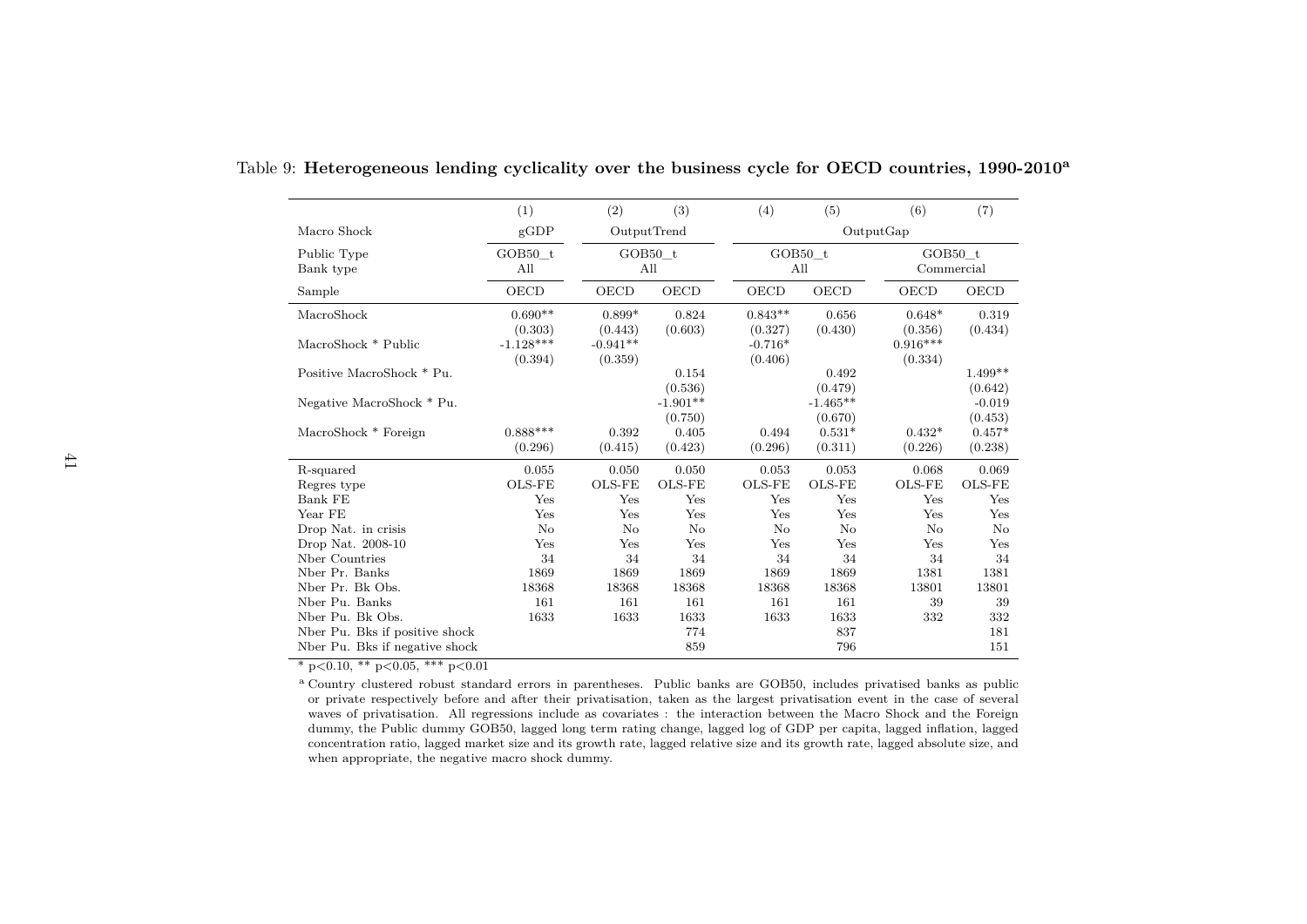|                                      | (1)                              | (2)                            | (3)                            | (4)              | (5)                               | (6)                               | (7)                    | (8)                               | (9)                            | (10)                  |
|--------------------------------------|----------------------------------|--------------------------------|--------------------------------|------------------|-----------------------------------|-----------------------------------|------------------------|-----------------------------------|--------------------------------|-----------------------|
| Sample                               | All                              | LowIncome                      |                                |                  | MiddleIncome                      |                                   |                        | HighIncome                        |                                |                       |
| Macro Shock                          | gGDP                             | gGDP                           |                                | OutputTrend      |                                   |                                   | OutputTrend            |                                   |                                | OutputTrend           |
| Public Type                          | GOB50_t                          | GOB50 t                        | $GOB50_t$                      |                  | GOB50_t                           | GOB50 t                           |                        | GOB50 t                           |                                | $GOB50_t$             |
| MacroShock                           | $2.097***$                       | $1.287***$                     | $1.833***$                     | $2.286***$       | $0.922***$                        | 0.511                             | 0.569                  | $0.875**$                         | 0.826                          | 0.699                 |
| MacroShock * Public                  | (0.753)<br>$2.272*$<br>(1.273)   | (0.162)<br>$-0.173$<br>(0.354) | (0.503)<br>$1.223*$<br>(0.644) | (0.499)          | (0.288)<br>$-0.917***$<br>(0.283) | (0.382)<br>$-0.924***$<br>(0.154) | (0.521)                | (0.321)<br>$-1.188***$<br>(0.426) | (0.650)<br>$-0.772$<br>(0.515) | (0.698)               |
| Positive Macro Shock *Pu.            |                                  |                                |                                | 0.887<br>(2.099) |                                   |                                   | 1.281<br>(1.083)       |                                   |                                | 0.887<br>(0.800)      |
| Negative Macro Shock * Pu.           |                                  |                                |                                | 1.580<br>(1.247) |                                   |                                   | $-3.403***$<br>(0.997) |                                   |                                | $-2.100**$<br>(0.789) |
| MacroShock * Foreign                 | $0.324**$                        | 0.075                          | $1.356***$                     | $1.191***$       | $0.294*$                          | $0.858***$                        | $0.866***$             | 0.434                             | $-0.748$                       | $-0.729$              |
| MacroShock * Public * L.GDPperCapita | (0.129)<br>$-0.316**$<br>(0.138) | (0.247)                        | (0.328)                        | (0.364)          | (0.150)                           | (0.275)                           | (0.274)                | (0.404)                           | (0.497)                        | (0.488)               |
| R-squared                            | 0.090                            | 0.130                          | 0.142                          | 0.143            | 0.134                             | 0.129                             | 0.130                  | 0.057                             | 0.050                          | 0.050                 |
| Estimation type                      | OLS-FE                           | OLS-FE                         | OLS-FE                         | OLS-FE           | OLS-FE                            | OLS-FE                            | OLS-FE                 | OLS-FE                            | OLS-FE                         | OLS-FE                |
| Bank FE<br>Year FE                   | Yes<br>Yes                       | Yes<br>Yes                     | Yes<br>Yes                     | Yes<br>Yes       | Yes<br>Yes                        | Yes<br>Yes                        | Yes<br>Yes             | Yes<br>Yes                        | Yes<br>Yes                     | Yes<br>Yes            |
| Drop Nat in crisis                   | No                               | Yes                            | Yes                            | Yes              | Yes                               | Yes                               | Yes                    | Yes                               | Yes                            | Yes                   |
| Drop Nat. 2008-10                    | No                               | Yes                            | Yes                            | Yes              | Yes                               | Yes                               | Yes                    | Yes                               | Yes                            | Yes                   |
| Nber Countries                       | 93                               | 18                             | 18                             | 18               | 21                                | 21                                | 21                     | 34                                | 34                             | 34                    |
| Nber Pr. Banks                       | 3189                             | 332                            | 332                            | 332              | 595                               | 595                               | 595                    | 1529                              | 1529                           | 1529                  |
| Nber Pr. Bk Obs.                     | 29487                            | 2860                           | 2860                           | 2860             | 4824                              | 4824                              | 4824                   | 14661                             | 14661                          | 14661                 |
| Nber Pu. Banks                       | 359                              | 85                             | 85                             | 85               | 70                                | 70                                | 70                     | 127                               | 127                            | 127                   |
| Nber Pu. Bk Obs.                     | 3482                             | 851                            | 851                            | 851              | 628                               | 628                               | 628                    | 1315                              | 1315                           | 1315                  |
| Nber Pu. Bks if positive shock       |                                  |                                |                                | 442              |                                   |                                   | 288                    |                                   |                                | 614                   |
| Nber Pu. Bks if negative shock       |                                  |                                |                                | 409              |                                   |                                   | 340                    |                                   |                                | 701                   |

#### <span id="page-43-0"></span>Table 10: Heterogeneous lending cyclicality over the phase of economic development,  $1990\text{-}2010^\text{a}$

<sup>p</sup>*<*0.10, \*\* <sup>p</sup>*<*0.05, \*\*\* <sup>p</sup>*<*0.01

 $^{\rm a}$  Country clustered robust standard errors in parentheses, sample of all banks, public banks are GOB50, includes privatised banks as public or private respectively before and after their privatisation, taken as the largest privatisation event in the case of several waves of privatisation. All regressions include as covariates : the interaction between the Macro Shock and the Foreign dummy,the Public dummy GOB50, lagged long term rating change, lagged inflation, lagged concentration ratio, lagged market size and its growth rate, lagged relative size and its growth rate, lagged relative size and its growth ra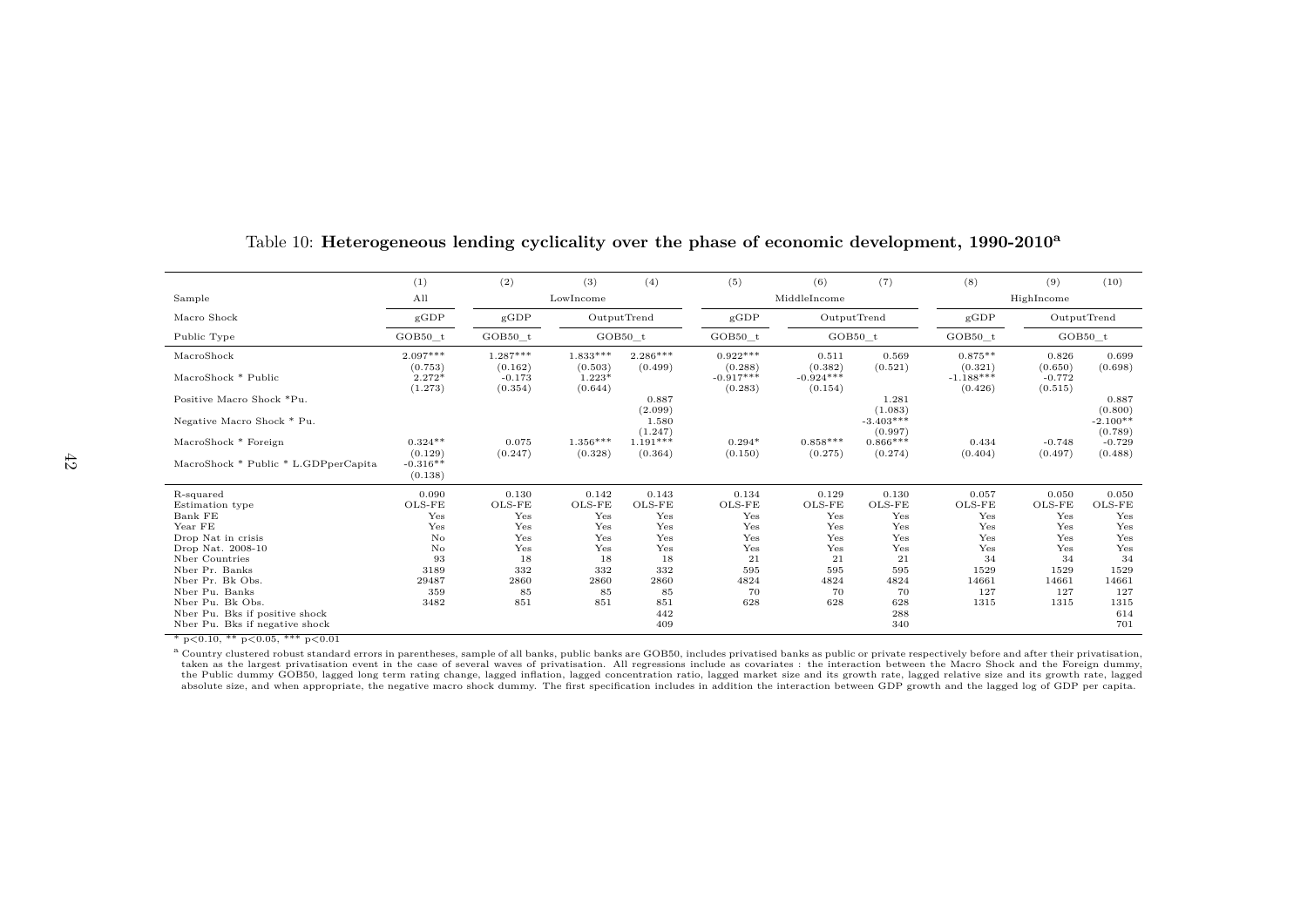|                                                                 | (1)                    | (2)                   | (3)                   | (4)                   | (5)                   | (6)                   | (7)                    | (8)                   | (9)                   | (10)                  | (11)                  |
|-----------------------------------------------------------------|------------------------|-----------------------|-----------------------|-----------------------|-----------------------|-----------------------|------------------------|-----------------------|-----------------------|-----------------------|-----------------------|
| Sample                                                          |                        | Whole                 |                       |                       | Non-OECD              |                       |                        |                       | OECD                  |                       |                       |
| Macro Shock                                                     | gGDP                   |                       | OutputTrend           | gGDP                  | OutputTrend           |                       | gGDP                   | OutputTrend           |                       | OutputGap             |                       |
| Public Type<br><b>Estimation Type</b>                           | $GOB50$ t<br>OLS-FE    | OLS-FE                | $GOB50$ t<br>OLS-FE   | $GOB50$ t<br>OLS-FE   | GOB50 t<br>OLS-FE     | OLS-FE                | $GOB50$ t<br>OLS-FE    | $GOB50$ t<br>OLS-FE   | OLS-FE                | GOB50 t<br>OLS-FE     | OLS-FE                |
| Variable: Growth of the ratio of liquid assets                  |                        |                       |                       |                       |                       |                       |                        |                       |                       |                       |                       |
| Macro Shock                                                     | $-0.548***$<br>(0.194) | $-0.516$<br>(0.341)   | $-0.567$<br>(0.374)   | $-0.224$<br>(0.203)   | $-0.488$<br>(0.419)   | $-0.385$<br>(0.423)   | $-1.240***$<br>(0.390) | $-0.349$<br>(0.675)   | $-0.723$<br>(0.747)   | $-0.466$<br>(0.402)   | $-0.143$<br>(0.438)   |
| Macro Shock * Public                                            | $0.427*$<br>(0.256)    | 0.105<br>(0.428)      |                       | 0.284<br>(0.345)      | 0.096<br>(0.543)      |                       | 0.253<br>(0.422)       | $-0.483$<br>(0.583)   |                       | $-0.018$<br>(0.398)   |                       |
| Positive Macro Shock * Pu.                                      |                        |                       | $-2.103*$<br>(1.234)  |                       |                       | $-3.063*$<br>(1.731)  |                        |                       | $2.538**$<br>(1.197)  |                       | $1.676**$<br>(0.817)  |
| Negative Macro Shock * Pu.                                      |                        |                       | $1.717**$<br>(0.689)  |                       |                       | $2.267***$<br>(0.783) |                        |                       | $-3.152**$<br>(1.359) |                       | $-1.830**$<br>(0.790) |
| R-squared<br>Nber Countries                                     | 0.023<br>93            | 0.022<br>93           | 0.023<br>93           | 0.024<br>59           | 0.023<br>59           | 0.025<br>59           | 0.042<br>34            | 0.026<br>34           | 0.026<br>34           | 0.026<br>34           | 0.026<br>34           |
| Nber Pr. Banks                                                  | 3168                   | 3168                  | 3168                  | 1310                  | 1310                  | 1310                  | 1858                   | 1857                  | 1857                  | 1857                  | 1857                  |
| Nber Pr. Bk Obs.                                                | 23874                  | 23874                 | 23874                 | 8767                  | 8767                  | 8767                  | 15138                  | 14816                 | 14816                 | 14715                 | 14715                 |
| Nber Pu. Banks                                                  | 353                    | 353                   | 353                   | 194                   | 194                   | 194                   | 159                    | 159                   | 159                   | 159                   | 159                   |
| Nber Pu. Bk Obs.                                                | 2829                   | 2829                  | 2829                  | 1486                  | 1486                  | 1486                  | 1355                   | 1337                  | 1337                  | 1319                  | 1319                  |
| Variable: Growth of the ratio of non-core over core liabilities |                        |                       |                       |                       |                       |                       |                        |                       |                       |                       |                       |
| Macro Shock                                                     | $0.878***$<br>(0.242)  | $1.767***$<br>(0.285) | $1.509***$<br>(0.340) | $0.771***$<br>(0.284) | $1.644***$<br>(0.355) | $1.442***$<br>(0.407) | 0.754<br>(0.597)       | $2.082***$<br>(0.694) | $1.136*$<br>(0.618)   | 0.401<br>(0.338)      | $0.854**$<br>(0.403)  |
| Macro Shock * Public                                            | $-0.698*$<br>(0.405)   | $-0.739$<br>(0.576)   |                       | $-0.514$<br>(0.527)   | $-0.036$<br>(0.711)   |                       | $-0.823**$<br>(0.370)  | $-2.548**$<br>(1.244) |                       | $-2.312**$<br>(0.909) |                       |
| Positive Macro Shock * Pu.                                      |                        |                       | $-0.308$<br>(1.032)   |                       |                       | 1.085<br>(1.043)      |                        |                       | $-3.105$<br>(2.029)   |                       | $-2.517**$<br>(1.134) |
| Negative Macro Shock * Pu.                                      |                        |                       | $-1.065$<br>(0.865)   |                       |                       | $-0.872$<br>(1.099)   |                        |                       | $-2.010$<br>(2.290)   |                       | $-0.904$<br>(1.608)   |
| R-squared                                                       | 0.019                  | 0.021                 | 0.022                 | 0.025                 | 0.029                 | 0.029                 | 0.023                  | 0.025                 | 0.026                 | 0.027                 | 0.025                 |
| Nber Countries                                                  | 93                     | 93                    | 93                    | 59                    | 59                    | 59                    | 34                     | 34                    | 34                    | 34                    | 34                    |
| Nber Pr. Banks                                                  | 2992<br>21932          | 2992<br>21932         | 2992<br>21932         | 1244<br>8067          | 1244<br>8067          | 1244<br>8067          | 1748<br>13891          | 1748<br>13891         | 1748<br>13891         | 1748                  | 1748<br>13805         |
| Nber Pr. Bk Obs.<br>Nber Pu. Banks                              | 311                    | 311                   | 311                   | 178                   | 178                   | 178                   | 133                    | 133                   | 133                   | 13805<br>133          | 133                   |
| Nber Pu. Bk Obs.                                                | 2484                   | 2484                  | 2484                  | 1330                  | 1330                  | 1330                  | 1167                   | 1167                  | 1167                  | 1151                  | 1151                  |
| Bank FE                                                         | Yes                    | Yes                   | Yes                   | Yes                   | Yes                   | Yes                   | Yes                    | Yes                   | Yes                   | Yes                   | Yes                   |
| Year FE                                                         | Yes                    | Yes                   | Yes                   | Yes                   | Yes                   | Yes                   | Yes                    | Yes                   | Yes                   | Yes                   | Yes                   |
| Drop Nat. in crisis<br>Drop Nat. 2008-10                        | No<br>Yes              | No<br>Yes             | $_{\rm No}$<br>Yes    | No<br>Yes             | No<br>Yes             | No<br>Yes             | No<br>Yes              | No<br>Yes             | No<br>Yes             | No<br>Yes             | No<br>Yes             |
| $-20,10$ ** $-20,05$                                            |                        |                       |                       |                       |                       |                       |                        |                       |                       |                       |                       |

<span id="page-44-0"></span>Table 11: **Lending cyclicality and Bank Vulnerability, 1990-2010<sup>a</sup>**

<sup>p</sup>*<*0.10, \*\* <sup>p</sup>*<*0.05, \*\*\* <sup>p</sup>*<*0.01

 $^{\text{a}}$  Country clustered robust standard errors in parentheses, sample of all banks, public banks are GOB50, includes privatised banks as public or private respectively before and after their privatisation, taken as the largest privatisation event in the case of several waves of privatisation. All regressions include as covariates : the interaction between the Macro Shock and the<br>Foreign dummy, the Public dummy lagged relative size and its growth rate, lagged absolute size, and when appropriate, the negative macro shock dummy.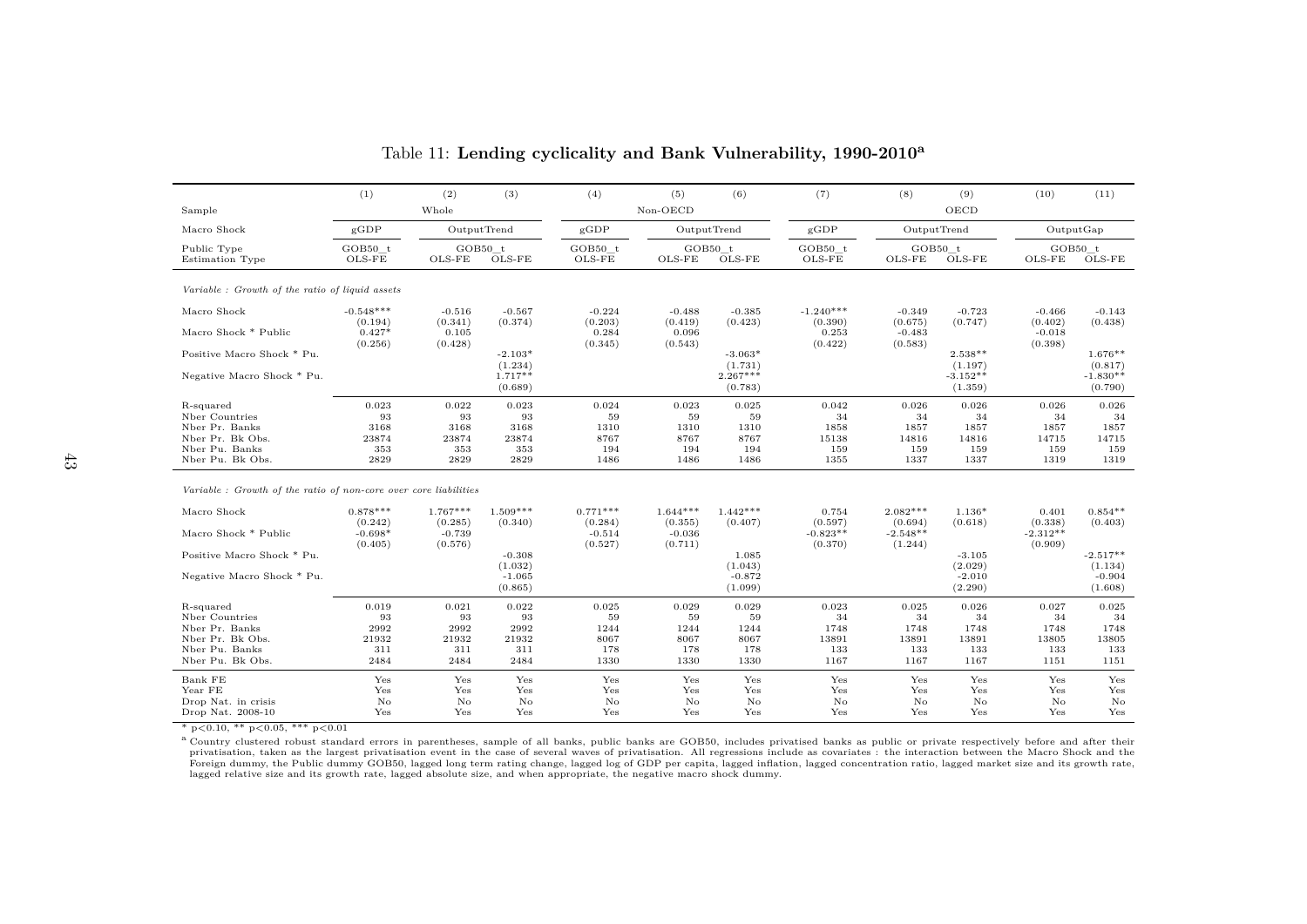|                                                          | (1)                  | (2)                   | (3)                             | (4)                   | (5)                    | (6)                             | (7)                    | (8)                 | (9)                            | (10)                   | (11)                           |  |
|----------------------------------------------------------|----------------------|-----------------------|---------------------------------|-----------------------|------------------------|---------------------------------|------------------------|---------------------|--------------------------------|------------------------|--------------------------------|--|
| Sample                                                   |                      | Whole                 |                                 |                       | Non-OECD               |                                 |                        | OECD                |                                |                        |                                |  |
| Macro Shock                                              | gGDP                 |                       | OutputTrend                     | gGDP                  | OutputTrend            |                                 | gGDP                   | OutputTrend         |                                |                        | OutputGap                      |  |
| Public Type<br><b>Estimation Type</b>                    | GOB50 t<br>OLS-FE    | OLS-FE                | GOB50 t<br>OLS-FE               | GOB50 t<br>OLS-FE     | GOB50 t<br>OLS-FE      | OLS-FE                          | GOB50 t<br>OLS-FE      | OLS-FE              | GOB50 t<br>OLS-FE              | OLS-FE                 | GOB50 t<br>OLS-FE              |  |
| Variable: Growth of Money Market Funding                 |                      |                       |                                 |                       |                        |                                 |                        |                     |                                |                        |                                |  |
| Macro Shock                                              | 0.387<br>(0.454)     | $-0.031$<br>(0.897)   | $-0.926$<br>(0.926)             | $-0.500$<br>(0.342)   | $-1.396$<br>(0.902)    | $-0.624$<br>(1.154)             | $2.068**$<br>(0.929)   | 1.889<br>(1.243)    | 0.161<br>(1.203)               | $1.604*$<br>(0.897)    | 1.490<br>(0.929)               |  |
| Macro Shock * Public                                     | $-0.953$<br>(1.074)  | $-1.086$<br>(1.619)   |                                 | 0.927<br>(0.870)      | 0.464<br>(1.704)       |                                 | $-4.239***$<br>(1.429) | $-2.851$<br>(2.486) |                                | $-0.672$<br>(1.268)    |                                |  |
| Positive Macro Shock * Pu.                               |                      |                       | 3.787*<br>(2.081)               |                       |                        | $5.642**$<br>(2.227)            |                        |                     | 0.057<br>(3.424)               |                        | 0.016<br>(2.760)               |  |
| Negative Macro Shock * Pu.                               |                      |                       | $-5.708***$<br>(2.090)          |                       |                        | $-4.217*$<br>(2.126)            |                        |                     | $-5.398$<br>(4.789)            |                        | $-1.471$<br>(2.820)            |  |
| R-squared                                                | 0.041                | 0.040                 | 0.043                           | 0.052                 | 0.052                  | 0.055                           | 0.055                  | 0.050               | 0.052                          | 0.054                  | 0.054                          |  |
| Nber Countries<br>Nber Pr. Banks                         | 67<br>1483           | 67<br>1483            | 67<br>1483                      | 41<br>624             | 41<br>624              | 41<br>624                       | 26<br>860              | 26<br>860           | 26<br>860                      | 26<br>860              | 26<br>860                      |  |
| Nber Pr. Bk Obs.                                         | 8266                 | 8266                  | 8266                            | 2923                  | 2923                   | 2923                            | 5356                   | 5356                | 5356                           | 5356                   | 5356                           |  |
| Nber Pu. Banks                                           | 207                  | 207                   | 207                             | 104                   | 104                    | 104                             | 103                    | 103                 | 103                            | 103                    | 103                            |  |
| Nber Pu. Bk Obs.                                         | 1375                 | 1375                  | 1375                            | 704                   | 704                    | 704                             | 679                    | 679                 | 679                            | 679                    | 679                            |  |
| Variable : Growth of Short Term Funding                  |                      |                       |                                 |                       |                        |                                 |                        |                     |                                |                        |                                |  |
| Macro Shock                                              | $0.945**$<br>(0.422) | $1.551**$<br>(0.772)  | $1.893**$<br>(0.812)            | $2.058***$<br>(0.599) | $3.947***$<br>(0.943)  | $5.028***$<br>(0.710)           | 0.599<br>(0.536)       | 0.181<br>(0.788)    | 0.193<br>(0.697)               | 0.434<br>(0.609)       | 0.507<br>(0.799)               |  |
| Macro Shock * Public                                     | $-1.411$<br>(0.846)  | $-1.922**$<br>(0.729) |                                 | $-1.378$<br>(1.310)   | $-3.997***$<br>(1.281) |                                 | $-2.285***$<br>(0.803) | $-1.279$<br>(0.923) |                                | $-0.851$<br>(0.723)    |                                |  |
| Positive Macro Shock * Pu.<br>Negative Macro Shock * Pu. |                      |                       | $-5.708***$<br>(2.115)<br>2.427 |                       |                        | $-2.271$<br>(3.033)<br>$-5.089$ |                        |                     | $-6.982**$<br>(2.741)<br>4.877 |                        | $-3.869**$<br>(1.673)<br>3.152 |  |
|                                                          |                      |                       | (2.476)                         |                       |                        | (3.725)                         |                        |                     | (3.153)                        |                        | (2.056)                        |  |
| R-squared                                                | 0.045                | 0.043                 | 0.044                           | 0.067                 | 0.053                  | 0.056                           | 0.046                  | 0.051               | 0.052                          | 0.053                  | 0.054                          |  |
| Nber Countries                                           | 69                   | 69                    | 69                              | 43                    | 43                     | 43                              | 27                     | 26                  | 26                             | 26                     | 26                             |  |
| Nber Pr. Banks                                           | 1543                 | 1543                  | 1543                            | 402                   | 402                    | 402                             | 1375                   | 1143                | 1143                           | 1143                   | 1143                           |  |
| Nber Pr. Bk Obs.                                         | 10114                | 10114                 | 10114                           | 1566                  | 1566                   | 1566                            | 10618                  | 8566                | 8566                           | 8566                   | 8566                           |  |
| Nber Pu. Banks                                           | 174                  | 174                   | 174                             | 63                    | 63                     | 63                              | 130                    | 111                 | 111                            | 111                    | 111                            |  |
| Nber Pu. Bk Obs.                                         | 1131                 | 1131                  | 1131                            | 246                   | 246                    | 246                             | 1071                   | 896                 | 896                            | 896                    | 896                            |  |
|                                                          |                      |                       |                                 |                       |                        |                                 |                        |                     |                                | Continued on next page |                                |  |

<span id="page-45-0"></span>Table 12: **Lending cyclicality and Bank Funding Sources Stability, 1990-2010<sup>a</sup>**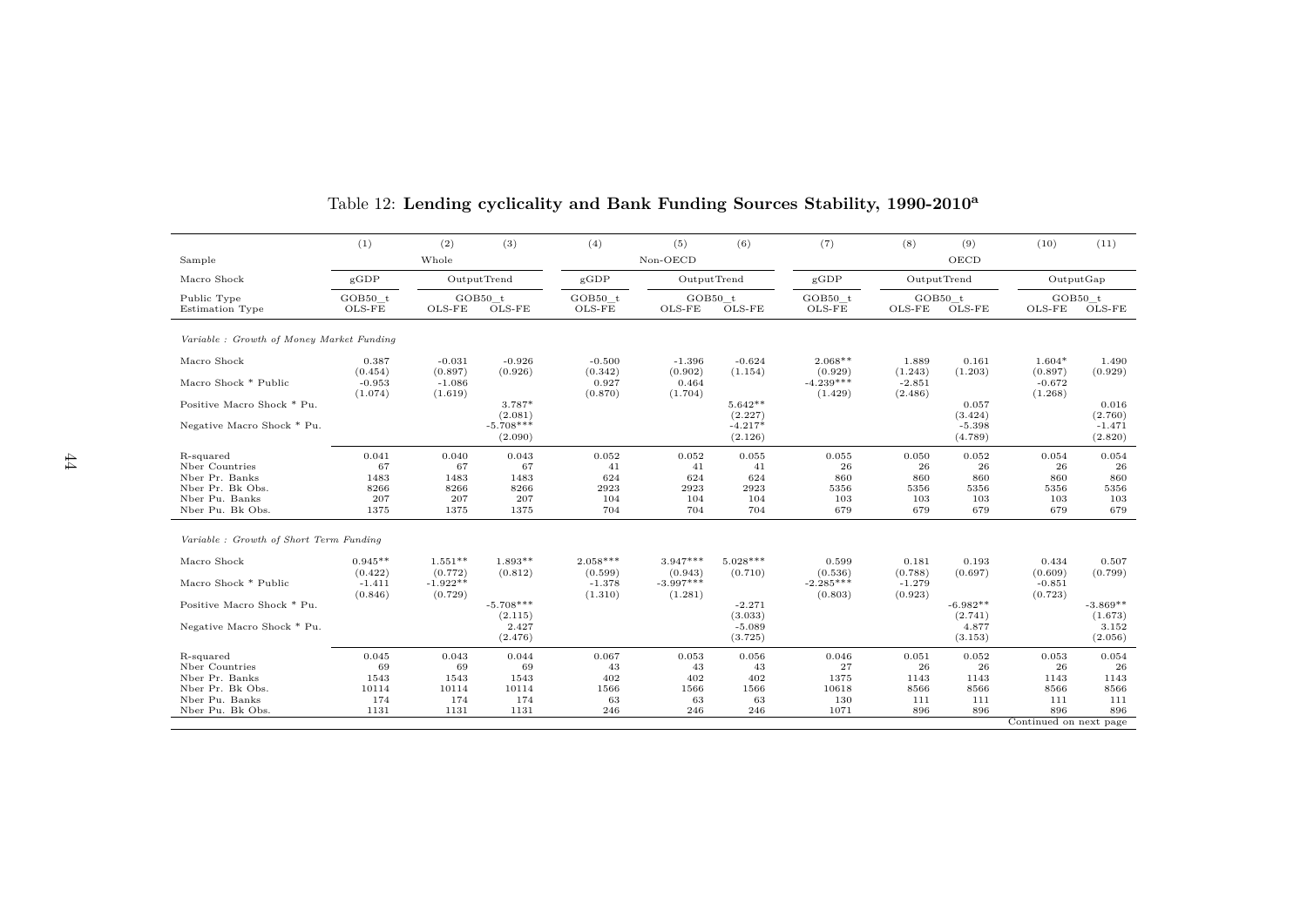| Table $12$ – continued from previous page |                      |                   |                     |                      |                      |                  |                       |                     |                      |                      |                       |  |
|-------------------------------------------|----------------------|-------------------|---------------------|----------------------|----------------------|------------------|-----------------------|---------------------|----------------------|----------------------|-----------------------|--|
|                                           | (1)                  | (2)               | (3)                 | (4)                  | (5)                  | (6)              | (7)                   | (8)                 | (9)                  | (10)                 | (11)                  |  |
| Sample                                    |                      | Whole             |                     |                      | Non-OECD             |                  |                       | OECD                |                      |                      |                       |  |
| Macro Shock                               | gGDP                 | OutputTrend       |                     | gGDP                 | OutputTrend          |                  | gGDP                  | OutputTrend         |                      | OutputGap            |                       |  |
| Public Type<br>Estimation Type            | GOB50 t<br>OLS-FE    | GOB50 t<br>OLS-FE | OLS-FE              | GOB50 t<br>OLS-FE    | GOB50 t<br>OLS-FE    | OLS-FE           | GOB50 t<br>OLS-FE     | GOB50 t<br>OLS-FE   | OLS-FE               | GOB50 t<br>OLS-FE    | OLS-FE                |  |
| Variable: Growth of Long Term Funding     |                      |                   |                     |                      |                      |                  |                       |                     |                      |                      |                       |  |
| Macro Shock                               | $0.599**$<br>(0.239) | 0.581<br>(0.350)  | $0.968*$<br>(0.533) | $0.898**$<br>(0.376) | 0.513<br>(0.338)     | 0.503<br>(0.345) | $-0.385$<br>(0.373)   | $-0.097$<br>(0.675) | 0.346<br>(1.046)     | $0.930**$<br>(0.422) | 0.701<br>(0.465)      |  |
| Macro Shock * Public                      | $-0.204$<br>(0.314)  | 0.483<br>(0.675)  |                     | $-0.013$<br>(0.397)  | $1.689**$<br>(0.650) |                  | $-1.446**$<br>(0.543) | $-0.855$<br>(0.969) |                      | $-1.359$<br>(0.843)  |                       |  |
| Positive Macro Shock * Pu.                |                      |                   | 0.986<br>(1.503)    |                      |                      | 1.194<br>(1.946) |                       |                     | 1.738<br>(1.579)     |                      | 0.420<br>(0.959)      |  |
| Negative Macro Shock * Pu.                |                      |                   | $-0.058$<br>(1.327) |                      |                      | 2.209<br>(1.599) |                       |                     | $-3.462*$<br>(1.783) |                      | $-3.342**$<br>(1.306) |  |
| R-squared                                 | 0.025                | 0.024             | 0.024               | 0.033                | 0.037                | 0.037            | 0.035                 | 0.035               | 0.036                | 0.037                | 0.038                 |  |
| Nber Countries                            | 72                   | 72                | 72                  | 45                   | 45                   | 45               | 27                    | 27                  | 27                   | 27                   | 27                    |  |
| Nber Pr. Banks                            | 1936                 | 1936              | 1936                | 692                  | 692                  | 692              | 1244                  | 1244                | 1244                 | 1244                 | 1244                  |  |
| Nber Pr. Bk Obs.<br>Nber Pu. Banks        | 13149<br>235         | 13149<br>235      | 13149<br>235        | 3639<br>112          | 3639<br>112          | 3639<br>112      | 9532<br>123           | 9532<br>123         | 9532<br>123          | 9532<br>123          | 9532<br>123           |  |
| Nber Pu. Bk Obs.                          | 1885                 | 1885              | 1885                | 844                  | 844                  | 844              | 1053                  | 1053                | 1053                 | 1053                 | 1053                  |  |
| Bank FE                                   | Yes                  | Yes               | Yes                 | Yes                  | Yes                  | Yes              | Yes                   | Yes                 | Yes                  | Yes                  | Yes                   |  |
| Year FE                                   | Yes                  | Yes               | Yes                 | Yes                  | Yes                  | Yes              | Yes                   | Yes                 | Yes                  | Yes                  | Yes                   |  |
| Drop Nat. in crisis<br>Drop Nat. 2008-10  | Yes<br>Yes           | Yes<br>Yes        | Yes<br>Yes          | Yes<br>Yes           | Yes<br>Yes           | Yes<br>Yes       | Yes<br>Yes            | Yes<br>Yes          | Yes<br>Yes           | Yes<br>Yes           | Yes<br>Yes            |  |

\* <sup>p</sup>*<*0.10, \*\* <sup>p</sup>*<*0.05, \*\*\* <sup>p</sup>*<*0.01

 $^a$  Country clustered robust standard errors in parentheses, sample of all banks, public banks are GOB50, includes privatised banks as public or private respectively before and after their privatisation, taken as the lar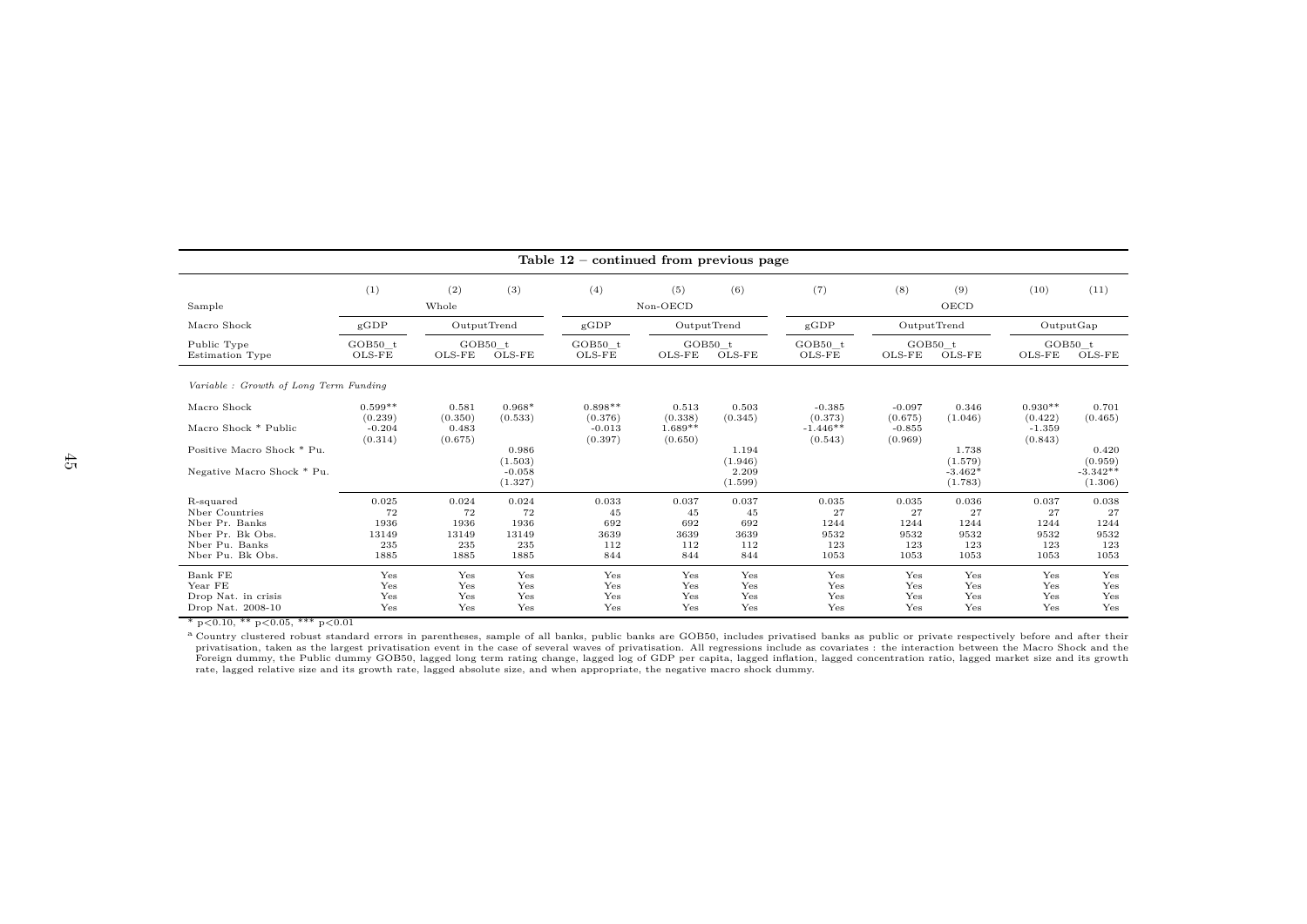|                                                                                                                                                                                                                                            | (1)                                | (2)                                | (3)                                                                                  | (4)                              | (5)                              | (6)                                                                                      | (7)                              | (8)                              | (9)                                                                                | (10)                             | (11)                                                                               |
|--------------------------------------------------------------------------------------------------------------------------------------------------------------------------------------------------------------------------------------------|------------------------------------|------------------------------------|--------------------------------------------------------------------------------------|----------------------------------|----------------------------------|------------------------------------------------------------------------------------------|----------------------------------|----------------------------------|------------------------------------------------------------------------------------|----------------------------------|------------------------------------------------------------------------------------|
| Sample                                                                                                                                                                                                                                     |                                    | Whole                              |                                                                                      |                                  | Non-OECD                         |                                                                                          |                                  | OECD                             |                                                                                    |                                  |                                                                                    |
| Macro Shock                                                                                                                                                                                                                                | gGDP                               |                                    | OutputTrend                                                                          |                                  | OutputTrend                      |                                                                                          | gGDP                             | OutputTrend                      |                                                                                    | OutputGap                        |                                                                                    |
| Public Type<br><b>Estimation Type</b>                                                                                                                                                                                                      | GOB50 t<br>OLS-FE                  | OLS-FE                             | GOB50 t<br>OLS-FE                                                                    |                                  | GOB50 t<br>OLS-FE<br>OLS-FE      |                                                                                          | GOB50 t<br>OLS-FE                | GOB50_t<br>OLS-FE<br>OLS-FE      |                                                                                    | GOB50 t<br>OLS-FE                | OLS-FE                                                                             |
| Variable: Growth of the Efficiency Index (Loan Loss Provision over Net Income)                                                                                                                                                             |                                    |                                    |                                                                                      |                                  |                                  |                                                                                          |                                  |                                  |                                                                                    |                                  |                                                                                    |
| Macro Shock                                                                                                                                                                                                                                | $-0.089$<br>(0.366)                | 0.704<br>(0.472)                   | $-0.484$<br>(1.303)                                                                  | $-0.216$<br>(0.295)              | 0.594<br>(0.507)                 | $-0.238$<br>(1.897)                                                                      | 0.222<br>(0.979)                 | 0.027<br>(1.214)                 | $-1.530$<br>(1.649)                                                                | 1.102<br>(0.824)                 | 0.344<br>(1.088)                                                                   |
| Positive Macro Shock * Pu.                                                                                                                                                                                                                 | $1.554***$<br>(0.558)              | $3.918*$<br>(2.078)                |                                                                                      | $1.643**$<br>(0.664)             | $5.793**$<br>(2.696)             |                                                                                          | 1.353<br>(1.201)                 | 2.068<br>(4.091)                 |                                                                                    | 0.434<br>(1.735)                 |                                                                                    |
| Negative Macro Shock * Pu.                                                                                                                                                                                                                 | $-0.207$<br>(0.903)                | $-1.171$<br>(1.078)                |                                                                                      | 0.063<br>(1.100)                 | $-1.363$<br>(1.164)              |                                                                                          | $-0.983$<br>(1.533)              | 0.012<br>(3.245)                 |                                                                                    | 1.352<br>(1.490)                 |                                                                                    |
| Negative Macro Shock * Pu. *<br>Dummy Crisis Yesterday<br>Negative Macro Shock * Pu. *<br>Dummy No Crisis Yesterday<br>Positive Macro Shock * Pu. *<br>Dummy Crisis Yesterday<br>Positive Macro Shock * Pu. *<br>Dummy No Crisis Yesterday |                                    |                                    | $2.159**$<br>(0.880)<br>0.951<br>(1.089)<br>$2.401**$<br>(0.955)<br>1.408<br>(1.267) |                                  |                                  | $2.184*$<br>(1.165)<br>$2.308**$<br>(1.137)<br>$3.393***$<br>(1.193)<br>2.109<br>(1.539) |                                  |                                  | 1.167<br>(2.904)<br>$-0.197$<br>(2.994)<br>$-0.258$<br>(1.440)<br>1.869<br>(1.877) |                                  | $-1.345$<br>(2.315)<br>2.306<br>(2.486)<br>$-1.059$<br>(1.406)<br>0.083<br>(1.813) |
| R-squared                                                                                                                                                                                                                                  | 0.029                              | 0.029                              | 0.032                                                                                | 0.036                            | 0.038                            | 0.036                                                                                    | 0.038                            | 0.039                            | 0.041                                                                              | 0.038                            | 0.038                                                                              |
| Nber Countries<br>Nber Pr. Banks<br>Nber Pr. Bk Obs.<br>Nber Pu. Banks<br>Nber Pu. Bk Obs.                                                                                                                                                 | 93<br>2810<br>15060<br>315<br>1799 | 93<br>2810<br>15060<br>315<br>1799 | 93<br>2810<br>15060<br>315<br>1799                                                   | 59<br>1198<br>5528<br>182<br>938 | 59<br>1198<br>5528<br>182<br>938 | 59<br>1198<br>5528<br>182<br>938                                                         | 34<br>1613<br>9541<br>133<br>866 | 34<br>1613<br>9541<br>133<br>866 | 34<br>1613<br>9541<br>133<br>866                                                   | 34<br>1609<br>9449<br>133<br>854 | 34<br>1609<br>9449<br>133<br>854                                                   |
| Bank FE                                                                                                                                                                                                                                    | Yes                                | Yes                                | Yes                                                                                  | Yes                              | Yes                              | Yes                                                                                      | Yes                              | Yes                              | Yes                                                                                | Yes                              | Yes                                                                                |
| Year FE<br>Drop Nat. in crisis<br>Drop Nat. 2008-10                                                                                                                                                                                        | Yes<br>No<br>Yes                   | Yes<br>No<br>Yes                   | Yes<br>No<br>Yes                                                                     | Yes<br>No<br>Yes                 | Yes<br>No<br>Yes                 | Yes<br>No<br>Yes                                                                         | Yes<br>No<br>Yes                 | Yes<br>No<br>Yes                 | Yes<br>No<br>Yes                                                                   | Yes<br>No<br>Yes                 | Yes<br>$\rm No$<br>Yes                                                             |
| $* - 2010 * * - 2005 * * * - 2001$                                                                                                                                                                                                         |                                    |                                    |                                                                                      |                                  |                                  |                                                                                          |                                  |                                  |                                                                                    |                                  |                                                                                    |

#### <span id="page-47-0"></span>Table 13: **Lending cyclicality and Bank Efficiency, 1990-2010<sup>a</sup>**

<sup>p</sup>*<*0.10, \*\* <sup>p</sup>*<*0.05, \*\*\* <sup>p</sup>*<*0.01

<sup>a</sup> Country clustered robust standard errors in parentheses, sample of all banks, public banks are GOB50, includes privatised banks as public or private respectively before and after their<br>privatisation, taken as the large Foreign dummy, the Public dummy GOB50, lagged long term rating change, lagged log of GDP per capita, lagged inflation, lagged concentration ratio, lagged market size and its growth rate,<br>lagged relative size and its growth